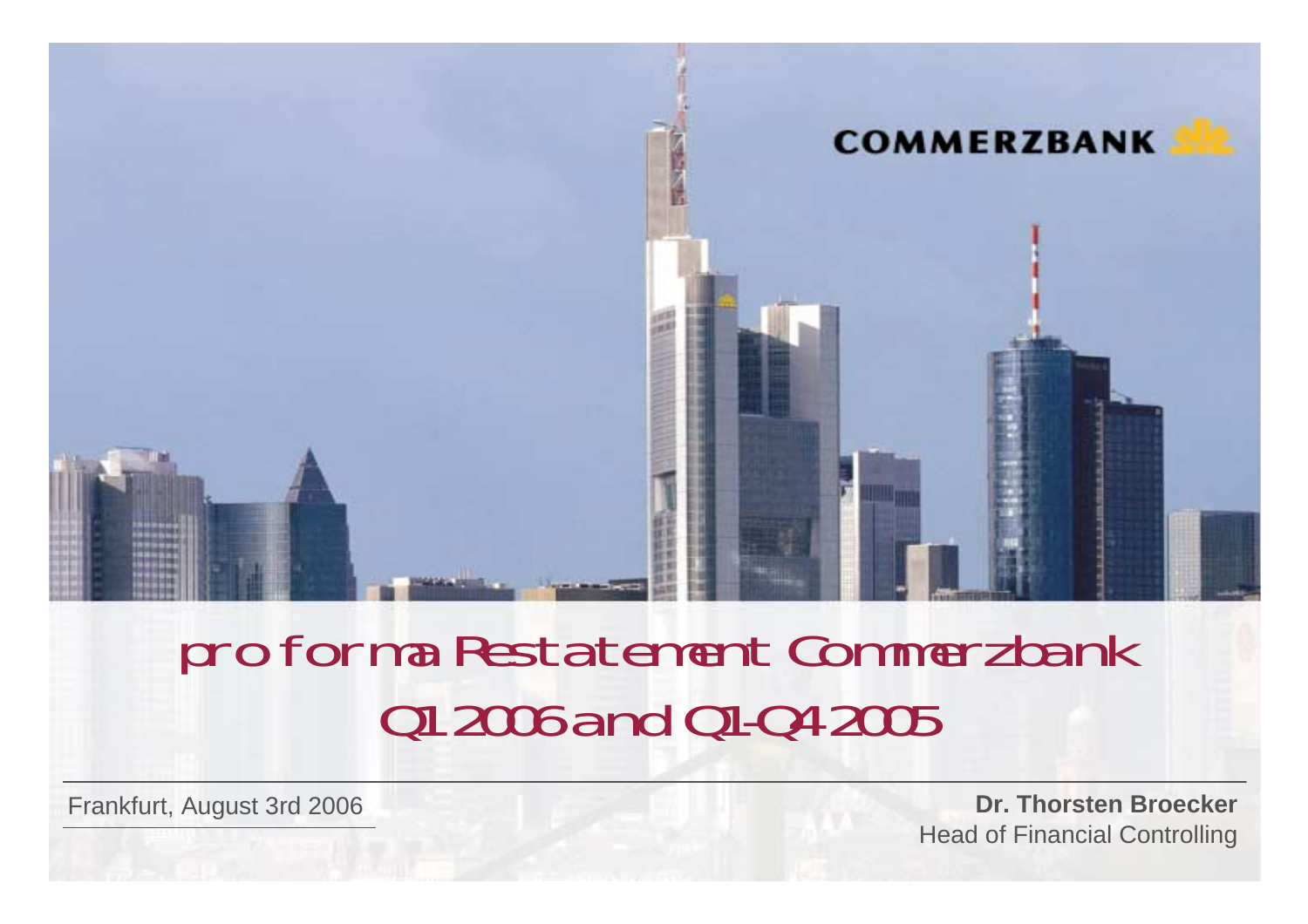### **Commerzbank alters its segment reporting as from Q2 2006**



**Purpose of this presentation is to lead through individual steps of the restatement of the new Group structure and the pro forma full integration of Eurohypo for Q1 2006 and Q1-Q4 2005 in preparation for Q2 2006 interim results**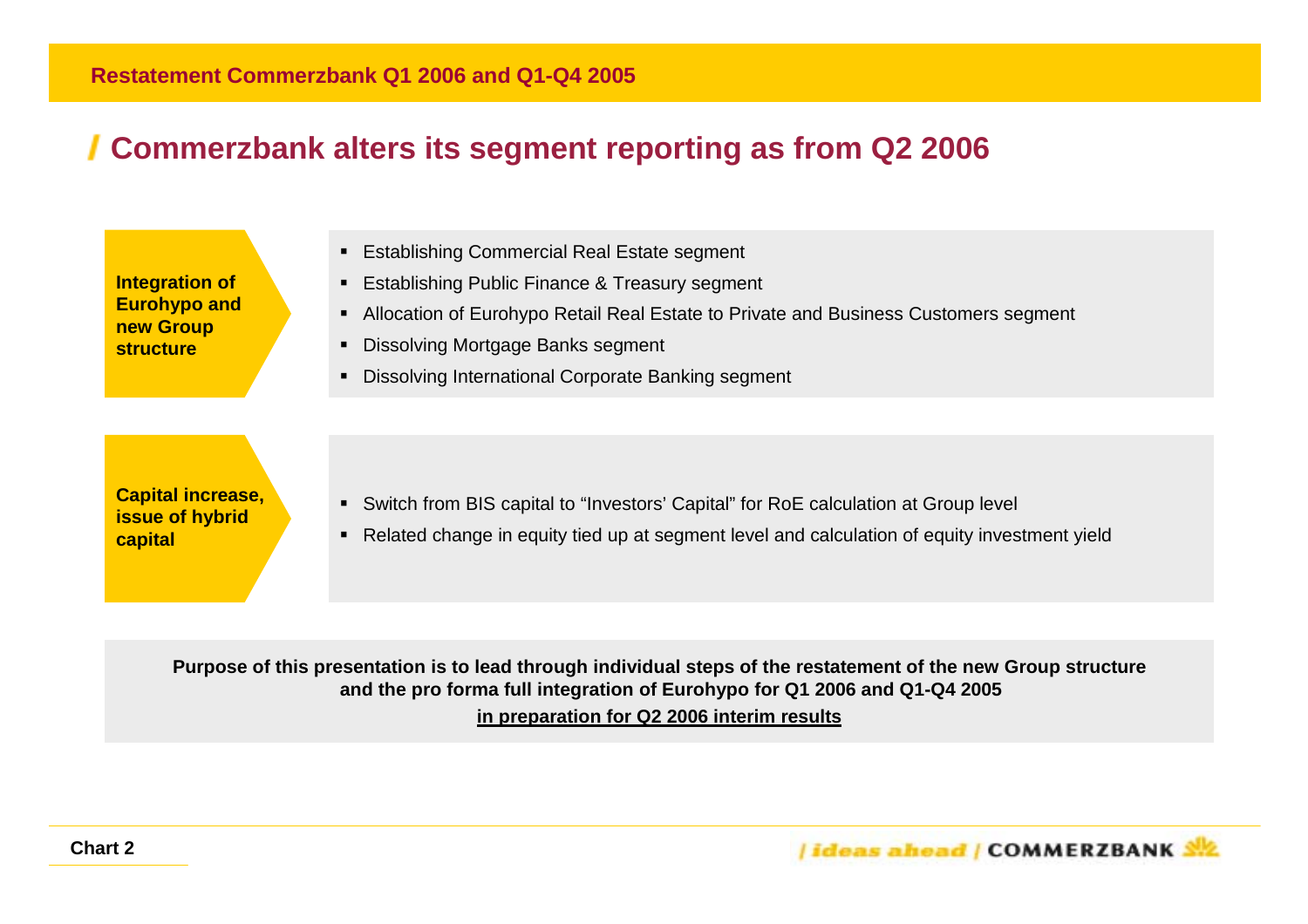# **Two major steps**



*<u>ideas ahead / COMMERZBANK SIZ</u>*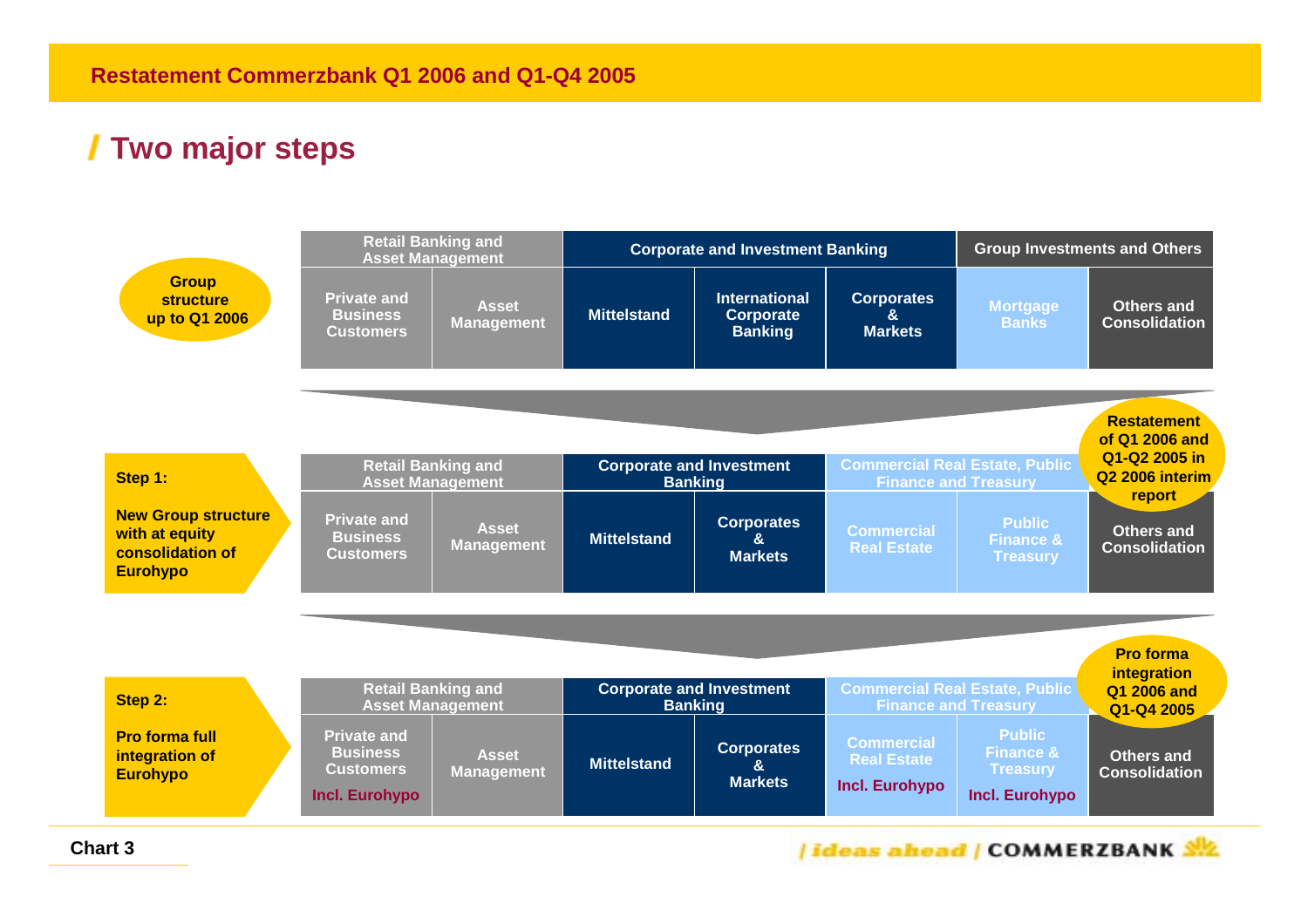#### **Group structure up to Q1 2006 (1/2) Segments**

**Mortgage Banks Others and Consolidation**Mittelstand **International Corporates Mittelstand Corporate** Banking Banking Banking<br>Banking Markets Markets Consolidatio **&MarketsPrivate and Business CustomersAsset Management Retail Banking and Asset Management** Mittelstand**Germany**  Central/Eastern Europe BRE Bank Commerzleasing und Immobilien(CLI) CORECD■ Europe West USA Asia Africa Financial **Institutions** ■ Securities Multinational **Corporates**  London Branch EEPK Treasury (residual) Participations Consolidation Retail Banking Private Banking Comdirect ٠ | COMINVEST Asset ٠ | Management ٠ **Real Estate Fund Concerned** ■ Caisse Centrale de **Corporate and Investment Banking** Jupiter International Réescompte (CCR) Commerzbank Europe (Ireland) Commerz Grundbesitzgesellschaft (CGG) **Group Investments and Others** 

**Structure up to Q1 2006**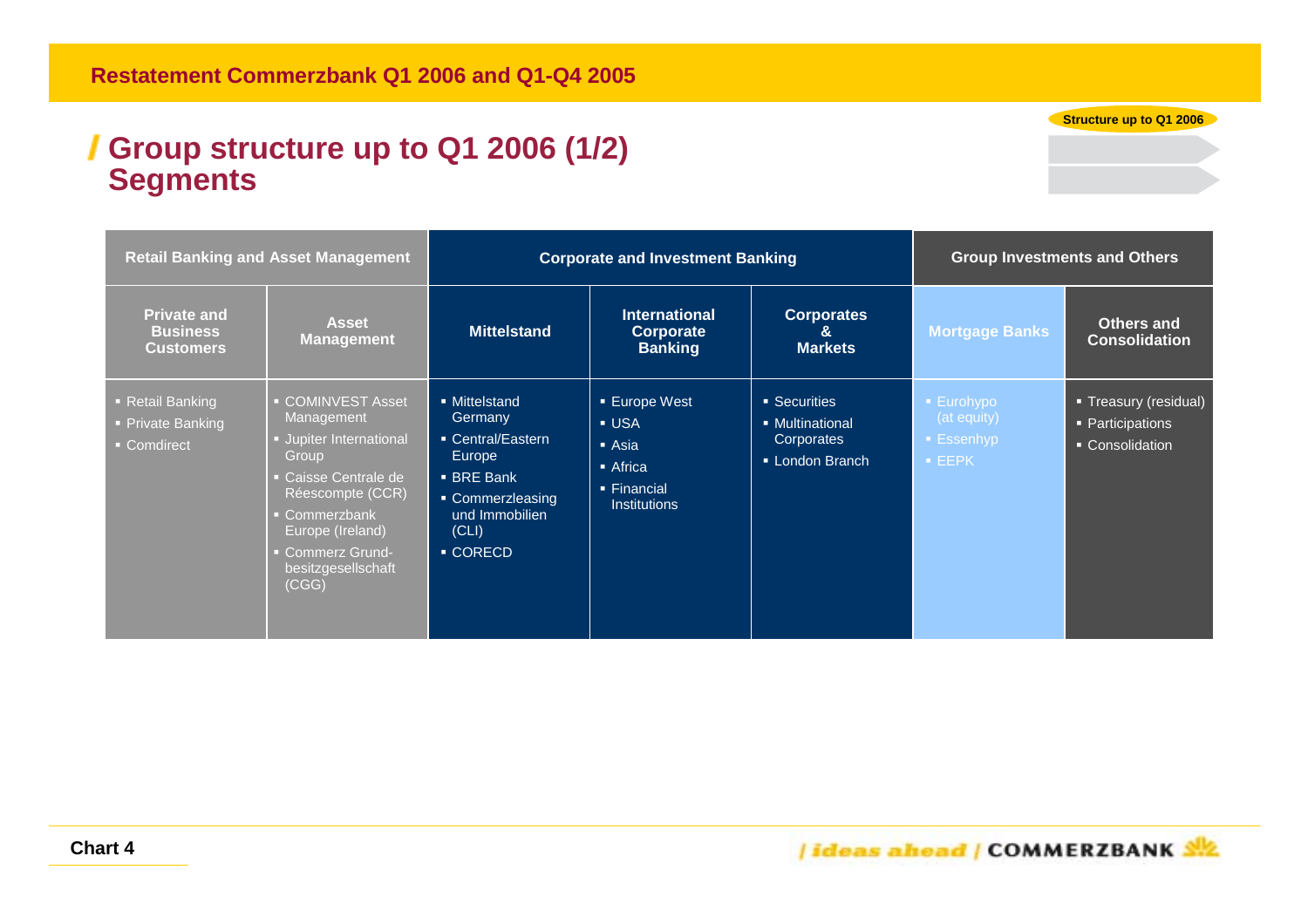#### **Group structure up to Q1 2006 (2/2) Detailed financials Q1 2006 as stated**

| 1.1.-31.3.2006<br>€m                               | <b>Private and</b><br><b>Business</b><br><b>Customers</b> | <b>Asset</b><br><b>Management</b> | <b>Mittelstand</b> | <b>International</b><br>Corporate | <b>Corporates</b><br>& Markets | <b>Mortgage</b><br><b>Banks</b> | <b>Others and</b><br><b>Consoli-</b><br>dation | <b>Total</b> |
|----------------------------------------------------|-----------------------------------------------------------|-----------------------------------|--------------------|-----------------------------------|--------------------------------|---------------------------------|------------------------------------------------|--------------|
|                                                    |                                                           |                                   |                    | <b>Banking</b>                    |                                |                                 |                                                |              |
| Net interest income                                | 278                                                       | -4                                | 310                | 76                                | 45                             | 120                             | $\mathbf 0$                                    | 825          |
| Provision for possible loan losses                 | $-55$                                                     |                                   | $-75$              | $-11$                             | -5                             | -8                              |                                                | $-154$       |
| Net interest income after provisioning             | 223                                                       | -4                                | 235                | 65                                | 40                             | 112                             | $\mathbf 0$                                    | 671          |
| Net commission income                              | 346                                                       | 168                               | 150                | 42                                | 17                             | -5                              |                                                | 718          |
| Net result on hedge accounting                     |                                                           |                                   | -1                 |                                   |                                | 8                               | $-1$                                           | 6            |
| Trading profit                                     |                                                           | 3                                 | 21                 | 23                                | 289                            | $-24$                           | 17                                             | 330          |
| Net result on investments and securities portfolio |                                                           | 3                                 | 3                  | 18                                |                                | 6                               | 415                                            | 445          |
| Other result                                       | $-12$                                                     |                                   | 4                  |                                   | 7                              |                                 | $-21$                                          | $-21$        |
| Revenue                                            | 558                                                       | 170                               | 412                | 149                               | 353                            | 97                              | 410                                            | 2,149        |
| Operating expenses                                 | 451                                                       | 128                               | 263                | 61                                | 219                            | 14                              | 54                                             | 1,190        |
| <b>Operating profit</b>                            | 107                                                       | 42                                | 149                | 88                                | 134                            | 83                              | 356                                            | 959          |
| Restructuring expenses                             |                                                           |                                   |                    |                                   |                                |                                 |                                                |              |
| <b>Pre-tax profit</b>                              | 107                                                       | 42                                | 149                | 88                                | 134                            | 83                              | 356                                            | 959          |
| Average equity tied up                             | 1,913                                                     | 618                               | 3,171              | 1,549                             | 1,756                          | 1,130                           | 2,105                                          | 12,242       |
| Operating return on equity (%)                     | 22.4%                                                     | 27.2%                             | 18.8%              | 22.7%                             | 30.5%                          | 29.4%                           |                                                | 31.3%        |
| Cost/income ratio in operating business (%)        | 73.6%                                                     | 75.3%                             | 54.0%              | 38.1%                             | 61.2%                          | 13.3%                           |                                                | 51.7%        |
| Return on equity of pre-tax profit (%)             | 22.4%                                                     | 27.2%                             | 18.8%              | 22.7%                             | 30.5%                          | 29.4%                           |                                                | 31.3%        |

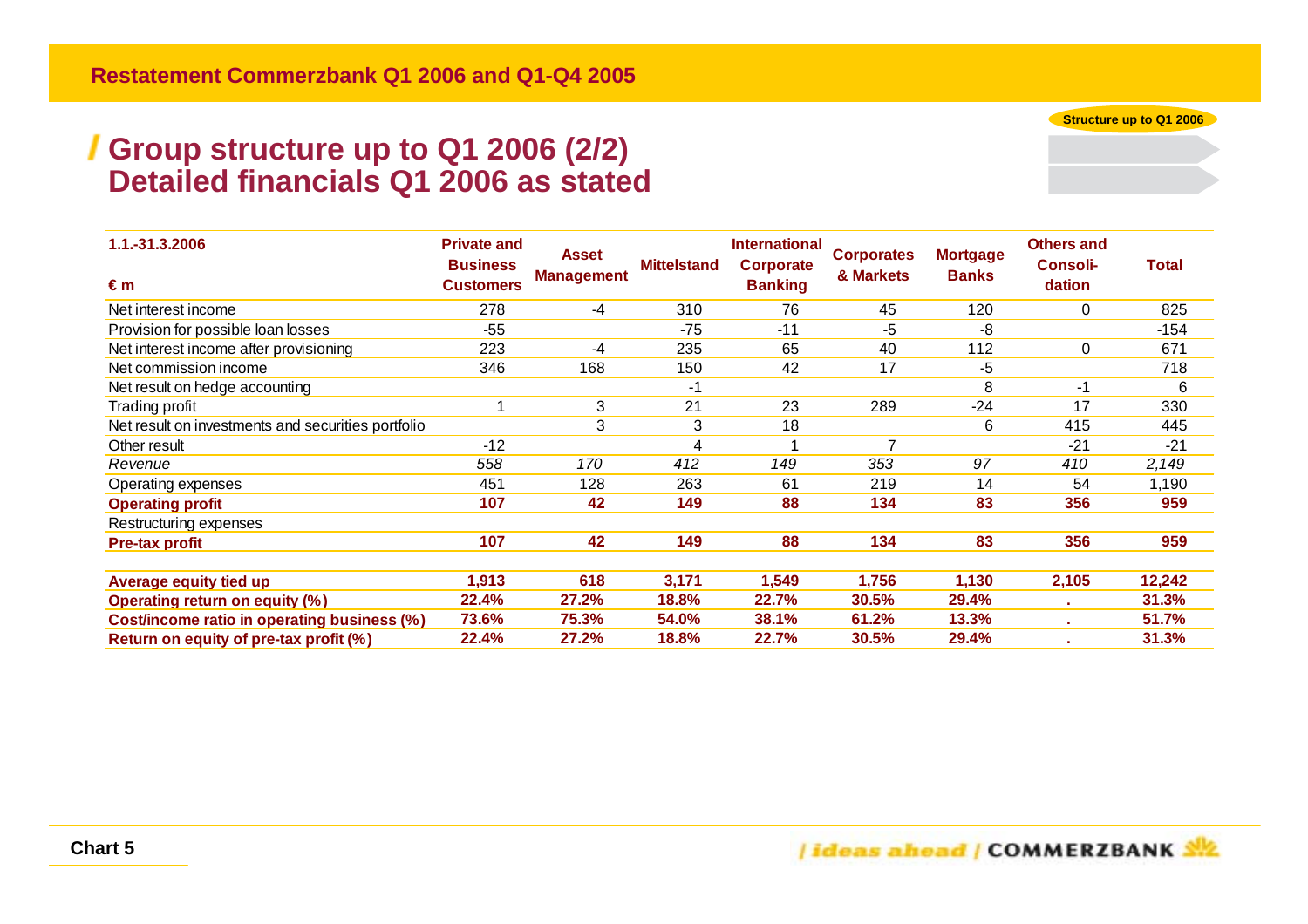#### **New Group structure (1/3) Reorganisation**

**New Group structure**

*<u>ideas ahead / COMMERZBANK SIZ</u>* 

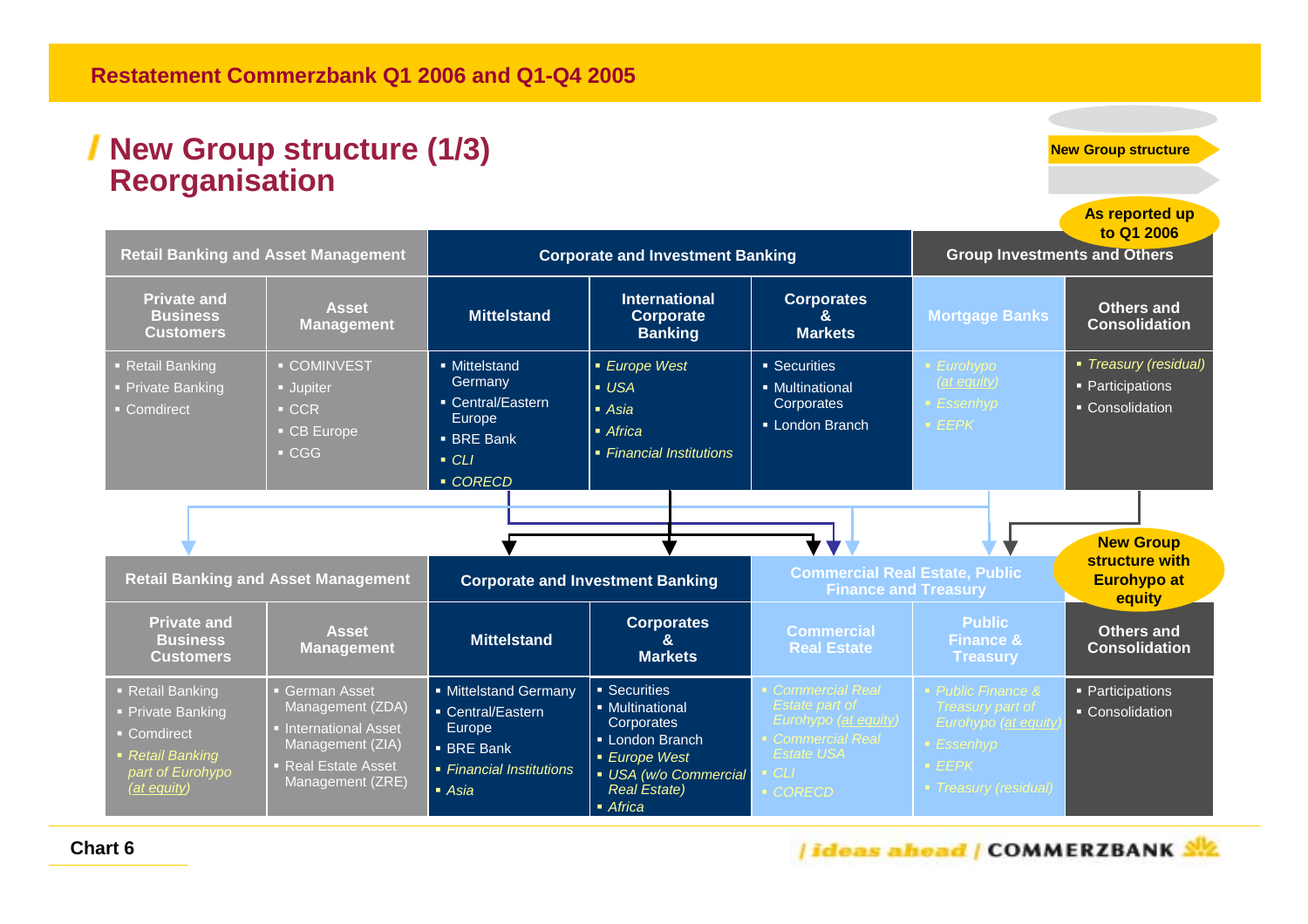#### **New Group structure (2/3) Financial impact of reorganisation Q1 2006**

**New Group structure**

|                                 |                                                           | <b>Retail Banking and</b><br><b>Asset Management</b> |                    | <b>Corporate and Investment Banking</b>             | <b>Group Investments and Others</b>      |                                 |                                           |
|---------------------------------|-----------------------------------------------------------|------------------------------------------------------|--------------------|-----------------------------------------------------|------------------------------------------|---------------------------------|-------------------------------------------|
| As reported up<br>to Q1 2006    | <b>Private and</b><br><b>Business</b><br><b>Customers</b> | <b>Asset</b><br><b>Management</b>                    | <b>Mittelstand</b> | <b>International</b><br>Corporate<br><b>Banking</b> | <b>Corporates</b><br>&<br><b>Markets</b> | <b>Mortgage</b><br><b>Banks</b> | <b>Others and</b><br><b>Consolidation</b> |
| Operating profit $(\epsilon m)$ | 107                                                       | 42                                                   | 149                | 88                                                  | 134                                      | 83                              | 356                                       |
| Average equity $(\epsilon m)$   | 1,913                                                     | 618                                                  | 3,171              | 1.549                                               | 1,756                                    | 1,130                           | 2,105                                     |
| <b>Operating RoE</b>            | 22.4%                                                     | 27.2%                                                | 18.8%              | 22.7%                                               | 30.5%                                    | 29.4%                           |                                           |
| <b>Cost/income ratio</b>        | 73.6%                                                     | 75.3%                                                | 54.0%              | 38.1%                                               | 61.2%                                    | 13.3%                           | . .                                       |

|                                                                    |                                                           | <b>Retail Banking and</b><br><b>Asset Management</b> |                    | <b>Corporate and Investment</b><br><b>Banking</b> |                                         | <b>Commercial Real Estate, Public</b><br><b>Finance and Treasury</b> |                                    |
|--------------------------------------------------------------------|-----------------------------------------------------------|------------------------------------------------------|--------------------|---------------------------------------------------|-----------------------------------------|----------------------------------------------------------------------|------------------------------------|
| <b>New Group</b><br>structure with<br><b>Eurohypo at</b><br>equity | <b>Private and</b><br><b>Business</b><br><b>Customers</b> | <b>Asset</b><br><b>Management</b>                    | <b>Mittelstand</b> | <b>Corporates</b><br>&<br><b>Markets</b>          | <b>Commercial</b><br><b>Real Estate</b> | <b>Public</b><br><b>Finance &amp;</b><br><b>Treasury</b>             | Others and<br><b>Consolidation</b> |
| Operating profit $(\epsilon m)$                                    | 111                                                       | 42                                                   | 158                | 189                                               | 42                                      | 52                                                                   | 365                                |
| Average equity $(\epsilon m)$                                      | 1,955                                                     | 618                                                  | 3,314              | 2,807                                             | 531                                     | 958                                                                  | $2,141*$                           |
| <b>Operating RoE</b>                                               | 22.7%                                                     | 27.2%                                                | 19.1%              | 26.9%                                             | 31.6%                                   | 21.7%                                                                |                                    |
| <b>Cost/income ratio</b>                                           | 73.1%                                                     | 75.3%                                                | 53.6%              | 55.6%                                             | 34.3%                                   | 17.8%                                                                |                                    |

\*) based on new Group capital definition "Investors' Capital"

/ideas ahead / COMMERZBANK UG.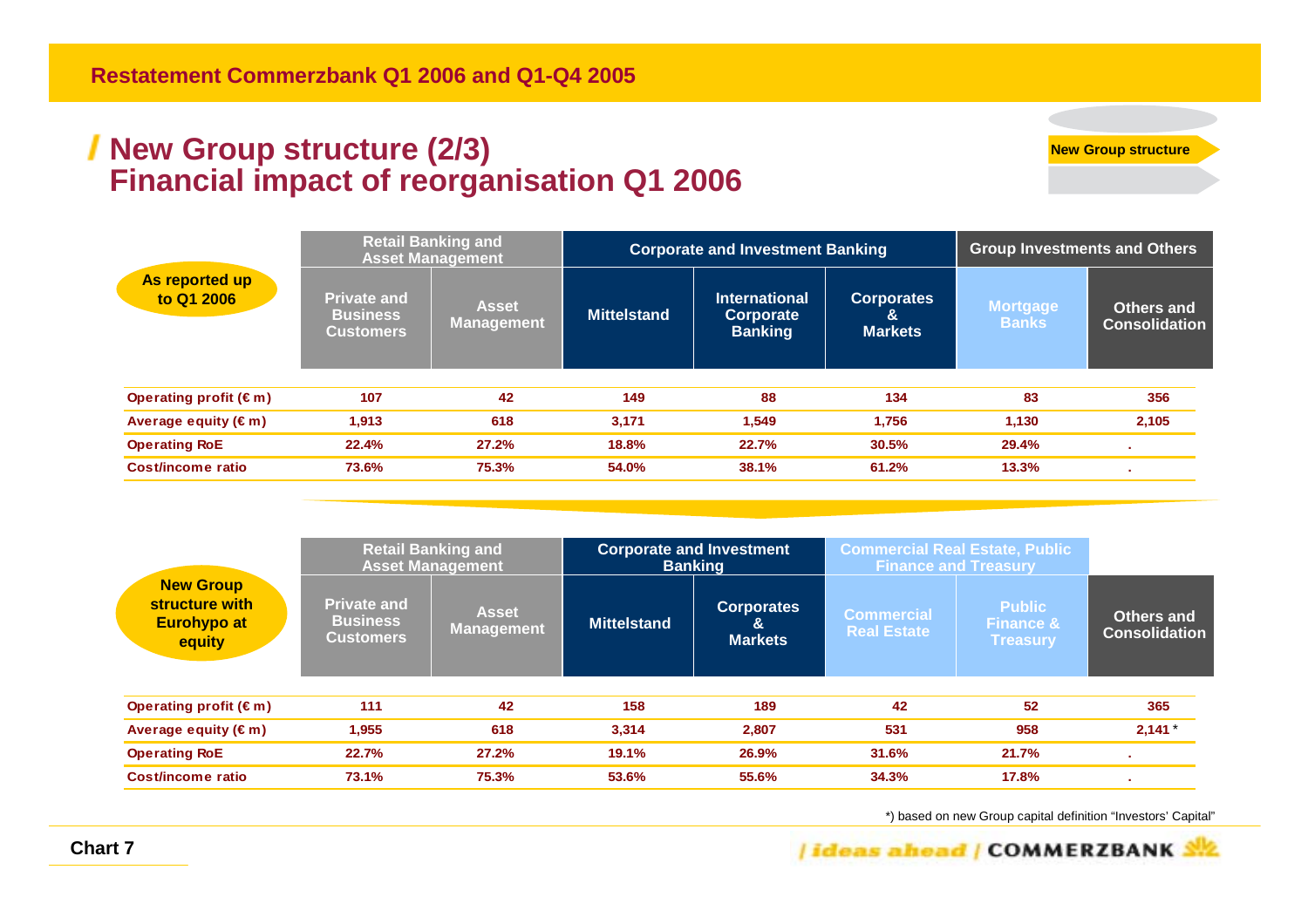#### **New Group structure (3/3) Detailed financials Q1 2006**

**1.1.-31.3.2006€ mPrivate and Business CustomersAsset Management Mittelstand Corporates & Markets Commercial Real Estate Public Finance & Treasury Others and Consoli- dation Total** Net interest income 283 283 44 311 93 48 94 0 825 Provision for possible loan losses and the set of the set of the set of the set of the set of the set of the set of the set of the set of the set of the set of the set of the set of the set of the set of the set of the set Net interest income after provisioning  $228$  4 236 81 44 86 0 671 Net commission income 188 168 168 160 32 18 -4 -2 718 Net result on hedge accounting  $\sim$  6 Trading profit 1 3 28 305 -13 6 330 Net result on investments and securities portfolio and the securities of the securities portfolio and the securities of the securities of the securities of the securities portfolio and the securities of the securities of t Other result -12 -1 8 4 -20 -21 *Revenue 563 170 427 441 66 65 417 2,149*  Operating expenses 252 128 269 252 24 13 52 1,190 **Operatin g profit 111 42 158 189 42 52 365 959**  Restructuring expenses **Pre-tax profit 111 42 158 189 42 52 365 959 Average e quit y tied u p 1,955 618 3,314 2,807 531 958 2,141 12,324 Operatin g return on e quit y (%) 22.7% 27.2% 19.1% 26.9% 31.6% 21.7% . 31.1% Cost/income ratio in operatin g business (%) 73.1% 75.3% 53.6% 55.6% 34.3% 17.8% . 51.7% Return on equit y of pre-tax profit (%) 22.7% 27.2% 19.1% 26.9% 31.6% 21.7% . 31.1%** 

#### **New Group structure**

•Eurohypo at equity

•New Group equity definition "Investors' Capital"

•Restatement of Q1 2006 and Q1-Q2 2005 in Q2 2006 interim report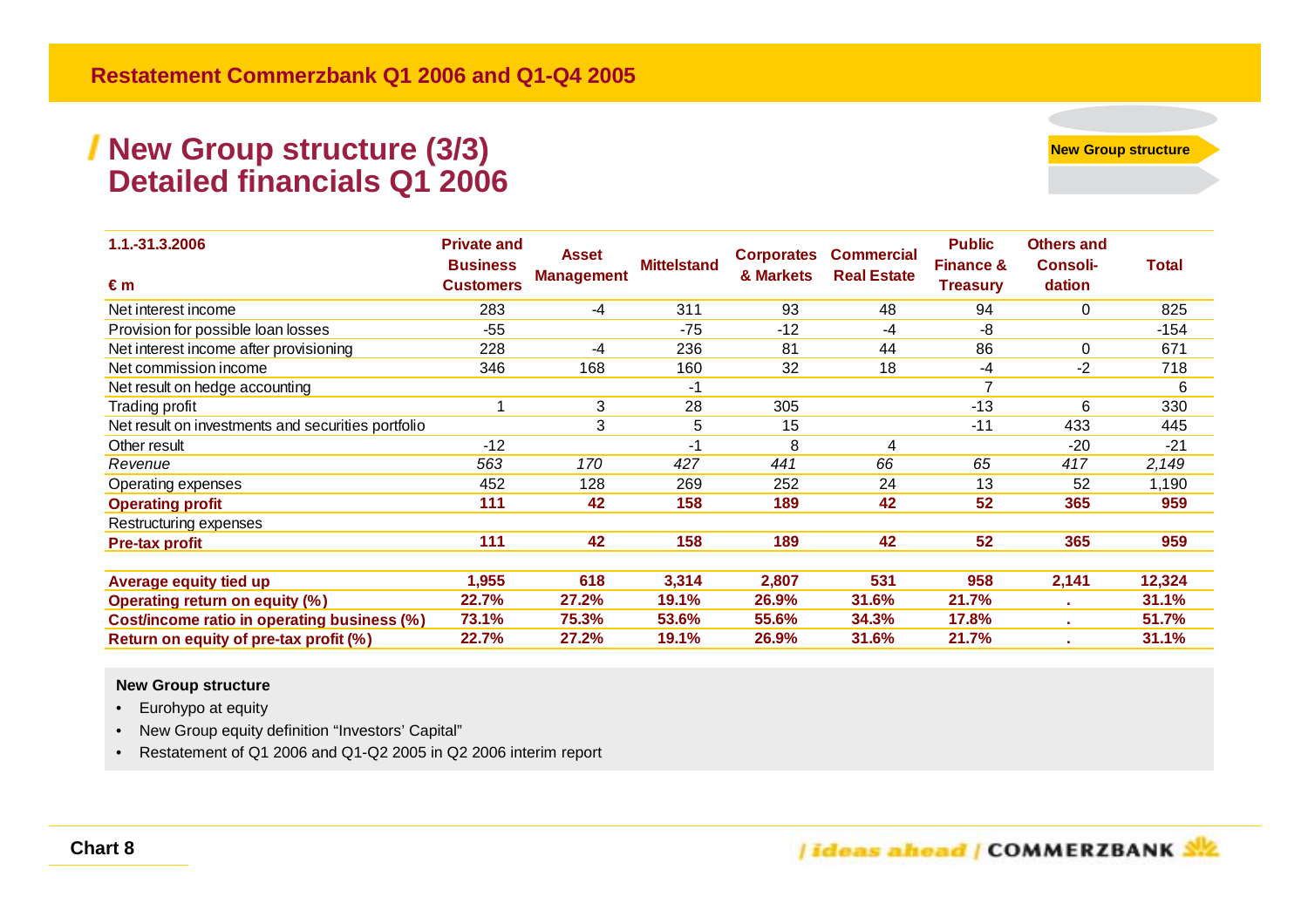#### **Pro forma full integration of Eurohypo (1/7)\* Replacement of at equity consolidation with Eurohypo accounts**

**Private and Business CustomersAsset Management Retail Banking and Asset Management Commercial Real EstateOthers & Consolidation**■ Business units ■ Retail Banking part of Eurohypo (at equity) ■ Business units s **Business units L Business units**  Commercial Real Estate part of Eurohypo (at equity) Participations Consolidation**Corporates &MarketsCorporate and Investment Banking Business units Business units**  Public Finance & Treasury part of Eurohypo (at equity) **Public Finance & Treasury Commercial Real Estate, Public Finance and Treasury MittelstandBusiness units Private and Business CustomersAsset Management Retail Banking and Asset Management Commercial Real EstateOthers & ConsolidationBusiness units Eurohypo Retail Banking (fully integrated)** Business unitss **Business units L Business units Eurohypo Commercial Real Estate (fully integrated)** Participations Consolidation**Corporates & MarketsCorporate and Investment Banking Eurohypo Public Finance & Treasury (fully integrated) Public Finance & Treasury Commercial Real Estate, Public Finance and Treasury MittelstandBusiness units structure withEurohypo** at **equity Pro forma full integration of Eurohypo**

**Chart 9**

*<u>ideas ahead / COMMERZBANK \$</u>* 

**New Group** 

**Pro forma integration**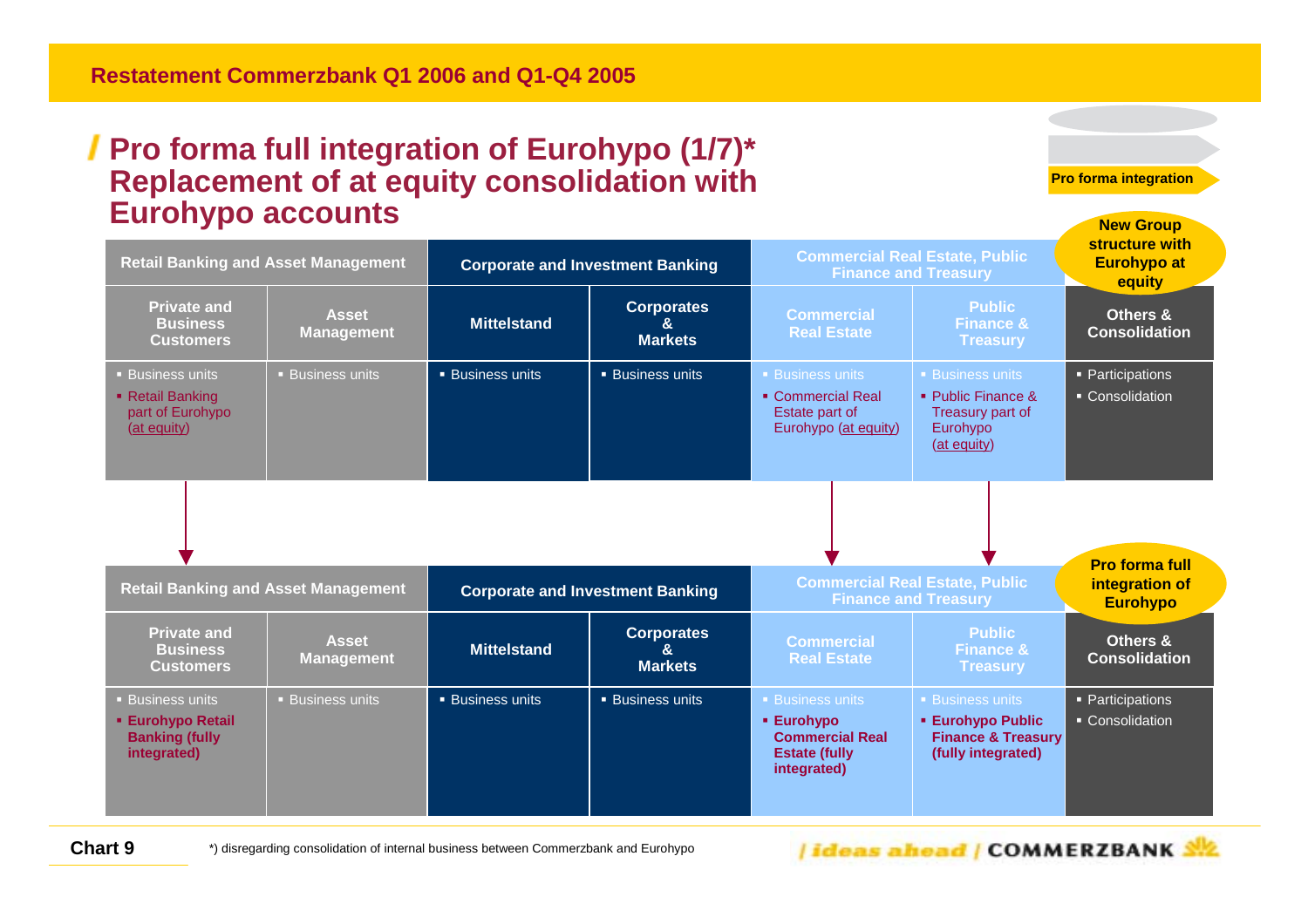#### **Pro forma full integration of Eurohypo (2/7)\* Necessary adjustments**



**Change in Group equity definition and equity tied up in segments**

- Switch from BIS capital to Investors' Capital for RoE calculation at Group level
- Related change in equity tied up at segment level and calculation of equity investment yield

**Full integration of Eurohypo**

- Replacement of at equity consolidation with Eurohypo accounts
- Higher refinancing costs due to purchase of second tranche in March 2006
- $\blacksquare$ Effects of purchase accounting (IFRS 3)

**Chart 10**\*) disregarding consolidation of internal business between Commerzbank and Eurohypo / ideas ahead / COMMERZBANK SIZ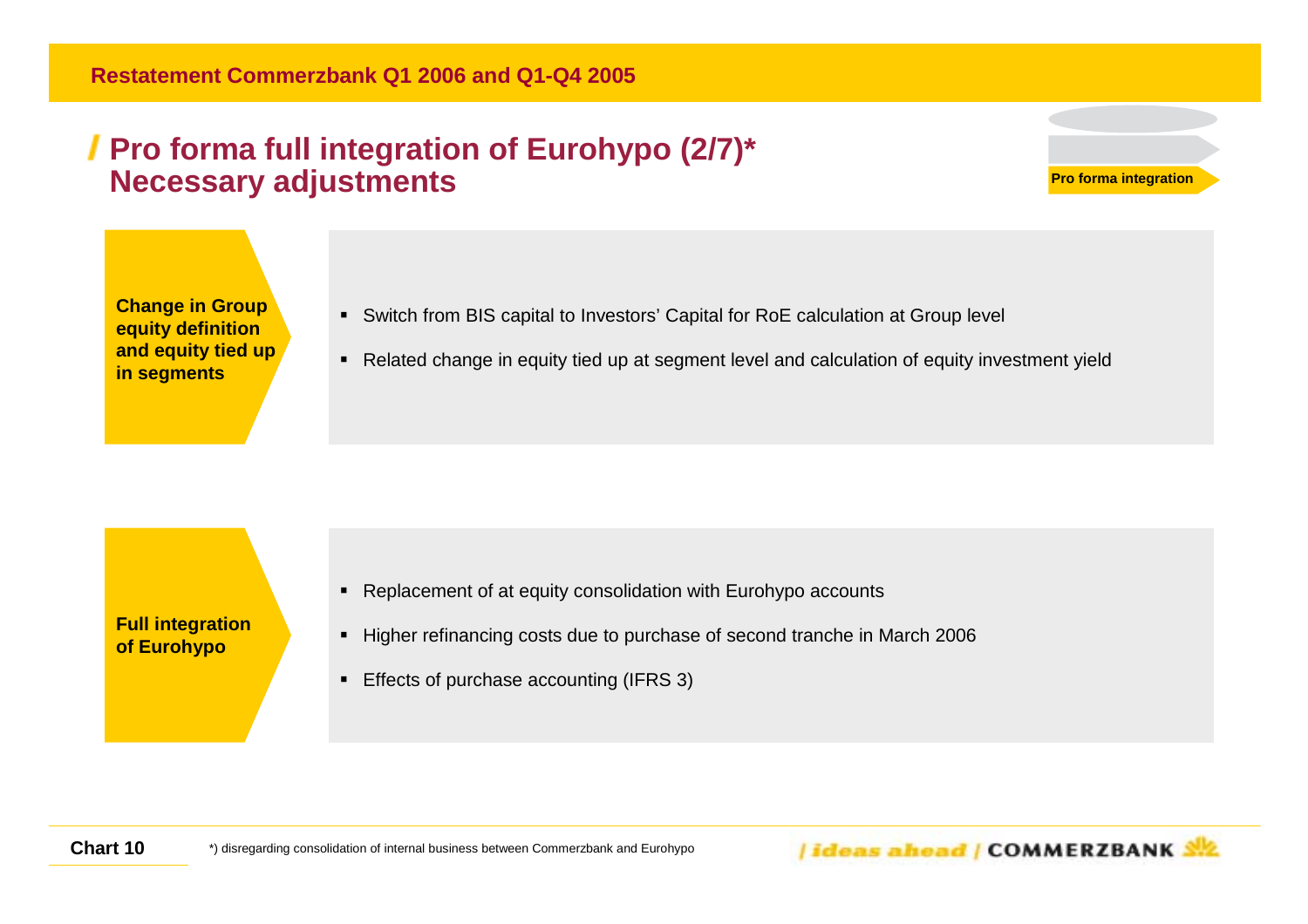#### **Pro forma full integration of Eurohypo (3/7)\* Changes in Group equity definition and equity tied up**

**Pro forma integration**

| Average BIS core capital*:<br>$\varnothing \in 2,242m$ (Q1 2006)<br>Subscribed capital<br>Contains consolidated net profit (since 2006) and<br>deductions due to goodwill<br><b>Definition of Group equity</b><br>Capital reserve<br>$\bullet$<br>for calculation of operating<br>Not aligned with calculation of RoE on net profit, which<br>Retained earnings<br>$\bullet$<br><b>RoE and pre-tax RoE</b><br>is based on Investors' Capital without minority interests<br>$\bullet$<br>* BIS Tier I without hybrid capital<br>RWA (BIS) weighted with 7%<br><b>Equity tied up in segments</b><br>• Reflects Group's BIS Tier I capital target ratio of<br>$\bullet$<br>6.5%-7.0% (incl. hybrid capital) | <b>Average Investors' Capital:</b><br>$\varnothing$ $\in$ 12,324m (Q1 2006)<br>Reserve form currency translation<br>Minority interests without revaluation reserve, cash flow     |
|----------------------------------------------------------------------------------------------------------------------------------------------------------------------------------------------------------------------------------------------------------------------------------------------------------------------------------------------------------------------------------------------------------------------------------------------------------------------------------------------------------------------------------------------------------------------------------------------------------------------------------------------------------------------------------------------------------|-----------------------------------------------------------------------------------------------------------------------------------------------------------------------------------|
|                                                                                                                                                                                                                                                                                                                                                                                                                                                                                                                                                                                                                                                                                                          | hedges, consolidated profit                                                                                                                                                       |
|                                                                                                                                                                                                                                                                                                                                                                                                                                                                                                                                                                                                                                                                                                          | RWA (BIS) with 6% weighting<br>Difference between BIS Tier I capital and Investors'<br>Capital is worth about 100 bps of RWA                                                      |
| <b>Calculation of equity investment yield</b><br>Interest income on Commerzbank AG's equity<br><b>Calculation of equity</b><br>investment yield<br>Less interest expenses for subordinated capital<br>$\bullet$<br>Sum allocated to segments according to portion of risk-<br>$\bullet$<br>weighted assets                                                                                                                                                                                                                                                                                                                                                                                               | New calculation of equity investment yield<br>Former calculation, in addition taking into account:<br>Interest expenses for hybrid capital<br>Risk-weighted assets incl. Eurohypo |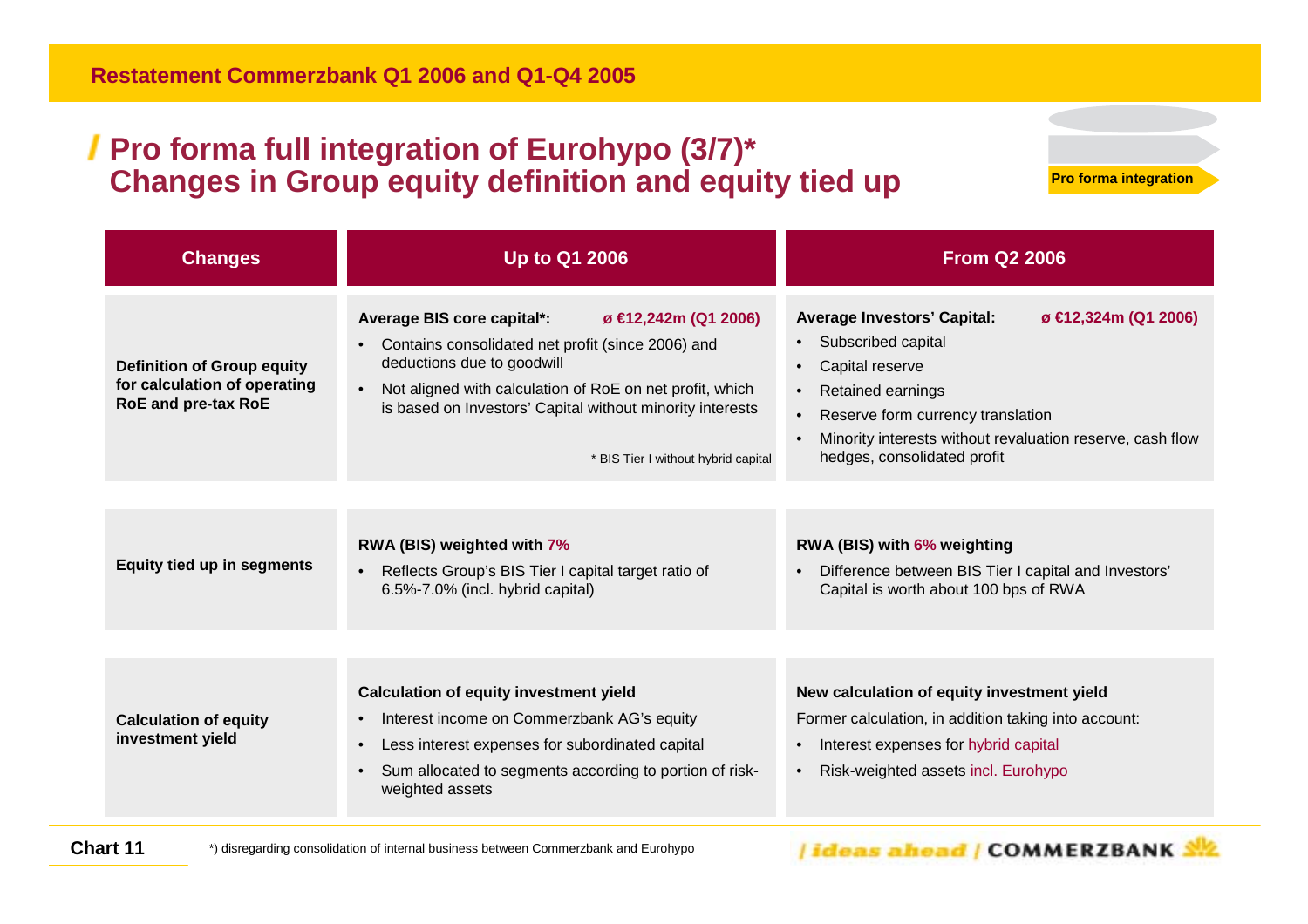#### **Pro forma full integration of Eurohypo (4/7)\* Detailed financials Q1 2006**



| 1.1.-31.3.2006                                     | <b>Commerzbank</b>         | <b>Eurohypo at</b> |              | <b>Commerzbank</b>         | <b>Pro forma</b>                    |              |
|----------------------------------------------------|----------------------------|--------------------|--------------|----------------------------|-------------------------------------|--------------|
| €m                                                 | without<br><b>Eurohypo</b> | equity             | <b>Total</b> | without<br><b>Eurohypo</b> | <b>Eurohypo fully</b><br>integrated | <b>Total</b> |
| Net interest income                                | 802                        | 23                 | 825          | 768                        | 291                                 | 1,059        |
| Net interest income original                       | 705                        | 52                 | 757          | 705                        | 341                                 | 1,046        |
| Refinancing costs Eurohypo                         | 2)                         | $-30$              | $-30$        |                            | $-65$                               | $-65$        |
| Equity investment yield                            | 97<br>3)                   | $\mathbf{1}$       | 98           | 63                         | 29                                  | 92           |
| Purchase accounting effects                        | 4)                         |                    |              |                            | $-14$                               | $-14$        |
| Provision for possible loan losses                 | $-154$                     |                    | $-154$       | $-154$                     | $-71$                               | $-225$       |
| Net interest income after provisioning             | 648                        | 23                 | 671          | 614                        | 220                                 | 834          |
| Net commission income                              | 718                        |                    | 718          | 718                        | 38                                  | 756          |
| Net result on hedge accounting                     | 6                          |                    | 6            | 6                          | $-13$                               | $-7$         |
| Trading profit                                     | 330                        |                    | 330          | 330                        | 12                                  | 342          |
| Net result on investments and securities portfolio | 445                        |                    | 445          | 445                        |                                     | 446          |
| Other result                                       | $-21$                      |                    | $-21$        | $-21$                      |                                     | $-20$        |
| Revenue                                            | 2,126                      | 23                 | 2,149        | 2,092                      | 260                                 | 2,352        |
| Operating expenses                                 | 1,189                      |                    | 1,190        | 1,189                      | 130                                 | 1,320        |
| Operating expenses original                        |                            |                    |              |                            | 130                                 |              |
| Purchase accounting effects                        |                            |                    |              |                            | -1                                  |              |
| <b>Operating profit</b>                            | 937                        | 22                 | 959          | 903                        | 130                                 | 1,032        |
| Restructuring expenses                             |                            |                    |              |                            |                                     |              |
| <b>Pre-tax profit</b>                              | 937                        | 22                 | 959          | 901                        | 130                                 | 1,032        |
| Average equity tied up                             | 12,122                     | 202                | 12,324       | 7,540                      | 4,784                               | 12,324       |
| Operating return on equity (%)                     | $\bigcirc$ 30.9%)<br>1)    | 44.3%              | 31.1%        | 47.9%                      | 10.9%                               | 33.5%        |
| Cost/income ratio in operating business (%)        | 52.2%                      | 2.7%               | 51.7%        | 53.0%                      | 39.1%                               | 51.2%        |
| Return on equity of pre-tax profit (%)             | 30.9%                      | 44.3%              | 31.1%        | 47.8%                      | 10.9%                               | 33.5%        |

| <b>Commerzbank</b> | <b>Pro forma</b>      |              |
|--------------------|-----------------------|--------------|
| without            | <b>Eurohypo fully</b> | <b>Total</b> |
| <b>Eurohypo</b>    | integrated            |              |
| 768                | 291                   | 1,059        |
| 705                | 341                   | 1,046        |
|                    | -65                   | -65          |
| 63                 | 29                    | 92           |
|                    | -14                   | $-14$        |
| $-154$             | $-71$                 | $-225$       |
| 614                | 220                   | 834          |
| 718                | 38                    | 756          |
| 6                  | $-13$                 | $-7$         |
| 330                | 12                    | 342          |
| 445                | 1                     | 446          |
| $-21$              | 1                     | $-20$        |
| 2,092              | 260                   | 2,352        |
| 1,189              | 130                   | 1,320        |
|                    | 130                   |              |
|                    | $-1$                  |              |
| 903                | 130                   | 1,032        |
|                    |                       |              |
| 901                | 130                   | 1,032        |
|                    |                       |              |
| 7,540              | 4,784                 | 12,324       |
| (47.9%             | 10.9%                 | (33.5%       |
| 53.0%              | 39.1%                 | 51.2%        |
| 47.8%              | 10.9%                 | 33.5%        |

#### **Main effects from at equity consolidation to full integration of Eurohypo**

1) Operating RoE of Commerzbank without Eurohypo increases because of share of equity allocated to Eurohypo when fully integrated

2) Refinancing costs for Eurohypo increased from 30 €m (incl. first tranche of acquisition in Dec. 2005) to 65 €m

3) Group's equity investment yield decreases due to interest expenses for hybrid capital. Amount allocated to Eurohypo increases due to higher portion of RWA

4) Effects from purchase accounting mainly due to amortisation of acquired revaluation reserve over next 5 years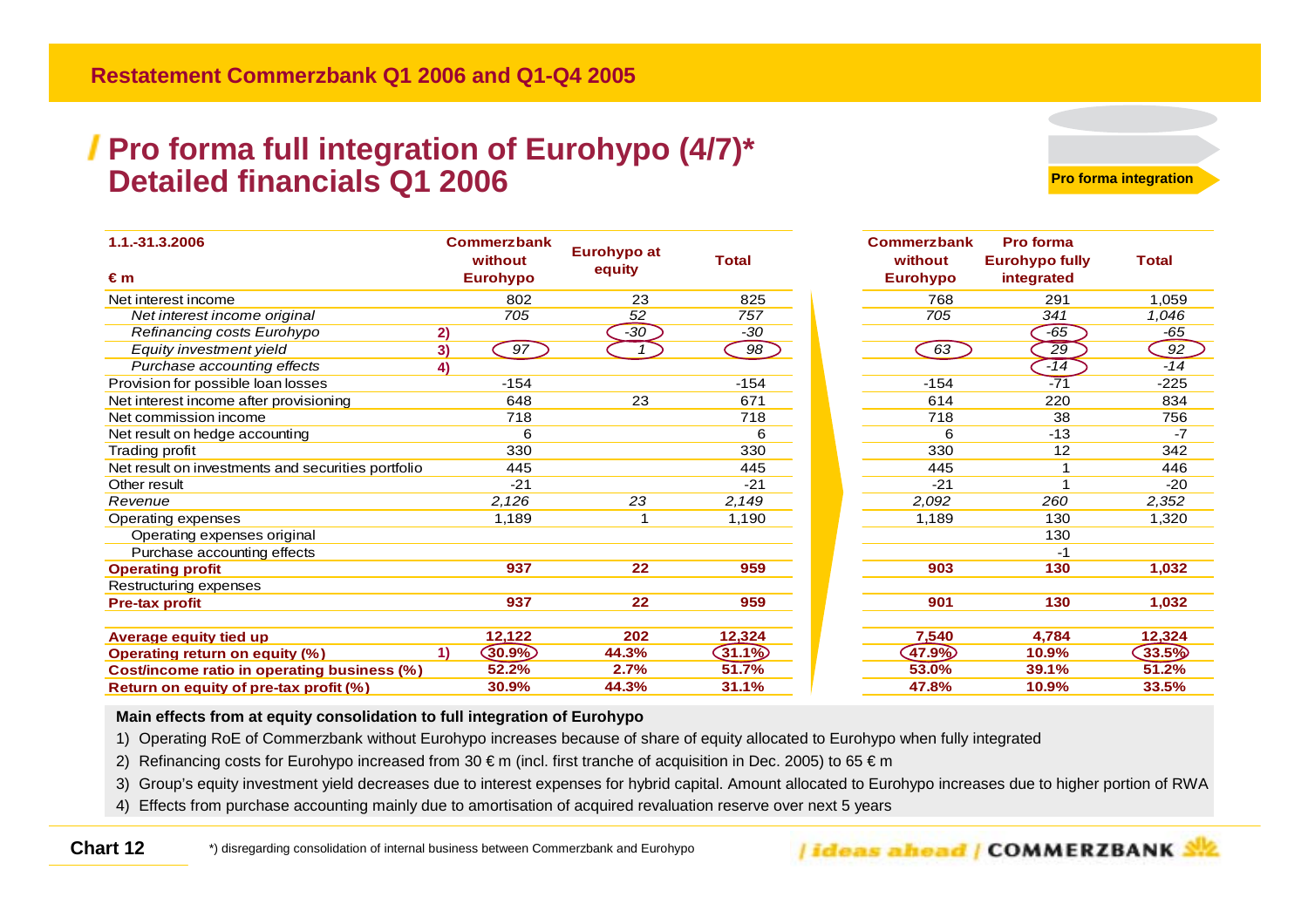#### **Restatement Commerzbank Q1 2006 and Q1-Q4 2005**

#### **Pro forma full integration of Eurohypo (5/7)\* Impact on net interest income of full integration of Eurohypo in Q1 2006**



|                                                            |                               | net interest income              |                   |
|------------------------------------------------------------|-------------------------------|----------------------------------|-------------------|
|                                                            |                               |                                  |                   |
| Impact on net interest income by<br>$\blacksquare$         |                               | • Private and Business Customers | ca. $-8 \in m$    |
| + Net interest income of Eurohypo<br>$-$ Refinancing costs | $289 \in m$<br>$-35 \in m$    | • Asset Management               | ca. $-2 \in m$    |
| Effects from purchase accounting                           | $-14 \in m$                   | • Mittelstand                    | ca. $-10 \in m$   |
| Interest expenses for hybrid capital                       | $-6 \in m$                    | • Corporates & Markets           | ca. $-8 \in m$    |
| $\pm$ Reallocated equity investment yield                  | $0 \in m$<br>$-55 \in m$      | • Commercial Real Estate         | ca. $-13 \in m$   |
| Total impact                                               | $234 \text{ } \in \mathsf{m}$ | • Public Finance & Treasury      | ca. $-11 \in m$   |
|                                                            |                               | • Others and Consolidation       | ca. $-3 \notin m$ |
|                                                            |                               | Sum                              | $-55 \in m$       |

**Net interest income**

/ideas ahead / COMMERZBANK SIZ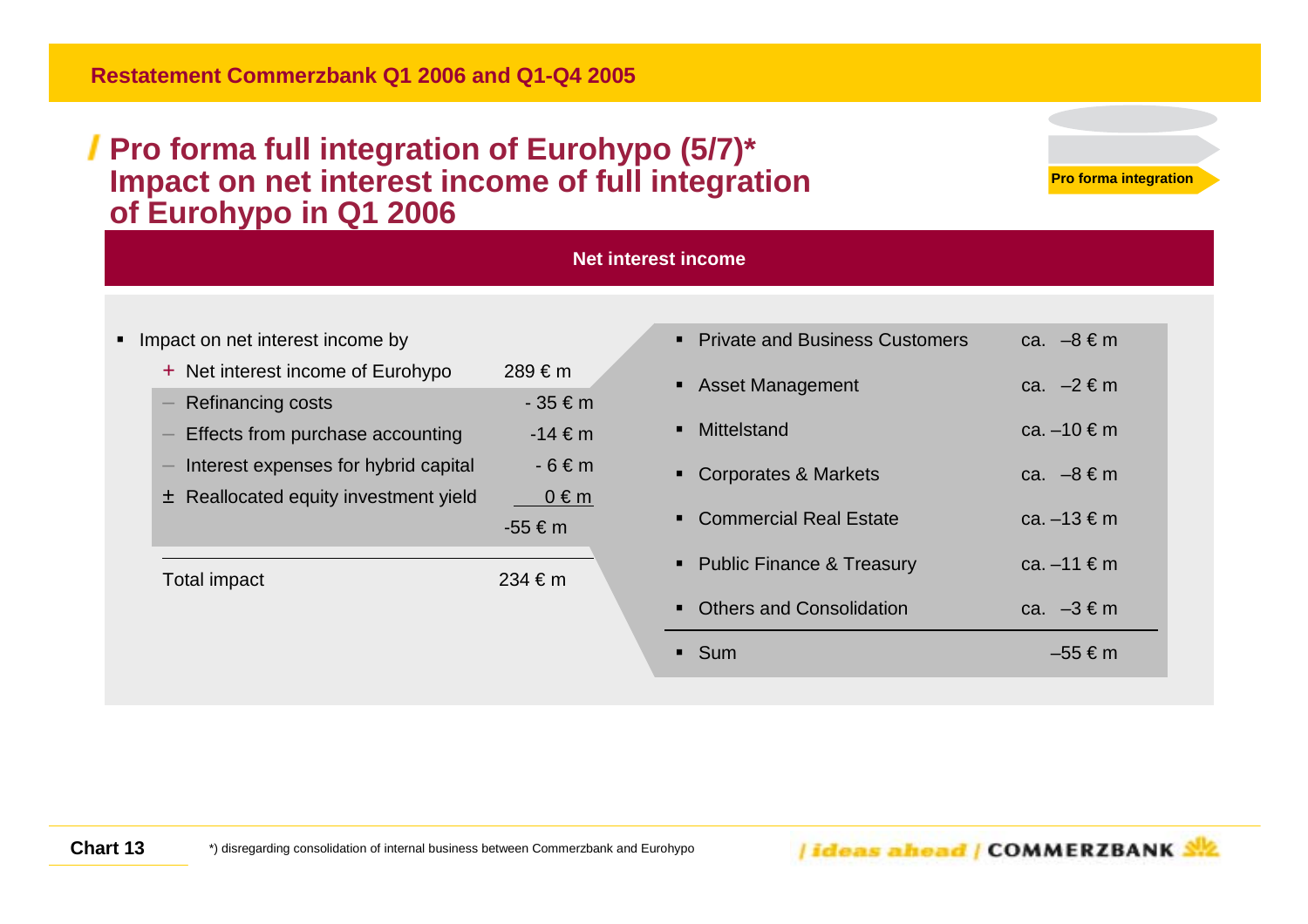#### **Pro forma full integration of Eurohypo (6/7)\* Financial impact Q1 2006**

**Pro forma integration**

|                                                                    |                                                           | <b>Retail Banking and</b><br><b>Asset Management</b> |                    | <b>Corporate and Investment</b><br><b>Banking</b> | <b>Finance and Treasury</b>      | <b>Commercial Real Estate, Public</b>                    |                                           |
|--------------------------------------------------------------------|-----------------------------------------------------------|------------------------------------------------------|--------------------|---------------------------------------------------|----------------------------------|----------------------------------------------------------|-------------------------------------------|
| <b>New Group</b><br>structure with<br><b>Eurohypo at</b><br>equity | <b>Private and</b><br><b>Business</b><br><b>Customers</b> | <b>Asset</b><br>Management                           | <b>Mittelstand</b> | <b>Corporates</b><br>$\alpha$<br><b>Markets</b>   | Commercial<br><b>Real Estate</b> | <b>Public</b><br><b>Finance &amp;</b><br><b>Treasury</b> | <b>Others and</b><br><b>Consolidation</b> |
| Operating profit $(\epsilon m)$                                    | 111                                                       | 42                                                   | 158                | 189                                               | 42                               | 52                                                       | 365                                       |
| Average equity $(\epsilon m)$                                      | 1,955                                                     | 618                                                  | 3,314              | 2,807                                             | 531                              | 958                                                      | 2,141                                     |
| <b>Operating RoE</b>                                               | 22.7%                                                     | 27.2%                                                | 19.1%              | 26.9%                                             | 31.6%                            | 21.7%                                                    |                                           |
| <b>Cost/income ratio</b>                                           | 73.1%                                                     | 75.3%                                                | 53.6%              | 55.6%                                             | 34.3%                            | 17.8%                                                    |                                           |

|                                                            |                                                           | <b>Retail Banking and</b><br><b>Asset Management</b> |                    | <b>Corporate and Investment</b><br><b>Banking</b> |                                         | <b>Commercial Real Estate, Public</b><br><b>Finance and Treasury</b> |                                           |
|------------------------------------------------------------|-----------------------------------------------------------|------------------------------------------------------|--------------------|---------------------------------------------------|-----------------------------------------|----------------------------------------------------------------------|-------------------------------------------|
| <b>Pro forma full</b><br>integration of<br><b>Eurohypo</b> | <b>Private and</b><br><b>Business</b><br><b>Customers</b> | <b>Asset</b><br><b>Management</b>                    | <b>Mittelstand</b> | <b>Corporates</b><br>&<br><b>Markets</b>          | <b>Commercial</b><br><b>Real Estate</b> | <b>Public</b><br><b>Finance &amp;</b><br><b>Treasury</b>             | <b>Others and</b><br><b>Consolidation</b> |
| Operating profit $(\epsilon m)$                            | $90**$                                                    | 40                                                   | 148                | 181                                               | 120                                     | 91                                                                   | 362                                       |
| Average equity $(\epsilon m)$                              | 2,475                                                     | 555                                                  | 2,860              | 2,407                                             | 3,862                                   | 1,198                                                                | $-1,033$                                  |
| <b>Operating RoE</b>                                       | 14.5%                                                     | 28.8%                                                | 20.7%              | 30.1%                                             | 12.4%                                   | 30.4%                                                                |                                           |
| <b>Cost/income ratio</b>                                   | 74.5%                                                     | 76.2%                                                | 54.7%              | 56.6%                                             | 38.9%                                   | 22.0%                                                                |                                           |

**Chart 14**

\*\*) includes 18 € m one-off for depreciation of Delphi at Eurohypo \*) disregarding consolidation of internal business between Commerzbank and Eurohypo

/ideas ahead / COMMERZBANK SIZ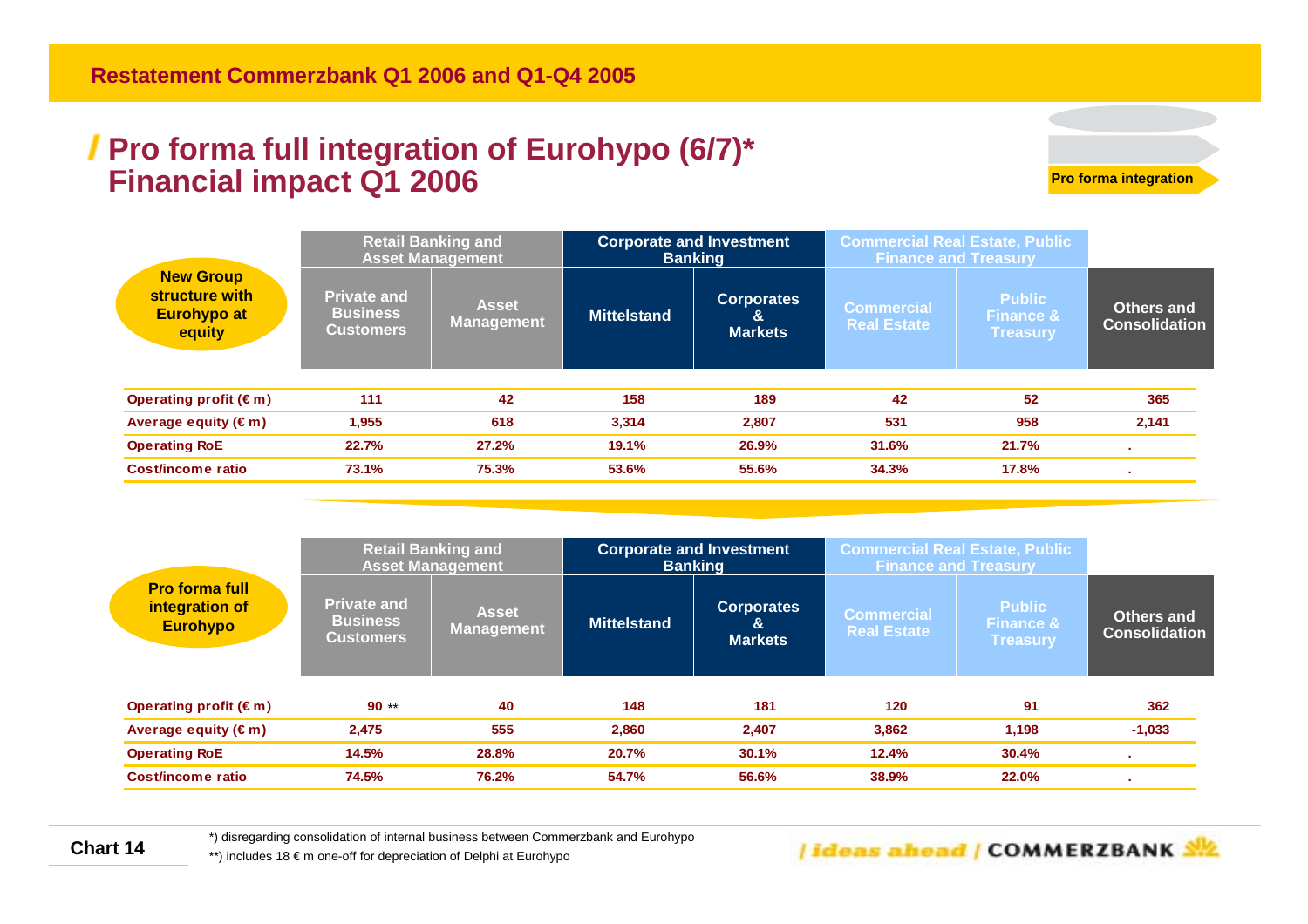#### **Pro forma full integration of Eurohypo (7/7)\* Detailed financials Q1 2006**

**Pro forma integration**

| 1.1.-31.3.2006<br>€m                               | <b>Private and</b><br><b>Business</b><br><b>Customers</b> | Asset<br><b>Management</b> | <b>Mittelstand</b> | <b>Corporates</b><br>& Markets | <b>Commercial</b><br><b>Real Estate</b> | <b>Public</b><br><b>Finance &amp;</b><br><b>Treasury</b> | Others and<br><b>Consoli-</b><br>dation | Total        |
|----------------------------------------------------|-----------------------------------------------------------|----------------------------|--------------------|--------------------------------|-----------------------------------------|----------------------------------------------------------|-----------------------------------------|--------------|
| Net interest income                                | 328                                                       | -6                         | 301                | 85                             | 206                                     | 147                                                      | $-2$                                    | 1,059        |
| Provision for possible loan losses                 | -74                                                       |                            | -75                | $-12$                          | $-56$                                   | -8                                                       |                                         | $-225$       |
| Net interest income after provisioning             | 254                                                       | -6                         | 226                | 73                             | 150                                     | 139                                                      | $-2$                                    | 834          |
| Net commission income                              | 344                                                       | 168                        | 160                | 32                             | 61                                      | -7                                                       | $-2$                                    | 756          |
| Net result on hedge accounting                     |                                                           |                            | -1                 |                                |                                         | $-5$                                                     |                                         | -6           |
| Trading profit                                     | 1                                                         | 3                          | 28                 | 305                            | 15                                      | $-15$                                                    | 5                                       | 342          |
| Net result on investments and securities portfolio | $-18$                                                     | 3                          | 5                  | 15                             |                                         | 7                                                        | 433                                     | 446          |
| Other result                                       | $-12$                                                     |                            | $-1$               | 8                              | 5                                       |                                                          | $-20$                                   | $-20$        |
| Revenue                                            | 569                                                       | 168                        | 417                | 433                            | 232                                     | 119                                                      | 414                                     | 2,352        |
| Operating expenses                                 | 479                                                       | 128                        | 269                | 252                            | 112                                     | 28                                                       | 52                                      | 1,320        |
| <b>Operating profit</b>                            | 90                                                        | 40                         | 148                | 181                            | 120                                     | 91                                                       | 362                                     | 1,032        |
| Restructuring expenses                             |                                                           |                            |                    |                                |                                         |                                                          |                                         |              |
| <b>Pre-tax profit</b>                              | 90                                                        | 40                         | 148                | 181                            | 120                                     | 91                                                       | 362                                     | 1,032        |
| Average equity tied up                             | 2,475                                                     | 555                        | 2,860              | 2,407                          | 3,862                                   | 1,198                                                    | $-1,033$                                | 12,324       |
| Operating return on equity (%)                     | 14.5%                                                     | 28.8%                      | 20.7%              | 30.1%                          | 12.4%                                   | 30.4%                                                    |                                         | <b>33.5%</b> |
| Cost/income ratio in operating business (%)        | 74.5%                                                     | 76.2%                      | 54.7%              | 56.6%                          | 38.9%                                   | 22.0%                                                    |                                         | 51.2%        |
| Return on equity of pre-tax profit (%)             | 14.5%                                                     | 28.8%                      | 20.7%              | 30.1%                          | 12.4%                                   | 30.4%                                                    |                                         | 33.5%        |

#### **Pro forma full integration**

**Chart 15**

- •Includes Eurohypo results as if integrated as from January 1<sup>st</sup>, 2005 (incl. full refinancing costs)
- •Includes capital increase as if carried out before January 2005 (instead of November 2005)
- •Includes issue of hybrid capital as if it took place before January 2005 (instead of March 2006)
- •Shows segments' quarterly results in new Group structure
- •Shows segments' equity tied up based on new calculation method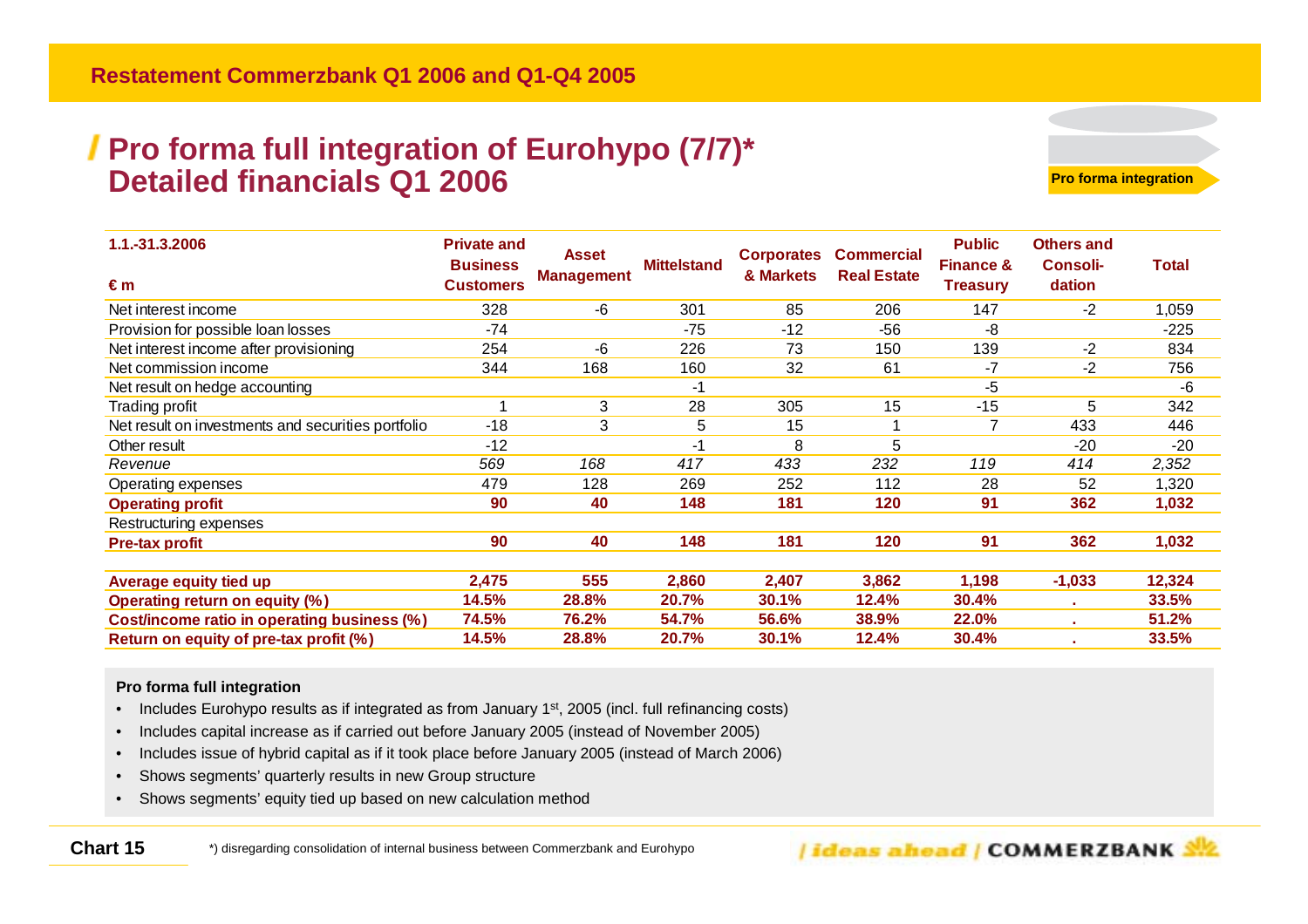# **Appendix – Segment reporting**

| <b>17</b> | Segment financials as stated so far             | $17 - 24$ |
|-----------|-------------------------------------------------|-----------|
|           |                                                 |           |
| 2.        | Restatement new Group structure – Step 1        | $25 - 32$ |
|           |                                                 |           |
| 3.        | Pro forma full integration of Eurohypo – Step 2 | $33 - 40$ |
|           |                                                 |           |
| 4.        | Balance sheet Q1 2006 and pro forma Q4 2005     | 41        |
|           |                                                 |           |
| 5.        | Group equity definitions                        |           |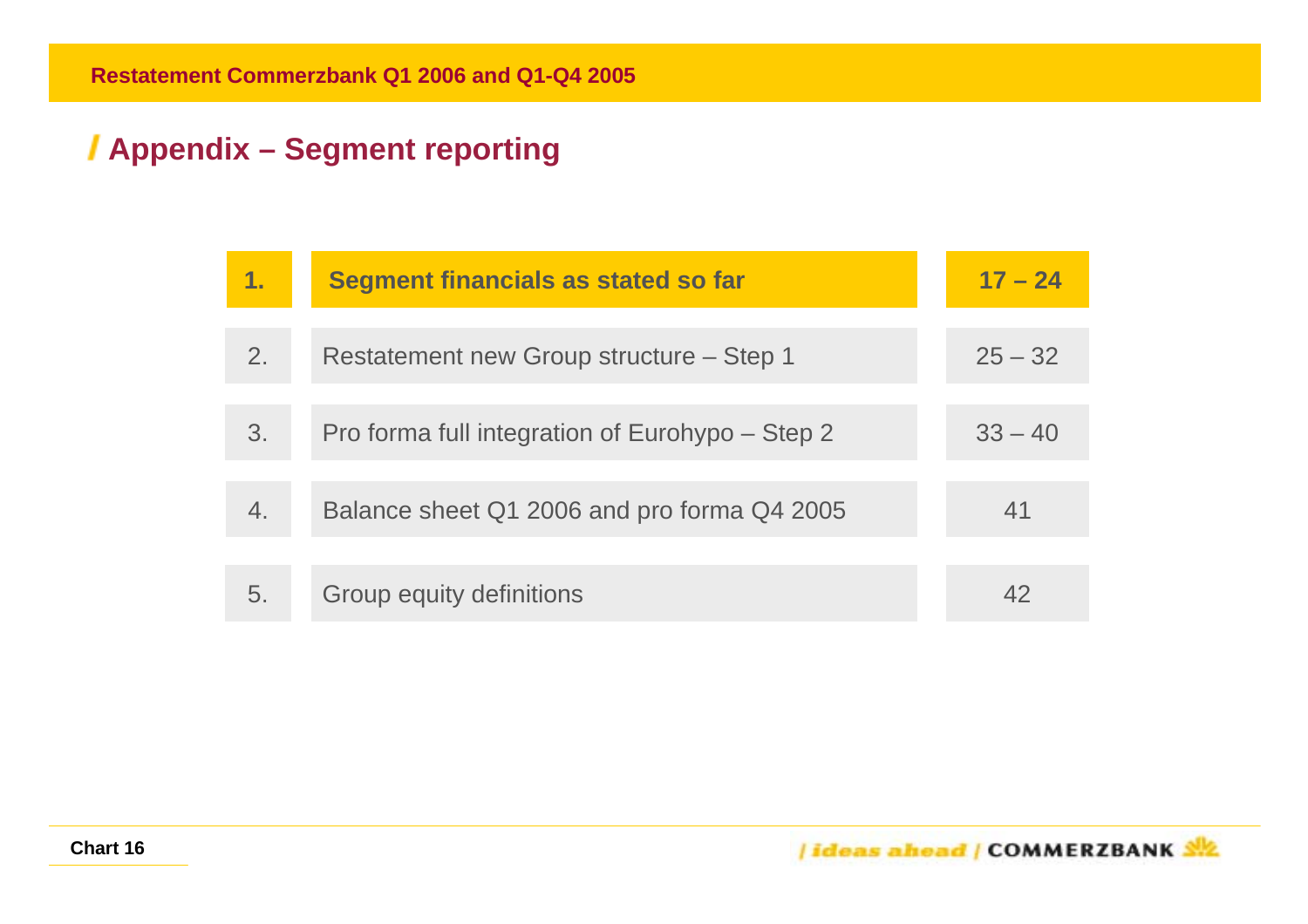#### **Commerzbank Group Financials as stated up to now**

| €m                                                 | Q12005         | <b>Q II 2005</b> | <b>Q III 2005</b> | <b>Q IV 2005</b> | Q12006         |
|----------------------------------------------------|----------------|------------------|-------------------|------------------|----------------|
| Net interest income                                | 721            | 847              | 771               | 833              | 825            |
| Provision for possible loan losses                 | $-198$         | $-177$           | $-151$            | $-40$            | $-154$         |
| Net interest income after provisioning             | 523            | 670              | 620               | 793              | 671            |
| Net commission income                              | 578            | 593              | 599               | 645              | 718            |
| Net result on hedge accounting                     | $-12$          | $-5$             | $-5$              | $\overline{0}$   | 6              |
| <b>Trading profit</b>                              | 262            | 11               | 217               | 217              | 330            |
| Net result on investments and securities portfolio | 294            | 84               | 79                | 190              | 445            |
| Other result                                       | 3              | 26               | 6                 | -9               | $-21$          |
| Revenue                                            | 1,648          | 1,379            | 1,516             | 1,836            | 2,149          |
| <b>Operating expenses</b>                          | 1,107          | 1,088            | 1,097             | 1,370            | 1,190          |
| <b>Operating profit</b>                            | 541            | 291              | 419               | 466              | 959            |
| Restructuring expenses                             | $\overline{0}$ | $\Omega$         | $\Omega$          | 37               | $\overline{0}$ |
| <b>Pre-tax profit</b>                              | 541            | 291              | 419               | 429              | 959            |
|                                                    |                |                  |                   |                  |                |
| <b>Average equity tied up</b>                      | 10,097         | 10,073           | 9,755             | 11,015           | 12,242         |
| <b>Operating return on equity (%)</b>              | 21.4%          | 11.6%            | 17.2%             | 16.9%            | 31.3%          |
| <b>Cost/income ratio in operating business (%)</b> | 60.0%          | 69.9%            | 65.8%             | 73.0%            | 51.7%          |
| Return on equity of pre-tax profit (%)             | 21.4%          | 11.6%            | 17.2%             | 15.6%            | 31.3%          |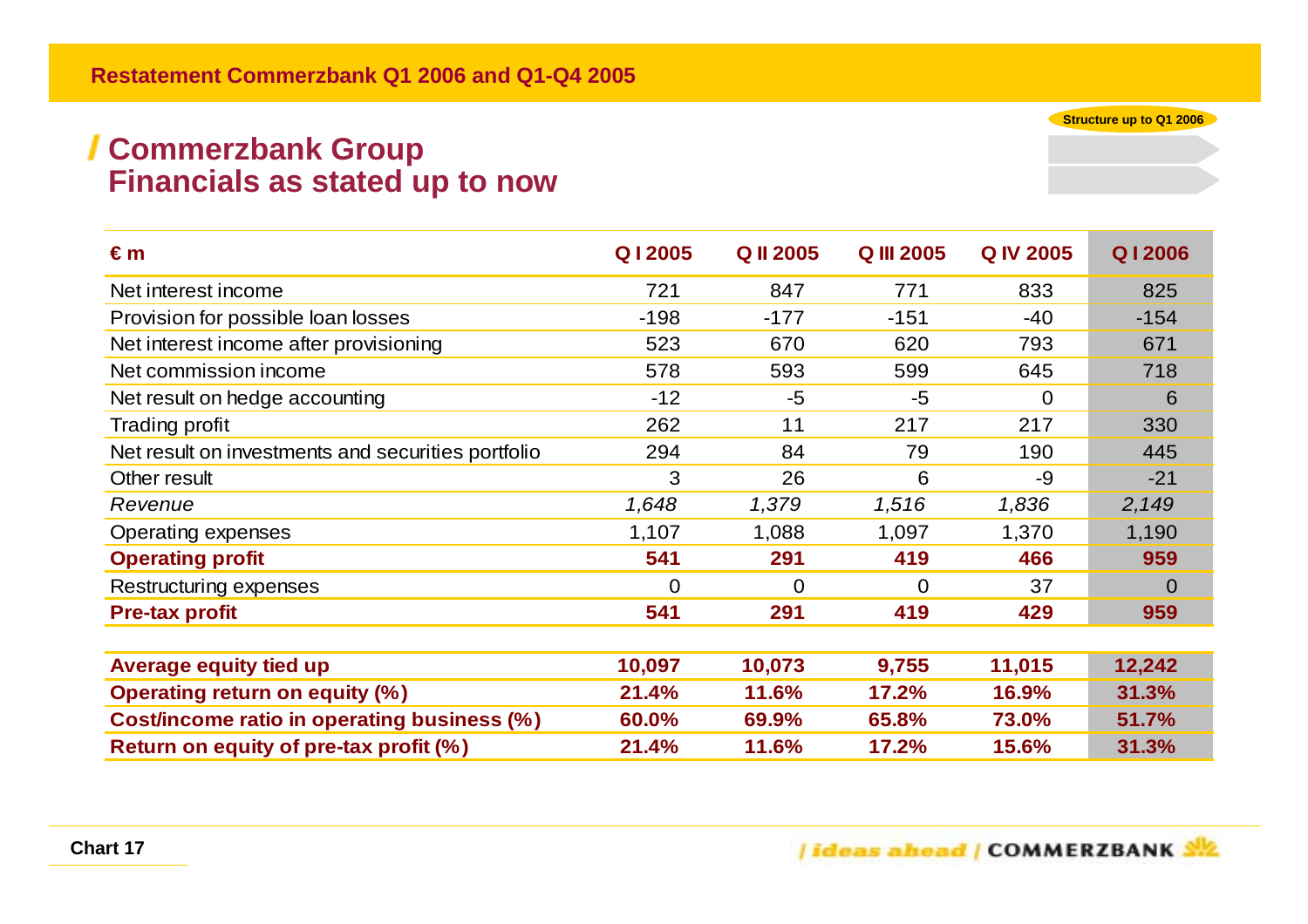#### **Private and Business Customers Financials as stated up to now**

| €m                                                 | Q12005 | <b>Q II 2005</b> | <b>Q III 2005</b> | <b>Q IV 2005</b> | Q12006 |
|----------------------------------------------------|--------|------------------|-------------------|------------------|--------|
| Net interest income                                | 274    | 269              | 287               | 294              | 278    |
| Provision for possible loan losses                 | $-46$  | $-46$            | $-46$             | $-67$            | $-55$  |
| Net interest income after provisioning             | 228    | 223              | 241               | 227              | 223    |
| Net commission income                              | 264    | 272              | 267               | 262              | 346    |
| Net result on hedge accounting                     |        |                  |                   |                  |        |
| Trading profit                                     | 1      |                  | $\mathbf 1$       | $\mathbf 1$      | 1      |
| Net result on investments and securities portfolio |        |                  |                   | $-1$             |        |
| Other result                                       | $-3$   | 4                | 3                 | 10               | $-12$  |
| Revenue                                            | 490    | 499              | 513               | 499              | 558    |
| Operating expenses                                 | 421    | 415              | 433               | 450              | 451    |
| <b>Operating profit</b>                            | 69     | 84               | 80                | 49               | 107    |
| Restructuring expenses                             |        |                  |                   |                  |        |
| <b>Pre-tax profit</b>                              | 69     | 84               | 80                | 49               | 107    |
|                                                    |        |                  |                   |                  |        |
| Average equity tied up                             | 1,882  | 1,880            | 1,887             | 1,915            | 1,913  |
| <b>Operating return on equity (%)</b>              | 14.7%  | 17.9%            | 17.0%             | 10.2%            | 22.4%  |
| <b>Cost/income ratio in operating business (%)</b> | 78.5%  | 76.1%            | 77.5%             | 79.5%            | 73.6%  |
| Return on equity of pre-tax profit (%)             | 14.7%  | 17.9%            | 17.0%             | 10.2%            | 22.4%  |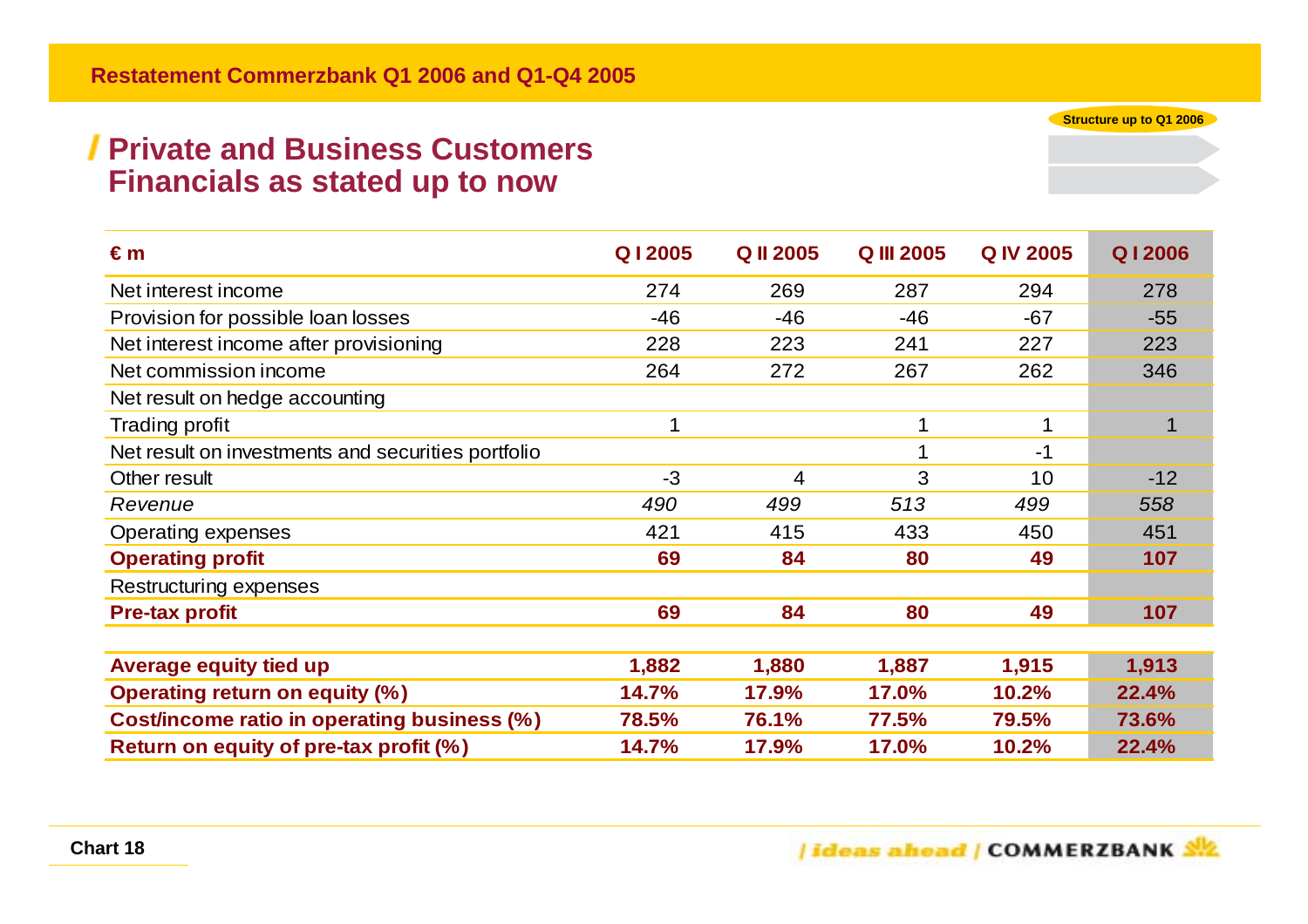#### **Asset Management Financials as stated up to now**

| €m                                                 | Q12005         | <b>Q II 2005</b> | <b>Q III 2005</b> | <b>Q IV 2005</b> | Q12006 |
|----------------------------------------------------|----------------|------------------|-------------------|------------------|--------|
| Net interest income                                | 4              | $-1$             | $-7$              | -6               | $-4$   |
| Provision for possible loan losses                 |                |                  |                   |                  |        |
| Net interest income after provisioning             | 4              | $-1$             | $-7$              | -6               | $-4$   |
| Net commission income                              | 127            | 133              | 145               | 170              | 168    |
| Net result on hedge accounting                     |                |                  |                   | $-1$             |        |
| <b>Trading profit</b>                              | $\overline{2}$ | 3                |                   | 3                | 3      |
| Net result on investments and securities portfolio | 1              | 3                | 4                 | 8                | 3      |
| Other result                                       | $-2$           | $-4$             | 5                 | $-3$             |        |
| Revenue                                            | 132            | 134              | 149               | 171              | 170    |
| <b>Operating expenses</b>                          | 95             | 117              | 103               | 151              | 128    |
| <b>Operating profit</b>                            | 37             | 17               | 46                | <b>20</b>        | 42     |
| Restructuring expenses                             |                |                  |                   |                  |        |
| <b>Pre-tax profit</b>                              | 37             | 17               | 46                | 20               | 42     |
|                                                    |                |                  |                   |                  |        |
| <b>Average equity tied up</b>                      | 533            | 513              | 535               | 567              | 618    |
| <b>Operating return on equity (%)</b>              | 27.8%          | 13.3%            | 34.4%             | 14.1%            | 27.2%  |
| Cost/income ratio in operating business (%)        | 72.0%          | 87.3%            | 69.1%             | 88.3%            | 75.3%  |
| Return on equity of pre-tax profit (%)             | 27.8%          | 13.3%            | 34.4%             | 14.1%            | 27.2%  |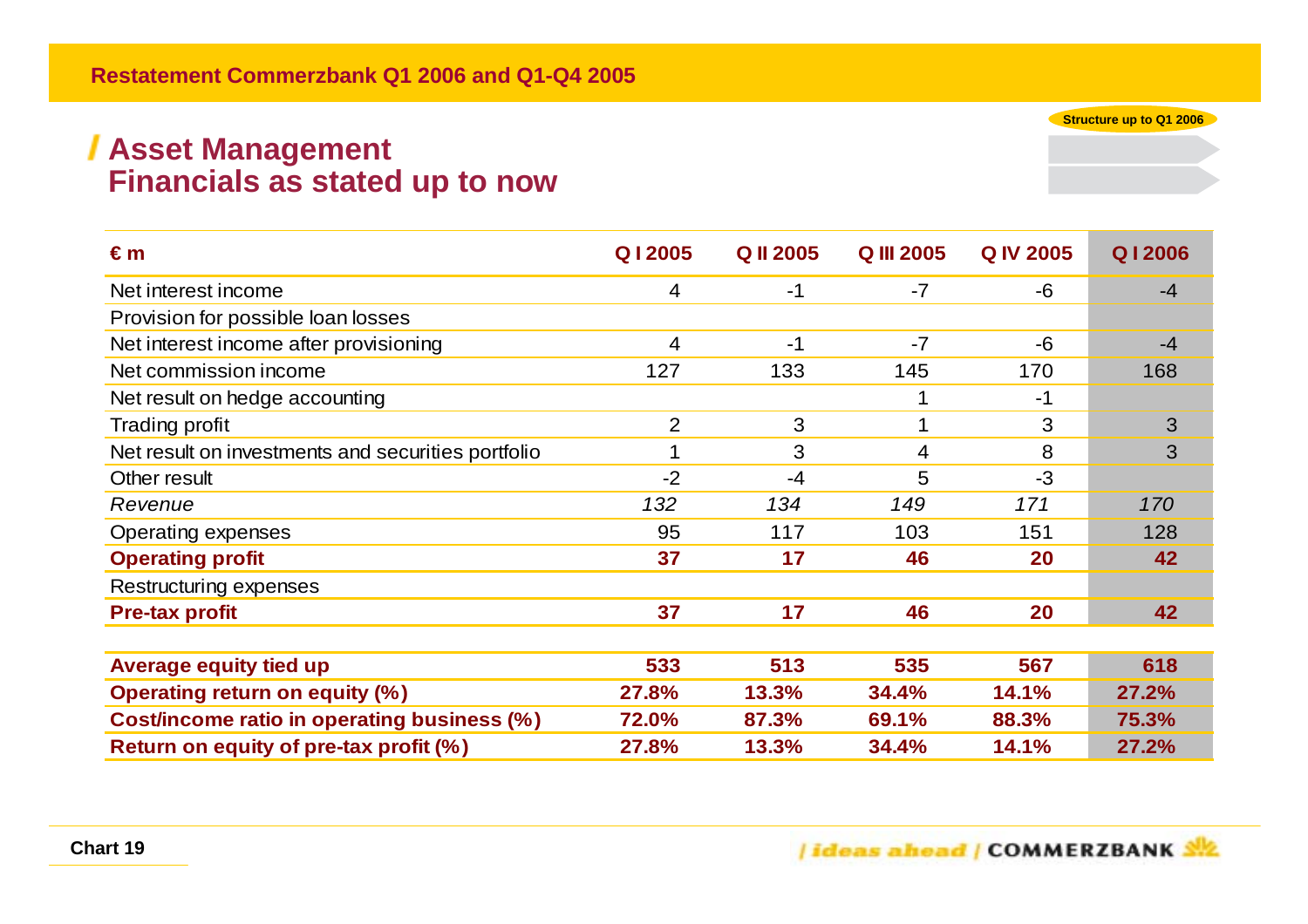#### **Mittelstand Financials as stated up to now**

| €m                                                 | Q12005 | <b>Q II 2005</b> | <b>Q III 2005</b> | <b>Q IV 2005</b> | Q12006         |
|----------------------------------------------------|--------|------------------|-------------------|------------------|----------------|
| Net interest income                                | 280    | 307              | 300               | 306              | 310            |
| Provision for possible loan losses                 | $-118$ | $-115$           | $-104$            | $-57$            | $-75$          |
| Net interest income after provisioning             | 162    | 192              | 196               | 249              | 235            |
| Net commission income                              | 124    | 134              | 143               | 167              | 150            |
| Net result on hedge accounting                     |        |                  |                   |                  | $-1$           |
| Trading profit                                     | 15     | 17               | 20                | 23               | 21             |
| Net result on investments and securities portfolio | 1      | 2                |                   | $-8$             | $\overline{3}$ |
| Other result                                       | 4      | 2                | 4                 | $-11$            | $\overline{4}$ |
| Revenue                                            | 306    | 347              | 364               | 420              | 412            |
| <b>Operating expenses</b>                          | 238    | 244              | 261               | 286              | 263            |
| <b>Operating profit</b>                            | 68     | 103              | 103               | 134              | 149            |
| Restructuring expenses                             |        |                  |                   | 22               |                |
| <b>Pre-tax profit</b>                              | 68     | 103              | 103               | 112              | 149            |
|                                                    |        |                  |                   |                  |                |
| <b>Average equity tied up</b>                      | 2,945  | 2,973            | 3,058             | 3,136            | 3,171          |
| <b>Operating return on equity (%)</b>              | 9.2%   | 13.9%            | 13.5%             | 17.1%            | 18.8%          |
| <b>Cost/income ratio in operating business (%)</b> | 56.1%  | 52.8%            | 55.8%             | 60.0%            | 54.0%          |
| Return on equity of pre-tax profit (%)             | 9.2%   | 13.9%            | 13.5%             | 14.3%            | 18.8%          |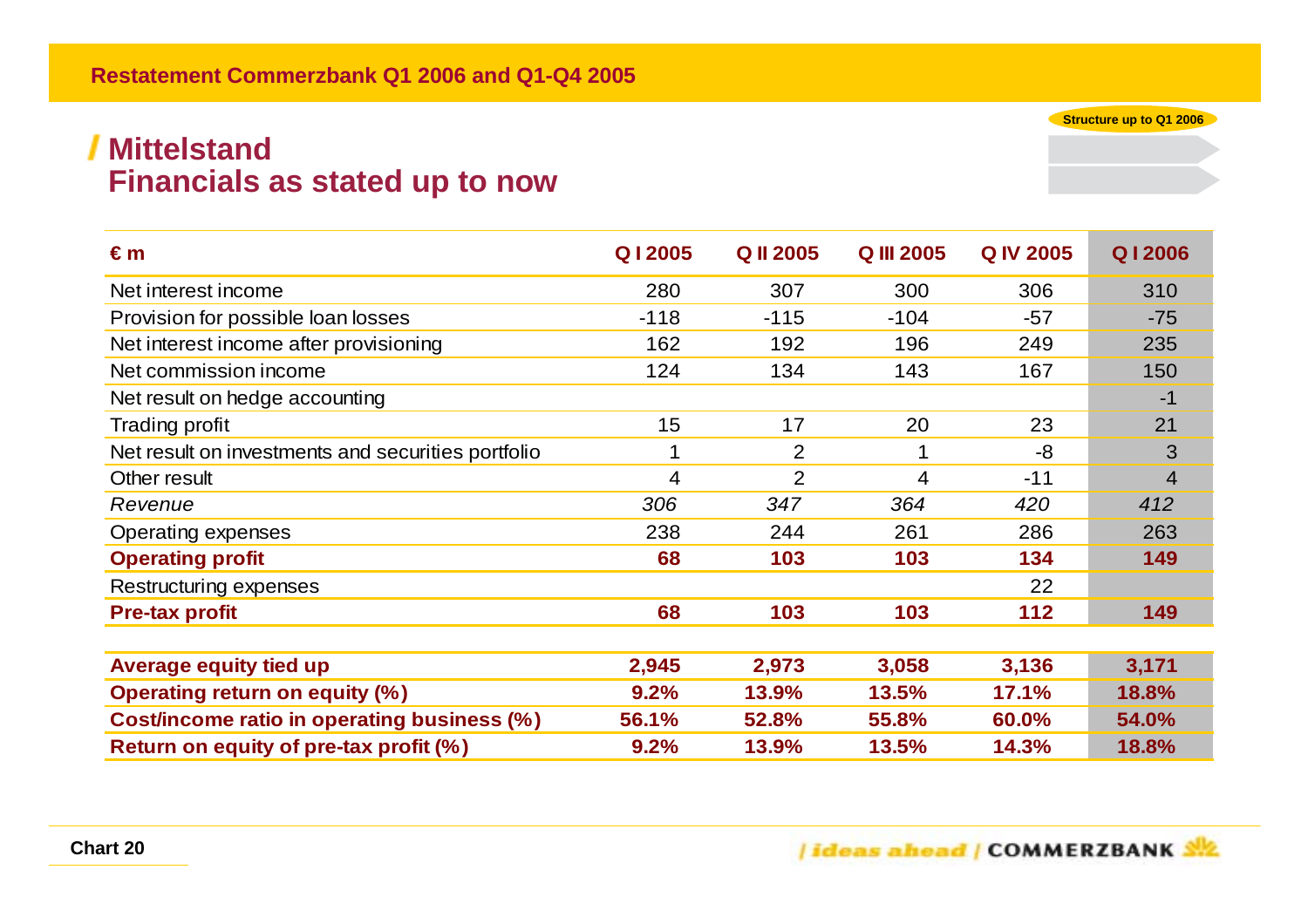#### **International Corporate Banking Financials as stated up to now**

| €m                                                 | Q12005 | <b>Q II 2005</b> | <b>Q III 2005</b> | <b>Q IV 2005</b> | Q12006      |
|----------------------------------------------------|--------|------------------|-------------------|------------------|-------------|
| Net interest income                                | 64     | 67               | 75                | 88               | 76          |
| Provision for possible loan losses                 | $-19$  | -8               | 9                 | 87               | $-11$       |
| Net interest income after provisioning             | 45     | 59               | 84                | 175              | 65          |
| Net commission income                              | 38     | 40               | 35                | 40               | 42          |
| Net result on hedge accounting                     | $-2$   | $\overline{2}$   |                   | 5                |             |
| <b>Trading profit</b>                              | 6      | $-2$             | 6                 | 5                | 23          |
| Net result on investments and securities portfolio | 6      | 6                | 18                | -9               | 18          |
| Other result                                       |        | $\overline{2}$   |                   |                  | $\mathbf 1$ |
| Revenue                                            | 93     | 107              | 143               | 216              | 149         |
| Operating expenses                                 | 62     | 62               | 63                | 73               | 61          |
| <b>Operating profit</b>                            | 31     | 45               | 80                | 143              | 88          |
| Restructuring expenses                             |        |                  |                   | 11               |             |
| <b>Pre-tax profit</b>                              | 31     | 45               | 80                | 132              | 88          |
|                                                    |        |                  |                   |                  |             |
| <b>Average equity tied up</b>                      | 1,251  | 1,339            | 1,436             | 1,526            | 1,549       |
| <b>Operating return on equity (%)</b>              | 9.9%   | 13.4%            | 22.3%             | 37.5%            | 22.7%       |
| <b>Cost/income ratio in operating business (%)</b> | 55.4%  | 53.9%            | 47.0%             | 56.6%            | 38.1%       |
| Return on equity of pre-tax profit (%)             | 9.9%   | 13.4%            | 22.3%             | 34.6%            | 22.7%       |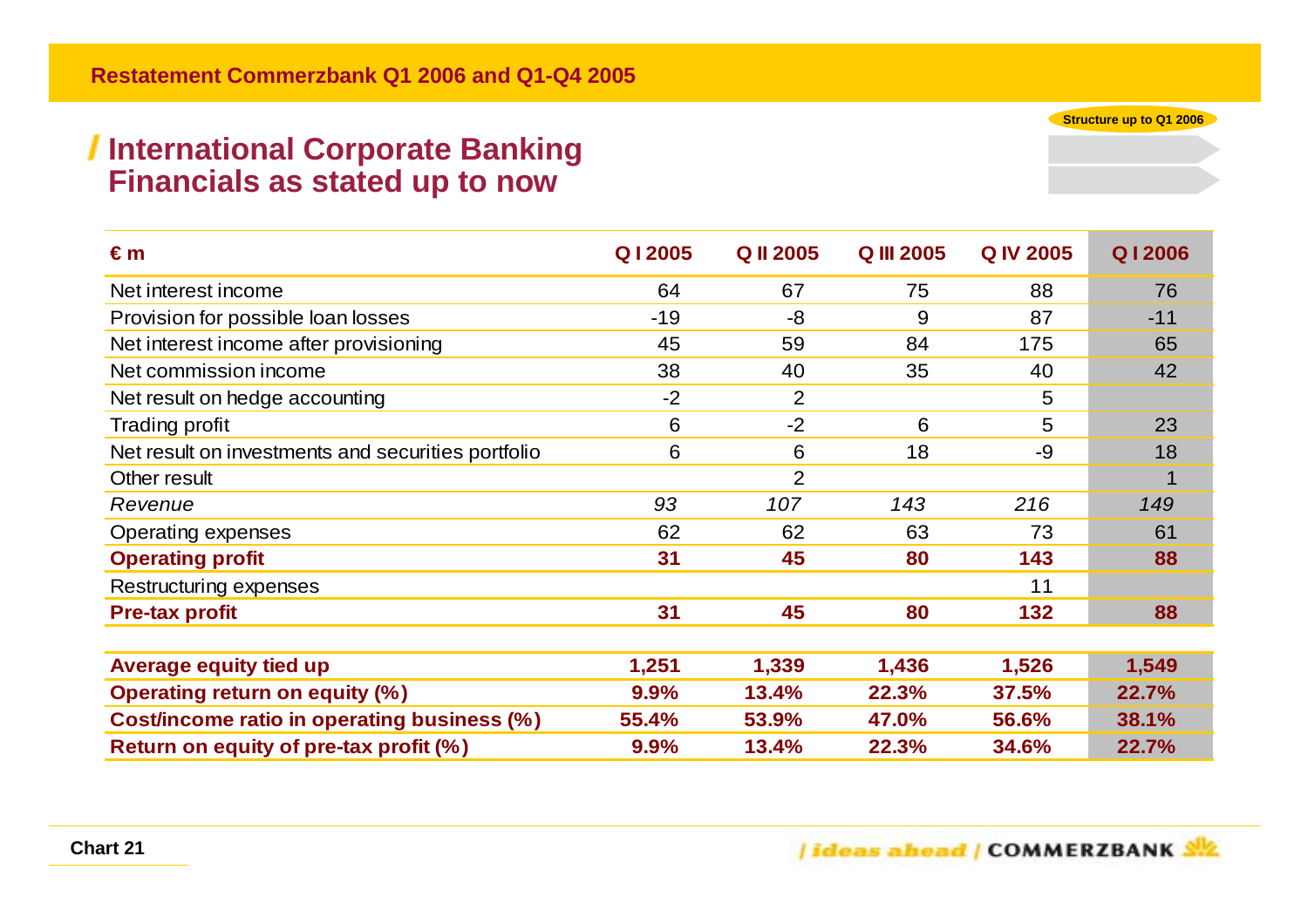#### **Corporates & Markets Financials as stated up to now**

| $\epsilon$ m                                       | Q12005 | <b>Q II 2005</b> | <b>Q III 2005</b> | <b>Q IV 2005</b> | Q12006         |
|----------------------------------------------------|--------|------------------|-------------------|------------------|----------------|
| Net interest income                                | 49     | 52               | 43                | 43               | 45             |
| Provision for possible loan losses                 | $-7$   | $-1$             | $\overline{2}$    | 3                | $-5$           |
| Net interest income after provisioning             | 42     | 51               | 45                | 46               | 40             |
| Net commission income                              | 27     | 15               | 11                | 16               | 17             |
| Net result on hedge accounting                     |        |                  |                   | $-1$             |                |
| <b>Trading profit</b>                              | 258    | 77               | 206               | 217              | 289            |
| Net result on investments and securities portfolio | $-1$   | $-4$             | $-2$              | $-5$             |                |
| Other result                                       | $-2$   | 4                | 5                 |                  | $\overline{7}$ |
| Revenue                                            | 324    | 143              | 265               | 273              | 353            |
| Operating expenses                                 | 225    | 198              | 183               | 187              | 219            |
| <b>Operating profit</b>                            | 99     | $-55$            | 82                | 86               | 134            |
| Restructuring expenses                             |        |                  |                   | 4                |                |
| <b>Pre-tax profit</b>                              | 99     | $-55$            | 82                | 82               | 134            |
|                                                    |        |                  |                   |                  |                |
| <b>Average equity tied up</b>                      | 1,832  | 1,848            | 1,783             | 1,809            | 1,756          |
| <b>Operating return on equity (%)</b>              | 21.6%  | $-11.9%$         | 18.4%             | 19.0%            | 30.5%          |
| Cost/income ratio in operating business (%)        | 68.0%  | 137.5%           | 69.6%             | 69.3%            | 61.2%          |
| Return on equity of pre-tax profit (%)             | 21.6%  | $-11.9%$         | 18.4%             | 18.1%            | 30.5%          |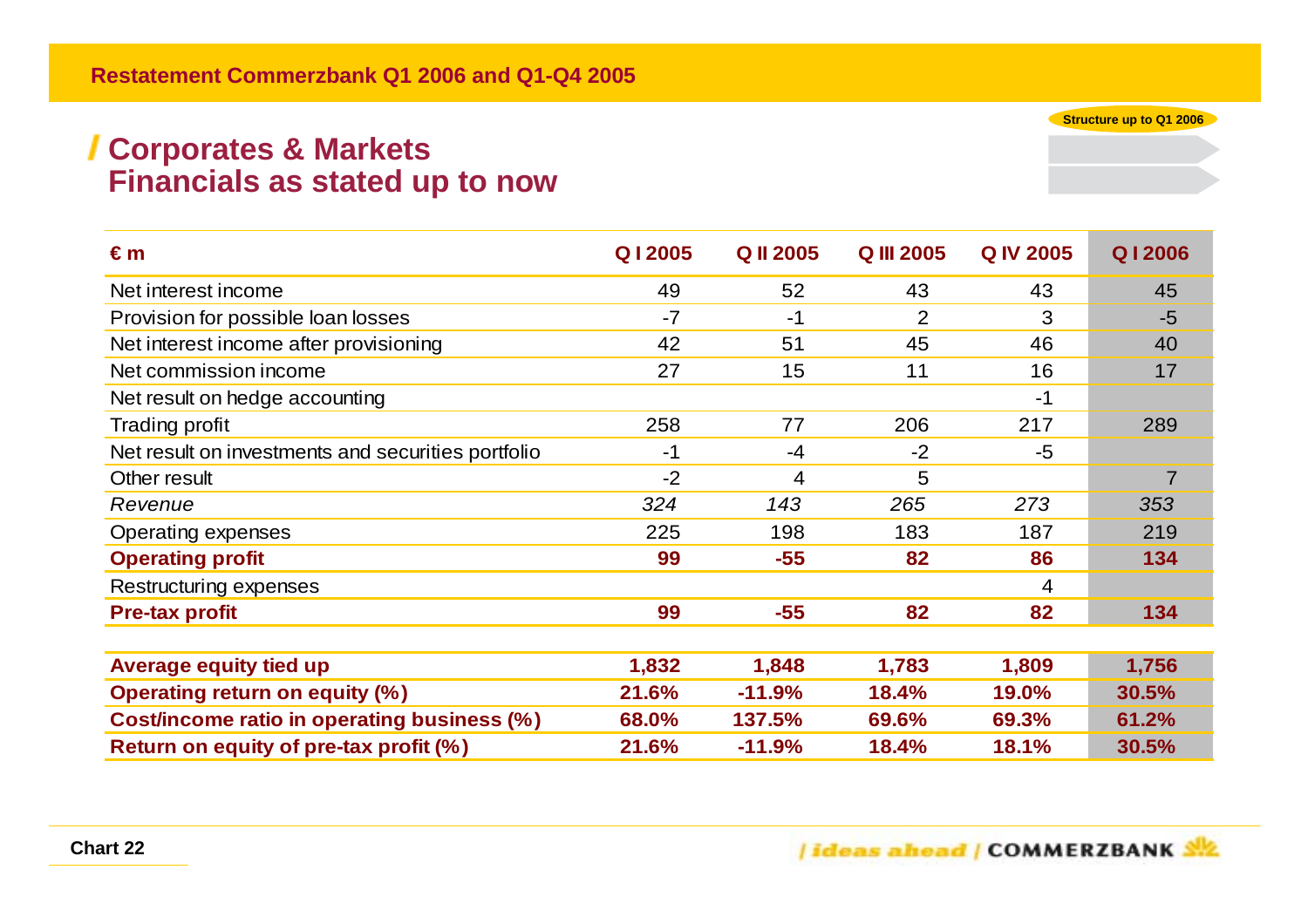#### **Mortgage Banks Financials as stated up to now**

| €m                                                 | Q12005 | <b>Q II 2005</b> | <b>Q III 2005</b> | <b>Q IV 2005</b> | Q12006 |
|----------------------------------------------------|--------|------------------|-------------------|------------------|--------|
| Net interest income                                | 96     | 138              | 139               | 155              | 120    |
| Provision for possible loan losses                 | $-8$   | $-7$             | $-12$             | $-6$             | $-8$   |
| Net interest income after provisioning             | 88     | 131              | 127               | 149              | 112    |
| Net commission income                              | $-2$   | $-2$             | $-3$              | $-5$             | $-5$   |
| Net result on hedge accounting                     | $-8$   | -6               | $-6$              | $-4$             | 8      |
| <b>Trading profit</b>                              | $-35$  | $-36$            | $-21$             | $-38$            | $-24$  |
| Net result on investments and securities portfolio | 36     | 13               | 12                | 12               | 6      |
| Other result                                       |        |                  | $-1$              | $-3$             |        |
| Revenue                                            | 79     | 100              | 108               | 111              | 97     |
| <b>Operating expenses</b>                          | 10     | 10               | 10                | 18               | 14     |
| <b>Operating profit</b>                            | 69     | 90               | 98                | 93               | 83     |
| Restructuring expenses                             |        |                  |                   |                  |        |
| <b>Pre-tax profit</b>                              | 69     | 90               | 98                | 93               | 83     |
|                                                    |        |                  |                   |                  |        |
| <b>Average equity tied up</b>                      | 989    | 993              | 1,006             | 1,040            | 1,130  |
| <b>Operating return on equity (%)</b>              | 27.9%  | 36.3%            | 39.0%             | 35.8%            | 29.4%  |
| <b>Cost/income ratio in operating business (%)</b> | 11.5%  | 9.3%             | 8.3%              | 15.4%            | 13.3%  |
| Return on equity of pre-tax profit (%)             | 27.9%  | 36.3%            | 39.0%             | 35.8%            | 29.4%  |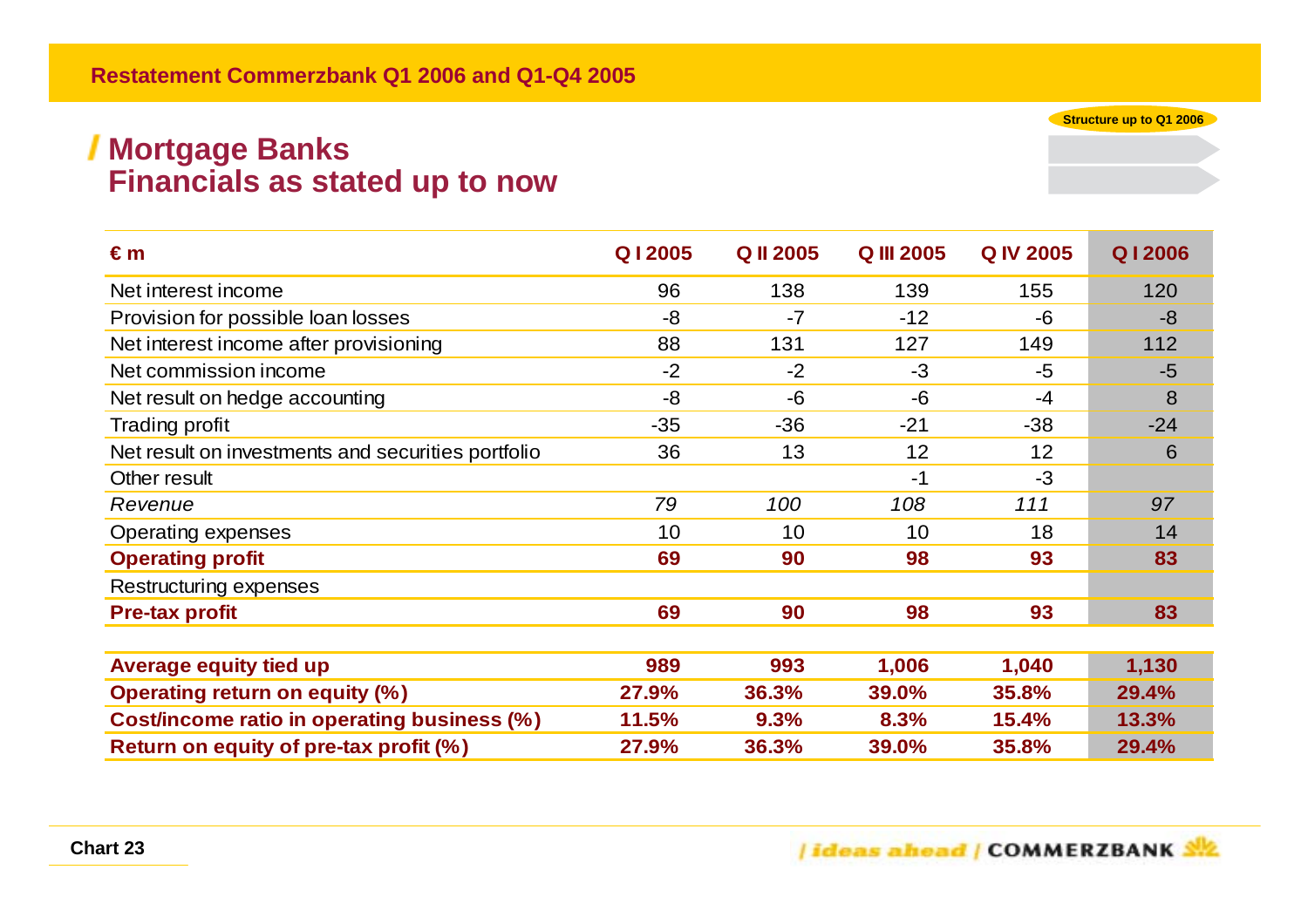#### **Others and Consolidation Financials as stated up to now**

| €m                                                 | Q12005 | <b>Q II 2005</b> | <b>Q III 2005</b> | <b>Q IV 2005</b> | Q12006         |
|----------------------------------------------------|--------|------------------|-------------------|------------------|----------------|
| Net interest income                                | $-46$  | 15               | $-66$             | $-47$            | $\overline{0}$ |
| Provision for possible loan losses                 |        |                  |                   |                  |                |
| Net interest income after provisioning             | $-46$  | 15               | $-66$             | $-47$            | $\overline{0}$ |
| Net commission income                              |        | 1                |                   | $-5$             |                |
| Net result on hedge accounting                     | $-2$   | $-1$             |                   |                  | $-1$           |
| Trading profit                                     | 15     | $-48$            | 4                 | 6                | 17             |
| Net result on investments and securities portfolio | 251    | 64               | 45                | 193              | 415            |
| Other result                                       | 6      | 18               | $-10$             | $-2$             | $-21$          |
| Revenue                                            | 224    | 49               | $-26$             | 146              | 410            |
| Operating expenses                                 | 56     | 42               | 44                | 205              | 54             |
| <b>Operating profit</b>                            | 168    | 7                | $-70$             | $-59$            | 356            |
| Restructuring expenses                             |        |                  |                   |                  |                |
| <b>Pre-tax profit</b>                              | 168    | 7                | $-70$             | $-59$            | 356            |
|                                                    |        |                  |                   |                  |                |
| <b>Average equity tied up</b>                      | 665    | 527              | 50                | 1,022            | 2,105          |
| <b>Operating return on equity (%)</b>              |        | ×                |                   | ×                |                |
| Cost/income ratio in operating business (%)        |        | $\mathbf{r}$     |                   | ×                |                |
| Return on equity of pre-tax profit (%)             |        | ٠                |                   | ×                |                |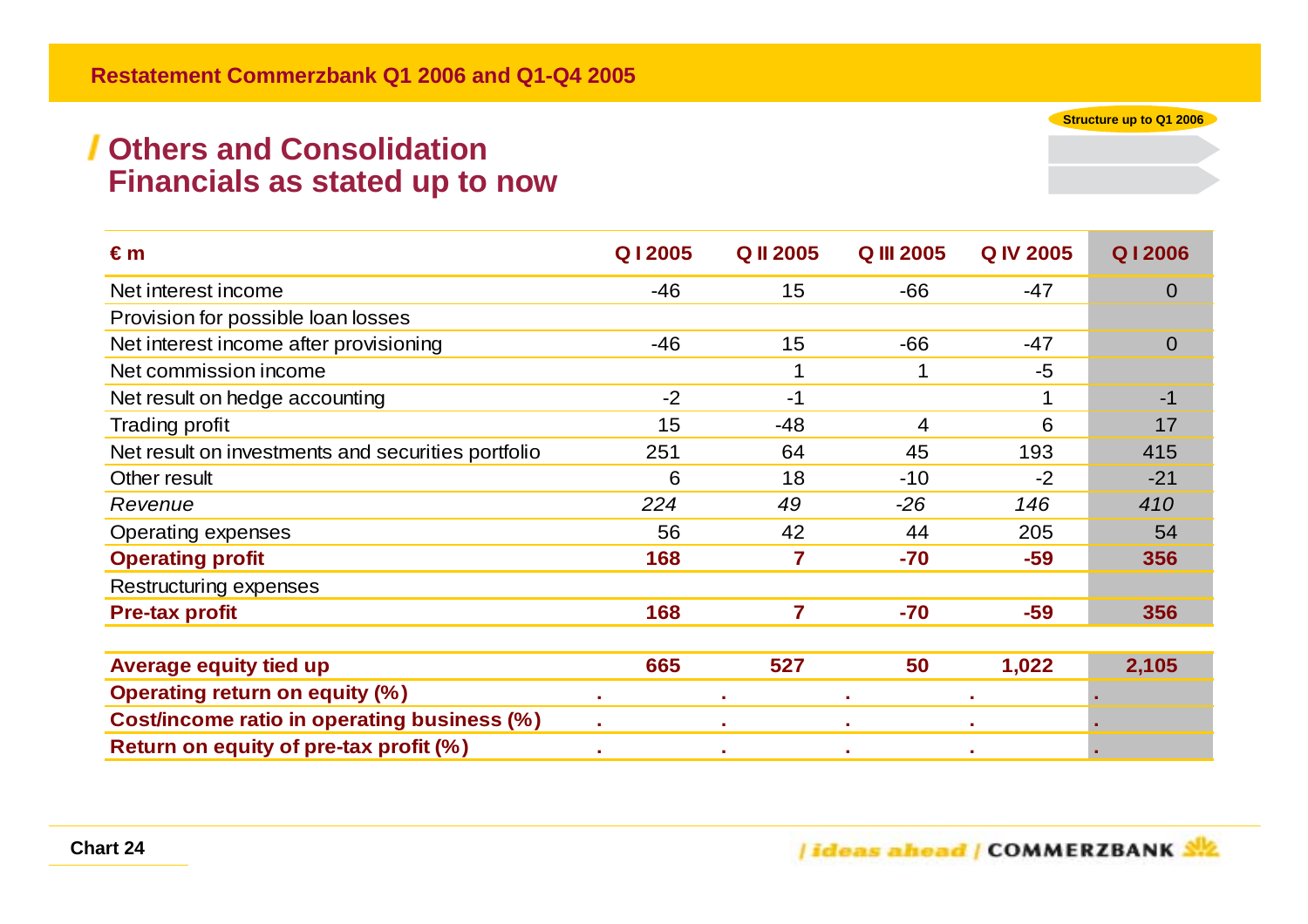#### **Commerzbank Group Restatement of new Group structure**

N $\frac{1}{2}$ 262  $\frac{-5}{11}$ **€ m Q l 2005 Q II 2005 Q III 2005 Q IV 2005 Q I 2006** Net interest income 25 and 225 and 221 and 221 and 225 and 225 and 225 and 225 and 225 and 225 and 225 and 225 Provision for possible loan losses and the set of the set of the set of the set of the set of the set of the set of the set of the set of the set of the set of the set of the set of the set of the set of the set of the set Net interest income after provisioning and the state of the state of the state of the state of the state of the state of the state of the state of the state of the state of the state of the state of the state of the state Net commission income 578 593 599 645 718 Net result on hedge accounting a counting the set of the set of the set of the set of the set of the set of the set of the set of the set of the set of the set of the set of the set of the set of the set of the set of the Trading profit 262 11 217 217 330 Net result on investments and securities portfolio  $294$  84 79 190 445 Other result 3 26 6 -9 -21 *Revenue 1,648 1,379 1,516 1,836 2,149*  Operating expenses 1,107 1,088 1,097 1,370 1,190 **Operating profit 541 291 419 466 959**  Restructuring expenses and the contract of the contract of the contract of the contract of the contract of the contract of the contract of the contract of the contract of the contract of the contract of the contract of the **Pre-tax profit 541 291 419 429 959 Average equity tied up 10,319 10,201 10,044 10,892 12,324 Operating return on equity (%) 21.0% 11.4% 16.7% 17.1% 31.1% Cost/income ratio in operating business (%) 60.0% 69.9% 65.8% 73.0% 51.7% Return on equity of pre-tax profit (%) 21.0% 11.4% 16.7% 15.8% 31.1%**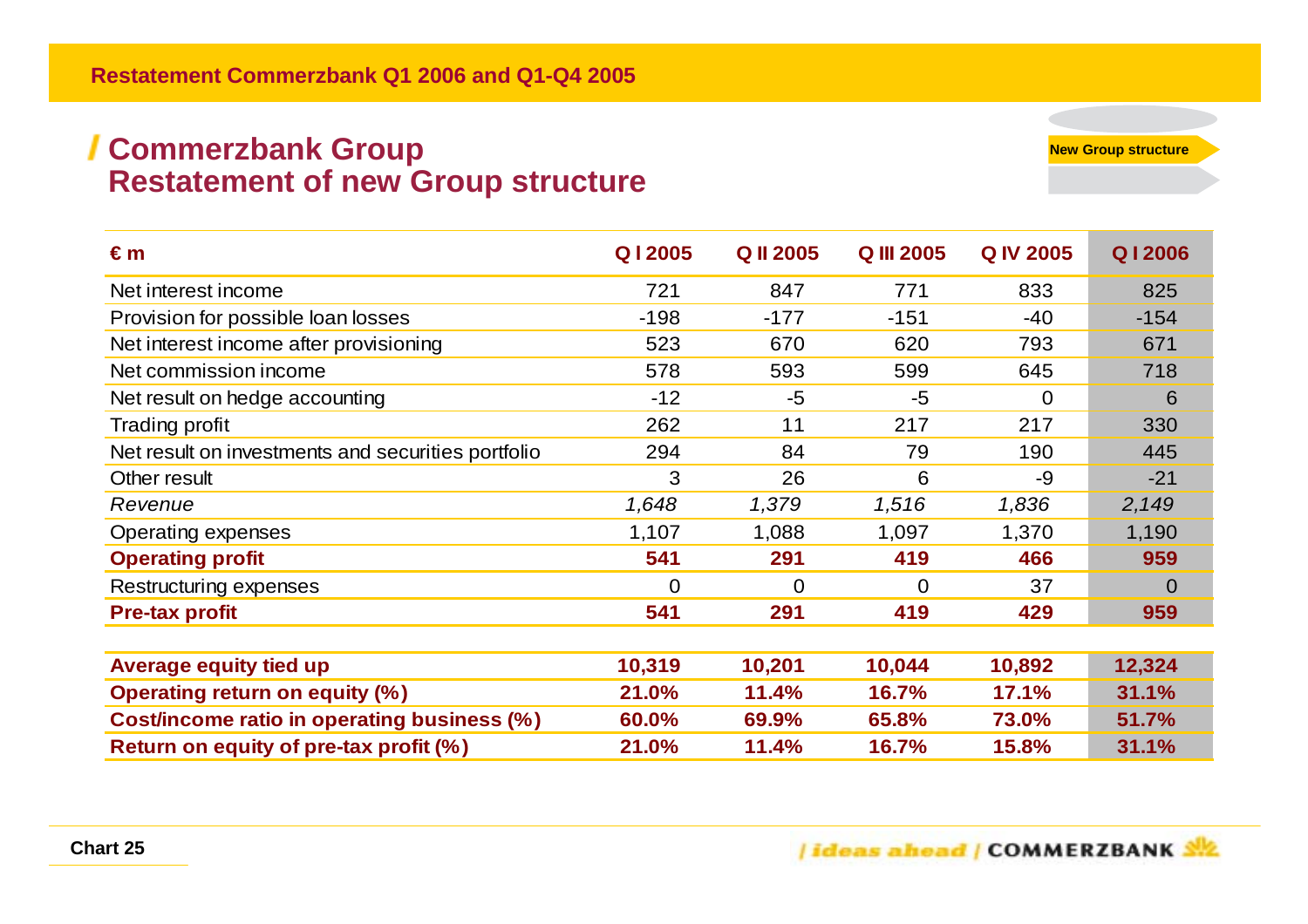#### **Private and Business Customers Restatement of new Group structure**

| $\epsilon$ m                                       | Q12005         | <b>Q II 2005</b> | <b>Q III 2005</b> | <b>Q IV 2005</b> | Q12006         |
|----------------------------------------------------|----------------|------------------|-------------------|------------------|----------------|
| Net interest income                                | 276            | 272              | 290               | 301              | 283            |
| Provision for possible loan losses                 | $-46$          | $-46$            | $-46$             | $-67$            | $-55$          |
| Net interest income after provisioning             | 230            | 226              | 244               | 234              | 228            |
| Net commission income                              | 264            | 272              | 267               | 262              | 346            |
| Net result on hedge accounting                     | $\mathbf 0$    | $\mathbf 0$      | $\mathbf 0$       | $\overline{0}$   | $\Omega$       |
| Trading profit                                     | $\mathbf 1$    | $\Omega$         |                   | 1                | $\mathbf 1$    |
| Net result on investments and securities portfolio | $\overline{0}$ | $\Omega$         |                   | $-1$             | $\overline{0}$ |
| Other result                                       | $-3$           | 4                | 3                 | 10               | $-12$          |
| Revenue                                            | 492            | 502              | 516               | 506              | 563            |
| Operating expenses                                 | 421            | 415              | 433               | 451              | 452            |
| <b>Operating profit</b>                            | 71             | 87               | 83                | 55               | 111            |
| Restructuring expenses                             | $\overline{0}$ | $\Omega$         | $\overline{0}$    | $\Omega$         | $\overline{0}$ |
| <b>Pre-tax profit</b>                              | 71             | 87               | 83                | 55               | 111            |
|                                                    |                |                  |                   |                  |                |
| <b>Average equity tied up</b>                      | 1,904          | 1,902            | 1,909             | 1,945            | 1,955          |
| <b>Operating return on equity (%)</b>              | 14.9%          | 18.3%            | 17.4%             | 11.3%            | 22.7%          |
| Cost/income ratio in operating business (%)        | 78.3%          | 75.7%            | 77.0%             | 78.7%            | 73.1%          |
| Return on equity of pre-tax profit (%)             | 14.9%          | 18.3%            | 17.4%             | 11.3%            | 22.7%          |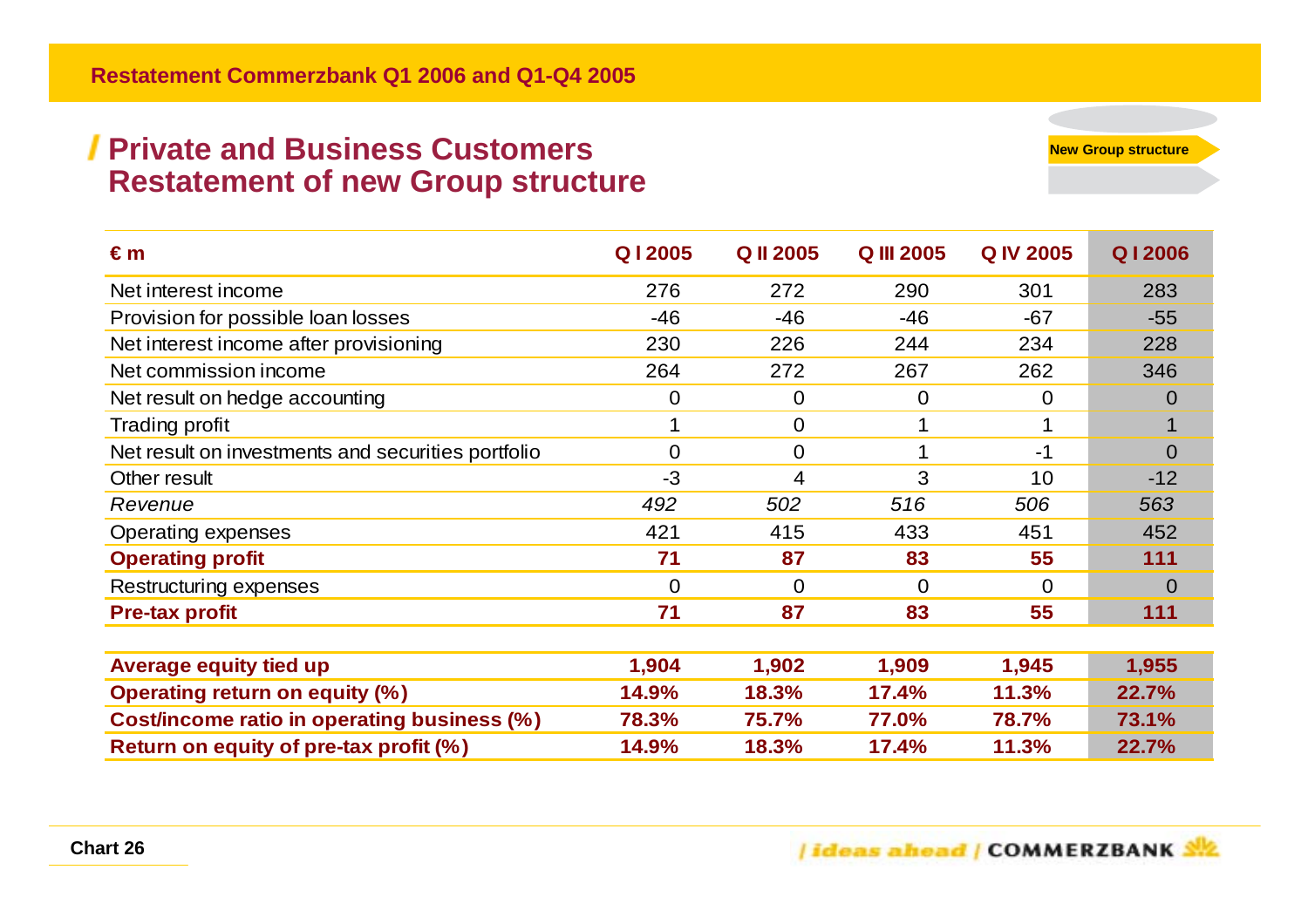#### **Asset Management Restatement of new Group structure**

**€ m Q l 2005 Q II 2005 Q III 2005 Q IV 2005 Q I 2006** Net interest income  $\begin{array}{ccccccc} & 4 & & & -1 & & & -7 & & & -6 & & & -4 \end{array}$ Provision for possible loan losses 0 0 0 0 0 Net interest income after provisioning and the state of the state of the state of the state of the state of the state of the state of the state of the state of the state of the state of the state of the state of the state Net commission income 127 133 145 170 168 Net result on hedge accounting a new control of the control of the control of the control of the control of the control of the control of the control of the control of the control of the control of the control of the contr Trading profit and the contract of the contract of the contract of the contract of the contract of the contract of the contract of the contract of the contract of the contract of the contract of the contract of the contrac Net result on investments and securities portfolio 1 and 1 3 4 3 3 4 3 3 4 3 3 Other result -2 -4 5 -3 0 *Revenue 132 134 149 171 170* Operating expenses 117 103 151 128 **Operating profit 37 17 46 20 42**  Restructuring expenses and the control of the control of the control of the control of the control of the control of the control of the control of the control of the control of the control of the control of the control of **Pre-tax profit 37 17 46 20 42 Average equity tied up 533 513 535 567 618 Operating return on equity (%) 27.8% 13.3% 34.4% 14.1% 27.2% Cost/income ratio in operating business (%) 72.0% 87.3% 69.1% 88.3% 75.3% Return on equity of pre-tax profit (%) 27.8% 13.3% 34.4% 14.1% 27.2%**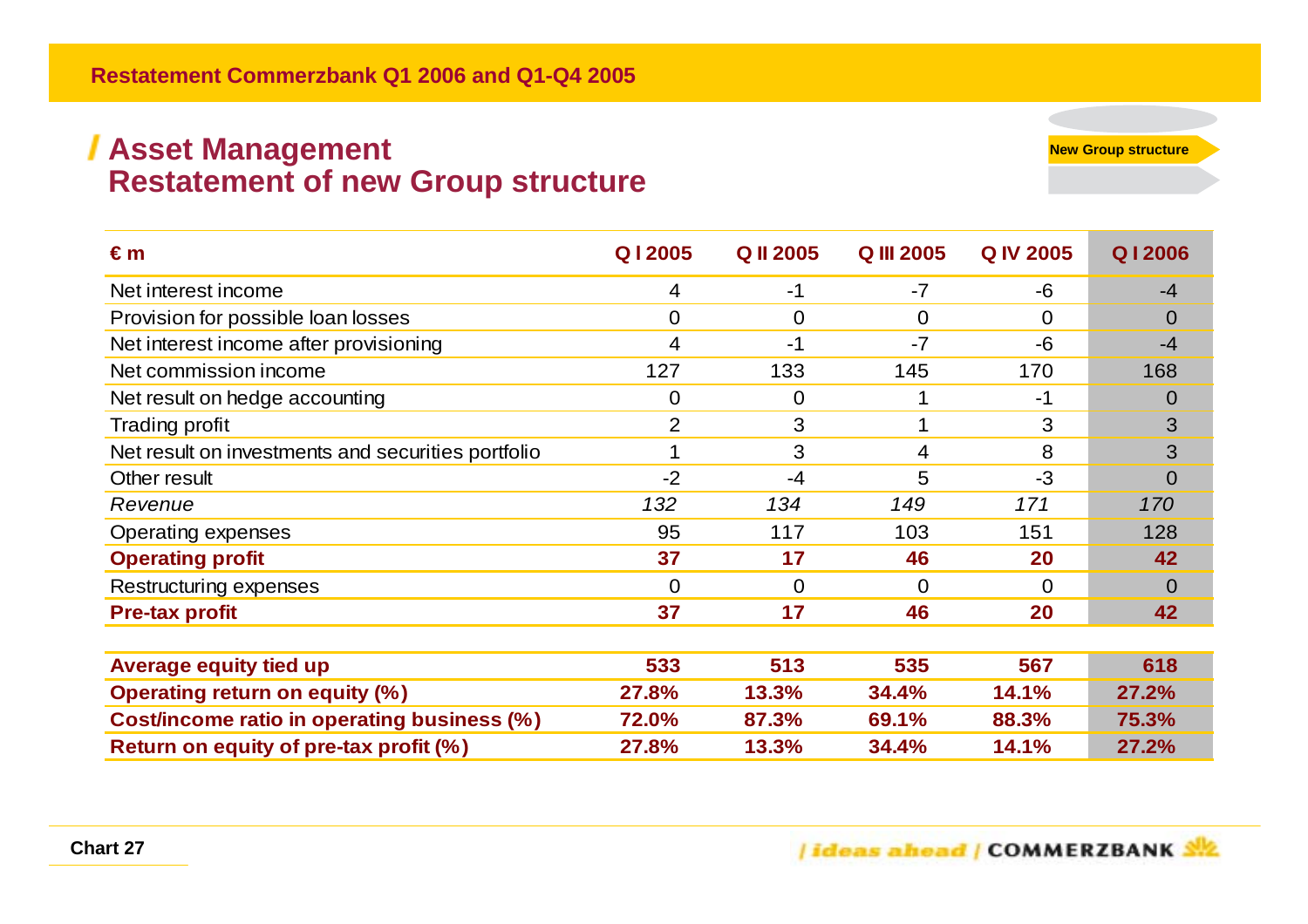#### **Mittelstand Restatement of new Group structure**

**€ m Q l 2005 Q II 2005 Q III 2005 Q IV 2005 Q I 2006** Net interest income 274 305 299 317 311 Provision for possible loan losses and the set of the set of the set of the set of the set of the set of the set of the set of the set of the set of the set of the set of the set of the set of the set of the set of the set Net interest income after provisioning 169 169 214 255 328 236 Net commission income 132 141 151 169 160 Net result on hedge accounting a new control of the control of the control of the control of the control of the control of the control of the control of the control of the control of the control of the control of the contr Trading profit 19 17 25 28 28 Net result on investments and securities portfolio 1 1 1 2 5 5 5 5 5 Other result 3 -1 0 -7 -1 *Revenue 324 373 433 523 427* Operating expenses 241 248 268 297 269 **Operating profit 83 125 165 226 158**  Restructuring expenses and the contract of the contract of the contract of the contract of the contract of the contract of the contract of the contract of the contract of the contract of the contract of the contract of the **Pre-tax profit 83 125 165 204 158 Average equity tied up 2,998 3,028 3,154 3,292 3,314 Operating return on equity (%) 11.1% 16.5% 20.9% 27.5% 19.1% Cost/income ratio in operating business (%) 56.2% 53.4% 56.2% 58.0% 53.6% Return on equity of pre-tax profit (%) 11.1% 16.5% 20.9% 24.8% 19.1%**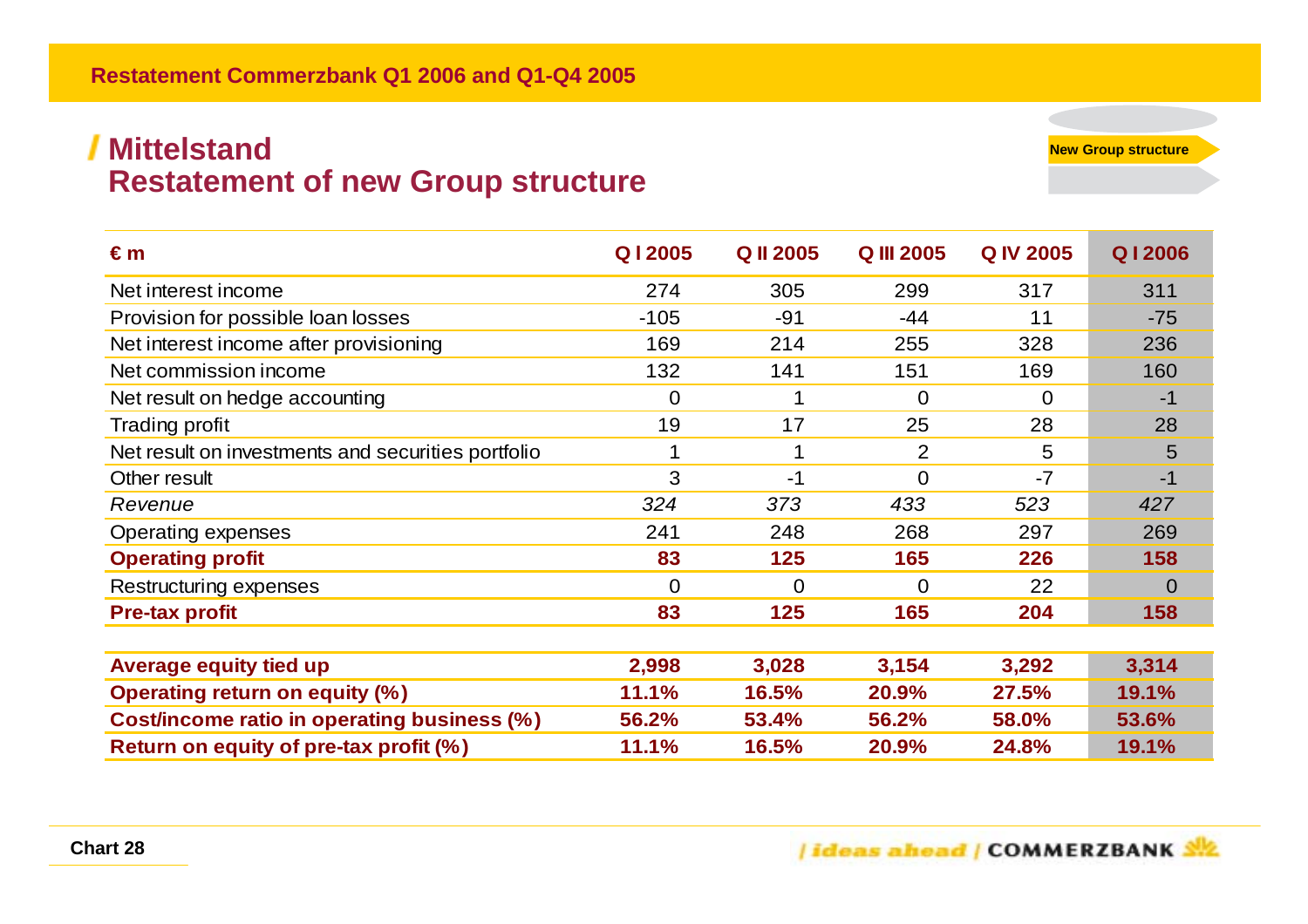#### **Corporates & Markets Restatement of new Group structure**

**€ m Q l 2005 Q II 2005 Q III 2005 Q IV 2005 Q I 2006** Net interest income **89** 89 91 89 89 93 Provision for possible loan losses and the set of the set of the set of the set of the set of the set of the set of the set of the set of the set of the set of the set of the set of the set of the set of the set of the set Net interest income after provisioning and the state of the state of the state of the state of the state of the state of the state of the state of the state of the state of the state of the state of the state of the state Net commission income  $\begin{array}{cccc} 40 & 28 & 21 & 29 & 32 \end{array}$ Net result on hedge accounting -2 2 0 4 0 Trading profit 261 206 219 305 Net result on investments and securities portfolio  $\overline{5}$  and  $\overline{3}$  15  $\overline{15}$  -27  $\overline{15}$  15 Other result -3 7 4 -2 8 *Revenue 368 191 338 382 441* Operating expenses 262 234 220 227 252 **Operating profit 106 -43 118 155 189**  Restructuring expenses and the contract of the contract of the contract of the contract of the contract of the contract of the contract of the contract of the contract of the contract of the contract of the contract of the **Pre-tax profit 106 -43 118 140 189 Average equity tied up 2,691 2,769 2,775 2,761 2,807 Operating return on equity (%) 15.8% -6.2% 17.0% 22.5% 26.9% Cost/income ratio in operating business (%) 67.2% 113.6% 64.7% 72.8% 55.6% Return on equity of pre-tax profit (%) 15.8% -6.2% 17.0% 20.3% 26.9%** 

**New Group structure**

**Chart 29**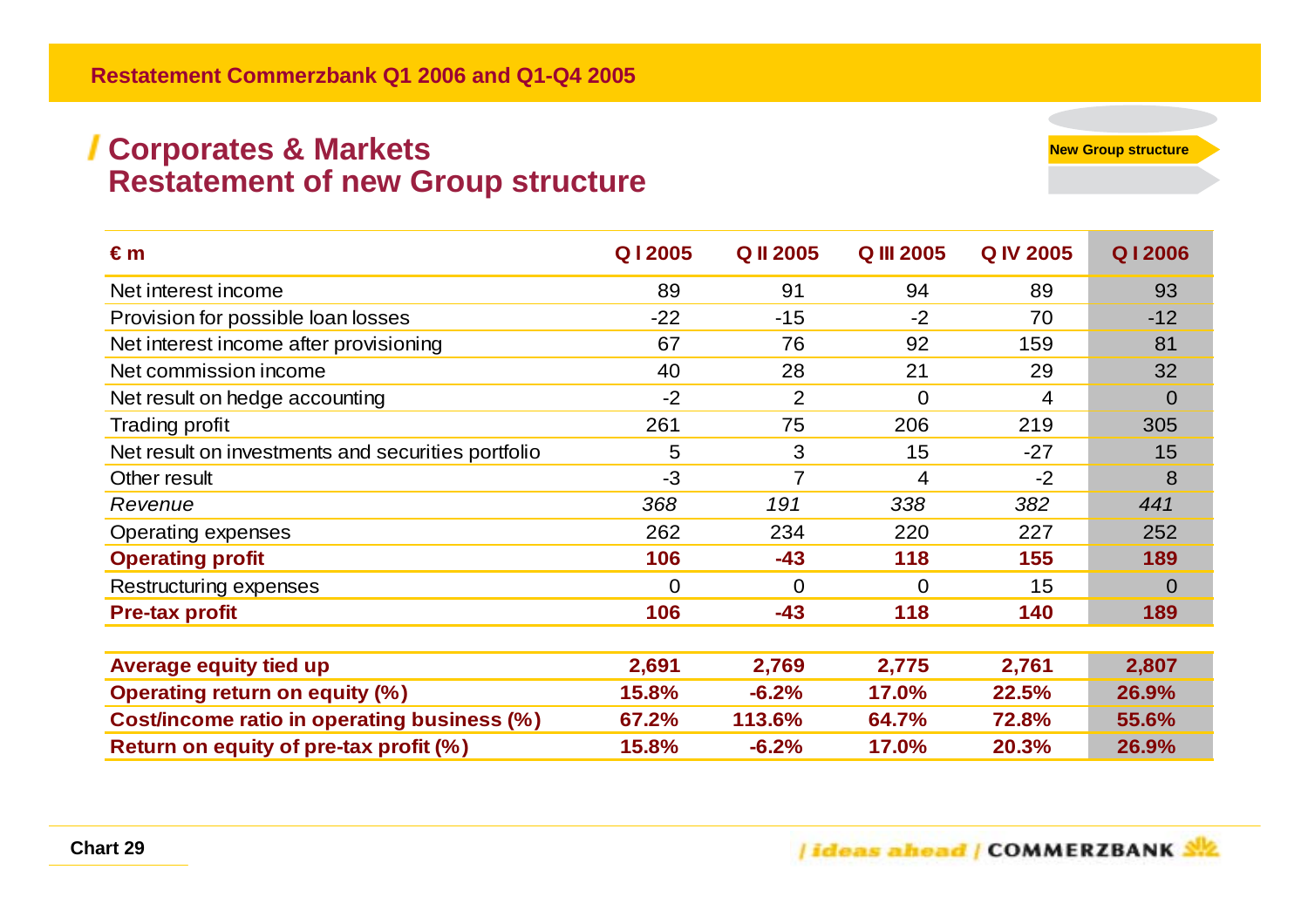#### **Commercial Real Estate Restatement of new Group structure**

**€ m Q l 2005 Q II 2005 Q III 2005 Q IV 2005 Q I 2006** Net interest income 6 18 28 39 39 43 38 56 48 Provision for possible loan losses and the set of the set of the set of the set of the set of the set of the set of the set of the set of the set of the set of the set of the set of the set of the set of the set of the set Net interest income after provisioning 144 Net commission income 17 19 17 19 17 26 18 Net result on hedge accounting a new part of the control of the control of the control of the control of the control of the control of the control of the control of the control of the control of the control of the control Trading profit and the contract of the contract of the contract of the contract of the contract of the contract of the contract of the contract of the contract of the contract of the contract of the contract of the contrac Net result on investments and securities portfolio  $\begin{array}{cccc} 0 & 0 & 0 & 0 \end{array}$ Other result 1 3 5 -3 4 *Revenue 40 46 13 31 66* Operating expenses 23 21 22 21 24 **Operating profit 17 25 -9 10 42**  Restructuring expenses and the control of the control of the control of the control of the control of the control of the control of the control of the control of the control of the control of the control of the control of **Pre-tax profit 17 25 -9 10 42 Average equity tied up 133** 459 437 539 531 **Operating return on equity (%) 15.7% 21.8% -8.2% 7.4% 31.6% Cost/income ratio in operating business (%) 40.4% 32.8% 36.7% 26.6% 34.3% Return on equity of pre-tax profit (%) 15.7% 21.8% -8.2% 7.4% 31.6%**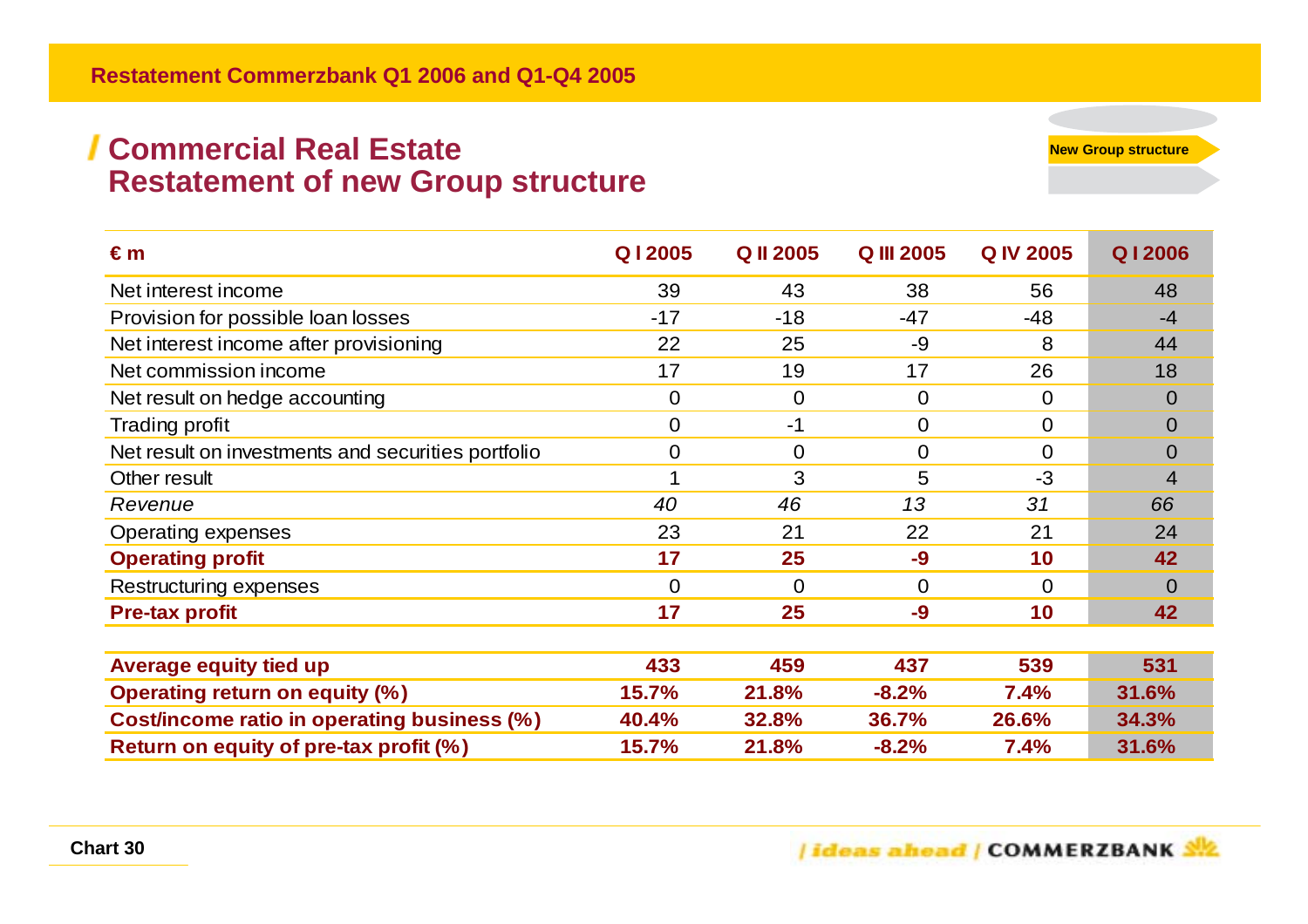#### **Public Finance & Treasury Restatement of new Group structure**

**€ m Q l 2005 Q II 2005 Q III 2005 Q IV 2005 Q I 2006** Net interest income 79 112 88 120 94 Provision for possible loan losses and the set of the set of the set of the set of the set of the set of the set of the set of the set of the set of the set of the set of the set of the set of the set of the set of the set Net interest income after provisioning and the matrix of the 105 114 114 12 12 105 114 12 12 12 13 13 13 14 13 14 Net commission income  $-2$  -2  $-3$  -3  $-6$  -4 Net result on hedge accounting and the set of the set of the set of the set of the set of the set of the set of the set of the set of the set of the set of the set of the set of the set of the set of the set of the set of Trading profit 13 and 13 and 13 and 13 and 13 and 13 and 13 and 13 and 13 and 13 and 13 and 13 and 13 and 13 and 13 and 13 and 13 and 13 and 13 and 13 and 13 and 13 and 13 and 13 and 13 and 13 and 13 and 14 and 15 and 16 a Net result on investments and securities portfolio  $11$  58  $49$  25 32  $-11$ Other result 0 0 -1 -2 0 *Revenue 84 67 69 94 65* Operating expenses and the set of the contract of the 11 10 11 11 120 13 **Operating profit 73 57 58 74 52**  Restructuring expenses and the control of the control of the control of the control of the control of the control of the control of the control of the control of the control of the control of the control of the control of **Pre-tax profit 73 57 58 74 52 Average equity tied up 934 936 932 942 958 Operating return on equity (%) 31.3% 24.4% 24.9% 31.4% 21.7% Cost/income ratio in operating business (%) 12.0% 13.5% 13.6% 20.0% 17.8% Return on equity of pre-tax profit (%) 31.3% 24.4% 24.9% 31.4% 21.7%**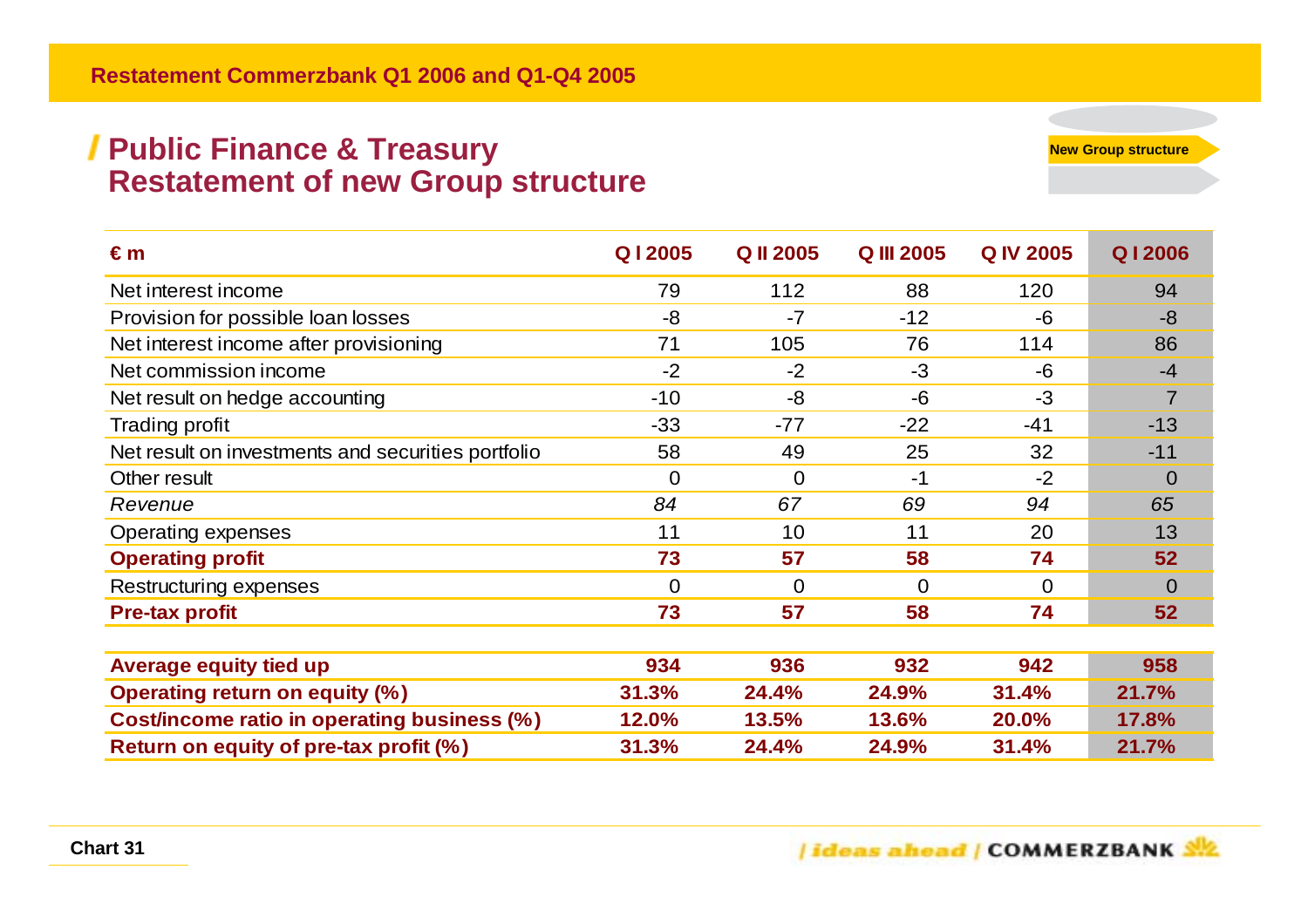#### **Others and ConsolidationRestatement of new Group structure**

**€ m Q l 2005 Q II 2005 Q III 2005 Q IV 2005 Q I 2006** Net interest income  $\overline{a}$  0 Provision for possible loan losses 0 0 0 0 0 Net interest income after provisioning and the set of the set of the set of the set of the set of the set of the set of the set of the set of the set of the set of the set of the set of the set of the set of the set of the Net commission income  $\begin{array}{cccc} 0 & 2 & 1 & -5 & -2 \end{array}$ Net result on hedge accounting a new part of the control of the control of the control of the control of the control of the control of the control of the control of the control of the control of the control of the control Trading profit 6 and 12 contract 12 contract 12 contract 12 contract 12 contract 12 contract 12 contract 12 contract 12 contract 12 contract 12 contract 12 contract 12 contract 12 contract 12 contract 12 contract 12 contra Net result on investments and securities portfolio  $229$  28 28 32 173 433 Other result 7 17 -10 -2 -20 *Revenue 208 66 -2 129 417* Operating expenses 64 54 43 40 203 52 **Operating profit 154 23 -42 -74 365**  Restructuring expenses and the control of the control of the control of the control of the control of the control of the control of the control of the control of the control of the control of the control of the control of **Pre-tax profit 154 23 -42 -74 365 Average equity tied up 826 594 302 846 2,141 Operating return on equity (%) . . . . . Cost/income ratio in operating business (%) . . . . . Return on equity of pre-tax profit (%) . . . . .**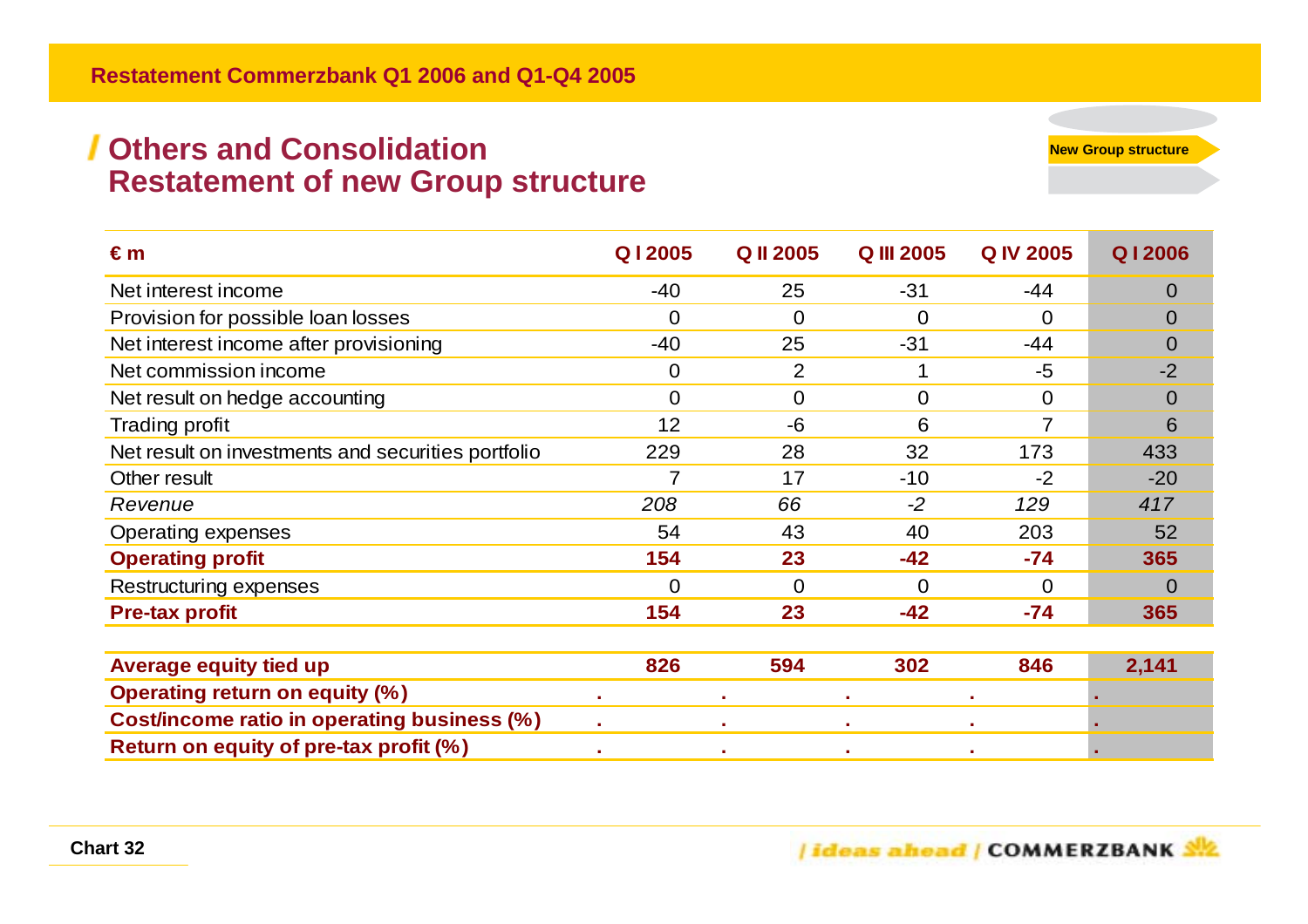#### **Commerzbank Group Pro forma full integration of Eurohypo\*)**

**Pro forma integration**

| $\epsilon$ m                                       | Q12005         | <b>QII 2005</b> | <b>Q III 2005</b> | <b>Q IV 2005</b> | <b>Q12006</b>  |
|----------------------------------------------------|----------------|-----------------|-------------------|------------------|----------------|
| Net interest income                                | 987            | 1,084           | 1,009             | 1,060            | 1,059          |
| Provision for possible loan losses                 | $-261$         | $-237$          | $-228$            | $-106$           | $-225$         |
| Net interest income after provisioning             | 726            | 847             | 781               | 954              | 834            |
| Net commission income                              | 593            | 629             | 659               | 679              | 756            |
| Net result on hedge accounting                     | $-64$          | $-3$            | 11                | 26               | $-6$           |
| <b>Trading profit</b>                              | 281            | 20              | 182               | 196              | 342            |
| Net result on investments and securities portfolio | 313            | 102             | 80                | 163              | 446            |
| Other result                                       | $\overline{2}$ | 22              | 10                | $-7$             | $-20$          |
| Revenue                                            | 1,851          | 1,617           | 1,723             | 2,011            | 2,352          |
| <b>Operating expenses</b>                          | 1,217          | 1,211           | 1,230             | 1,514            | 1,320          |
| <b>Operating profit</b>                            | 634            | 406             | 493               | 497              | 1,032          |
| Restructuring expenses                             | $\overline{0}$ | $\Omega$        | 47                | 43               | $\overline{0}$ |
| <b>Pre-tax profit</b>                              | 634            | 406             | 446               | 454              | 1,032          |
|                                                    |                |                 |                   |                  |                |
| Average equity tied up                             | 11,675         | 11,557          | 11,400            | 11,344           | 12,324         |
| <b>Operating return on equity (%)</b>              | 21.7%          | 14.1%           | 17.3%             | 17.5%            | 33.5%          |
| Cost/income ratio in operating business (%)        | 57.6%          | 65.3%           | 63.0%             | 71.5%            | 51.2%          |
| Return on equity of pre-tax profit (%)             | 21.7%          | 14.1%           | 15.6%             | 16.0%            | 33.5%          |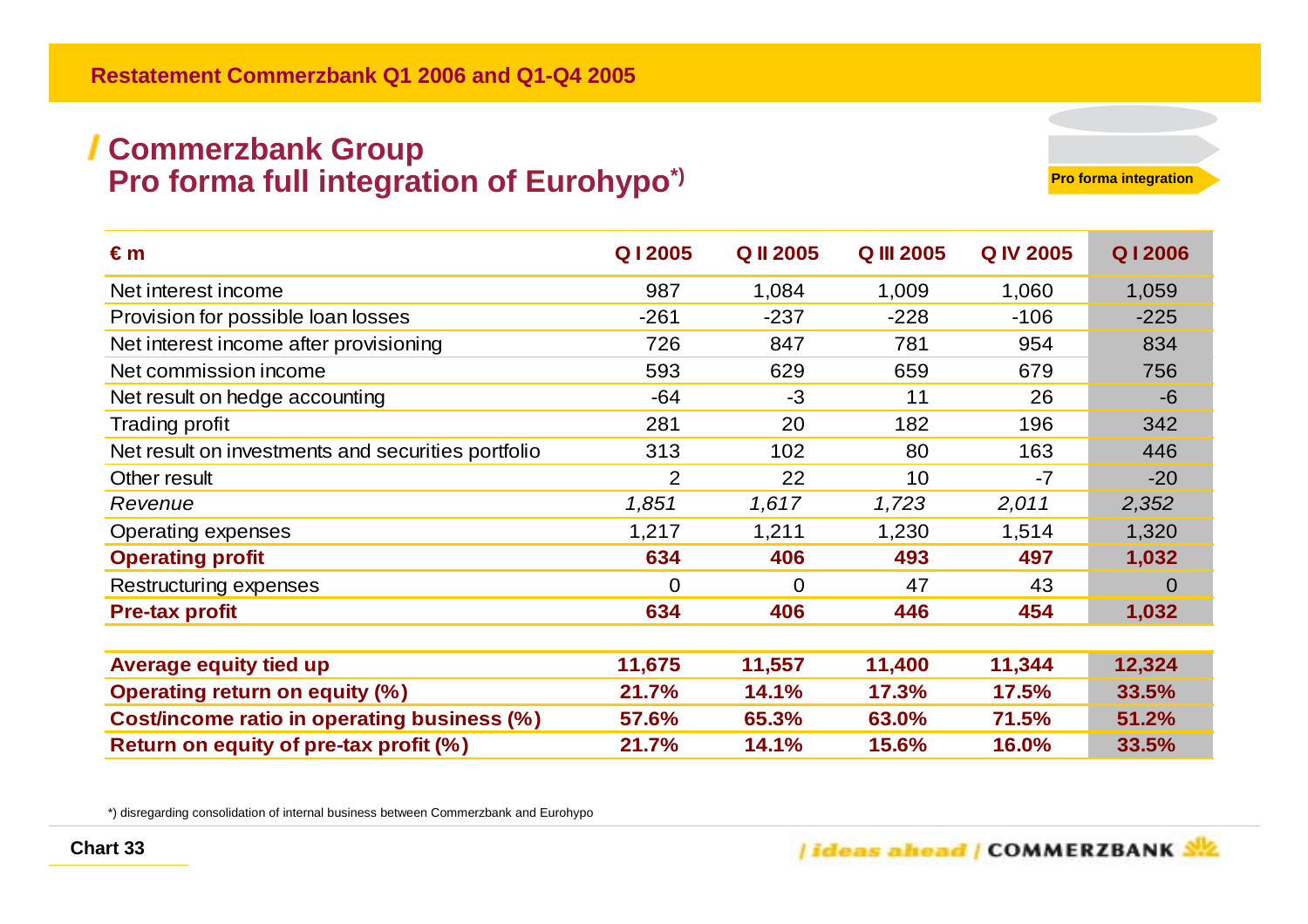#### **Private and Business Customers Pro forma full integration of Eurohypo\*)**

**Pro forma integration**

| $\epsilon$ m                                       | Q12005      | <b>QII 2005</b> | <b>Q III 2005</b> | <b>Q IV 2005</b> | Q12006   |
|----------------------------------------------------|-------------|-----------------|-------------------|------------------|----------|
| Net interest income                                | 333         | 326             | 343               | 348              | 328      |
| Provision for possible loan losses                 | $-66$       | $-70$           | $-73$             | $-93$            | $-74$    |
| Net interest income after provisioning             | 267         | 256             | 270               | 255              | 254      |
| Net commission income                              | 259         | 269             | 261               | 258              | 344      |
| Net result on hedge accounting                     | $\mathbf 0$ | $\mathbf 0$     | 0                 | 0                | O        |
| <b>Trading profit</b>                              | 1           | $\overline{0}$  |                   | 1                |          |
| Net result on investments and securities portfolio | 1           | 1               | 1                 | $-34$            | $-18$    |
| Other result                                       | $-3$        | $\overline{2}$  | 4                 | 10               | $-12$    |
| Revenue                                            | 525         | 528             | 537               | 490              | 569      |
| <b>Operating expenses</b>                          | 447         | 449             | 463               | 484              | 479      |
| <b>Operating profit</b>                            | 78          | 79              | 74                | 6                | 90       |
| Restructuring expenses                             | $\Omega$    | $\Omega$        | 9                 | 11               | $\Omega$ |
| <b>Pre-tax profit</b>                              | 78          | 79              | 65                | $-5$             | 90       |
|                                                    |             |                 |                   |                  |          |
| <b>Average equity tied up</b>                      | 2,527       | 2,507           | 2,502             | 2,504            | 2,475    |
| Operating return on equity (%)                     | 12.3%       | 12.6%           | 11.8%             | 1.0%             | 14.5%    |
| Cost/income ratio in operating business (%)        | 75.6%       | 75.1%           | 75.9%             | 83.0%            | 74.5%    |
| Return on equity of pre-tax profit (%)             | 12.3%       | 12.6%           | 10.4%             | $-0.8%$          | 14.5%    |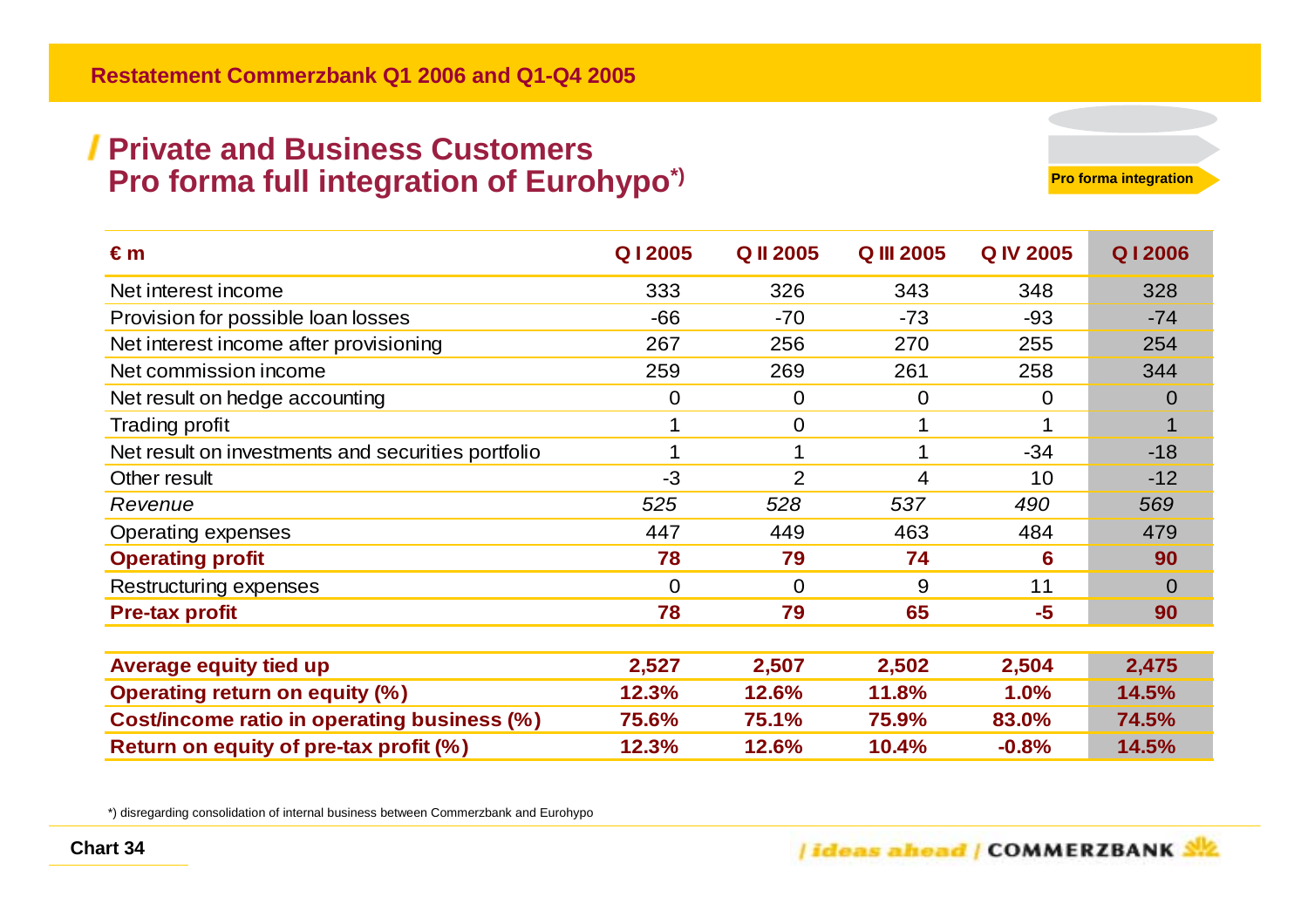#### **Asset Management Pro forma full integration of Eurohypo\*)**

**Pro forma integration**

| $\epsilon$ m                                       | Q12005         | <b>Q II 2005</b> | <b>Q III 2005</b> | <b>Q IV 2005</b> | Q12006   |
|----------------------------------------------------|----------------|------------------|-------------------|------------------|----------|
| Net interest income                                | 3              | $-2$             | -8                | -8               | -6       |
| Provision for possible loan losses                 | $\overline{0}$ | $\overline{0}$   | $\overline{0}$    | $\Omega$         | $\Omega$ |
| Net interest income after provisioning             | 3              | $-2$             | -8                | $-8$             | $-6$     |
| Net commission income                              | 127            | 133              | 145               | 170              | 168      |
| Net result on hedge accounting                     | $\overline{0}$ | $\mathbf 0$      | 1                 | -1               | $\Omega$ |
| <b>Trading profit</b>                              | 2              | 3                | 1                 | 3                | 3        |
| Net result on investments and securities portfolio | 1              | 3                | 4                 | 8                | 3        |
| Other result                                       | $-2$           | $-4$             | 5                 | $-3$             | $\Omega$ |
| Revenue                                            | 131            | 133              | 148               | 169              | 168      |
| Operating expenses                                 | 95             | 117              | 103               | 151              | 128      |
| <b>Operating profit</b>                            | 36             | 16               | 45                | 18               | 40       |
| Restructuring expenses                             | $\Omega$       | $\Omega$         | $\Omega$          | $\overline{0}$   | $\Omega$ |
| <b>Pre-tax profit</b>                              | 36             | 16               | 45                | 18               | 40       |
|                                                    |                |                  |                   |                  |          |
| Average equity tied up                             | 475            | 457              | 478               | 502              | 555      |
| <b>Operating return on equity (%)</b>              | 30.3%          | 14.0%            | 37.7%             | 14.3%            | 28.8%    |
| Cost/income ratio in operating business (%)        | 72.5%          | 88.0%            | 69.6%             | 89.3%            | 76.2%    |
| Return on equity of pre-tax profit (%)             | 30.3%          | 14.0%            | 37.7%             | 14.3%            | 28.8%    |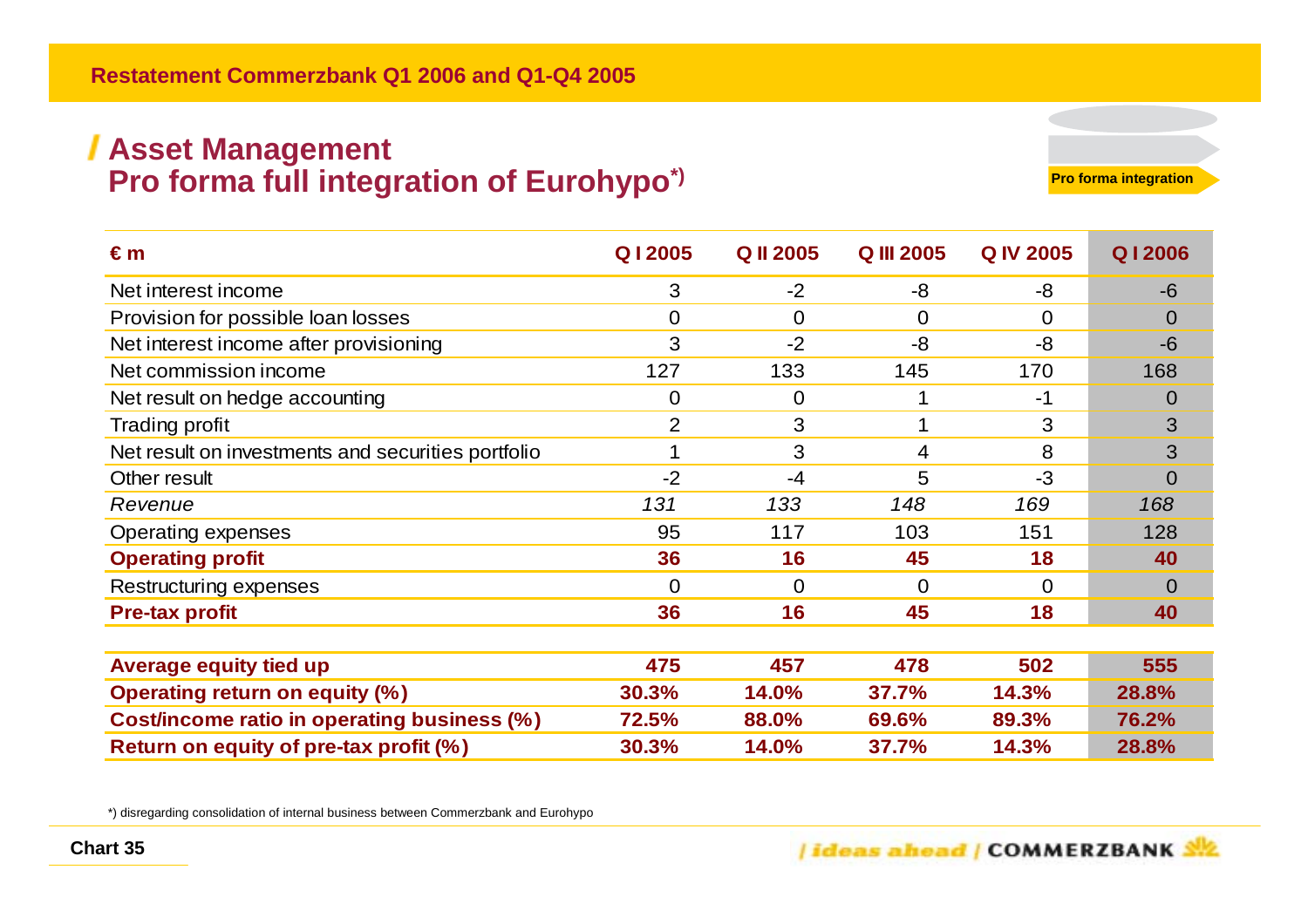#### **MittelstandPro forma full integration of Eurohypo\*)**

**Pro forma integration**

| $\epsilon$ m                                       | Q12005      | <b>QII 2005</b> | <b>Q III 2005</b> | <b>Q IV 2005</b> | Q12006   |
|----------------------------------------------------|-------------|-----------------|-------------------|------------------|----------|
| Net interest income                                | 268         | 298             | 291               | 310              | 301      |
| Provision for possible loan losses                 | $-105$      | $-91$           | -44               | 11               | $-75$    |
| Net interest income after provisioning             | 163         | 207             | 247               | 321              | 226      |
| Net commission income                              | 132         | 141             | 151               | 169              | 160      |
| Net result on hedge accounting                     | $\mathbf 0$ | 1               | 0                 | $\overline{0}$   | $-1$     |
| <b>Trading profit</b>                              | 19          | 17              | 25                | 28               | 28       |
| Net result on investments and securities portfolio | 1           | 1               | $\overline{2}$    | 5                | 5        |
| Other result                                       | 3           | $-1$            | 0                 | $-7$             | $-1$     |
| Revenue                                            | 318         | 366             | 425               | 516              | 417      |
| Operating expenses                                 | 241         | 248             | 268               | 297              | 269      |
| <b>Operating profit</b>                            | 77          | 118             | 157               | 219              | 148      |
| Restructuring expenses                             | $\Omega$    | $\overline{0}$  | $\Omega$          | 22               | $\Omega$ |
| <b>Pre-tax profit</b>                              | 77          | 118             | 157               | 197              | 148      |
|                                                    |             |                 |                   |                  |          |
| <b>Average equity tied up</b>                      | 2,596       | 2,620           | 2,731             | 2,845            | 2,860    |
| <b>Operating return on equity (%)</b>              | 11.9%       | 18.0%           | 23.0%             | 30.8%            | 20.7%    |
| Cost/income ratio in operating business (%)        | 57.0%       | 54.3%           | 57.1%             | 58.8%            | 54.7%    |
| Return on equity of pre-tax profit (%)             | 11.9%       | 18.0%           | 23.0%             | 27.7%            | 20.7%    |

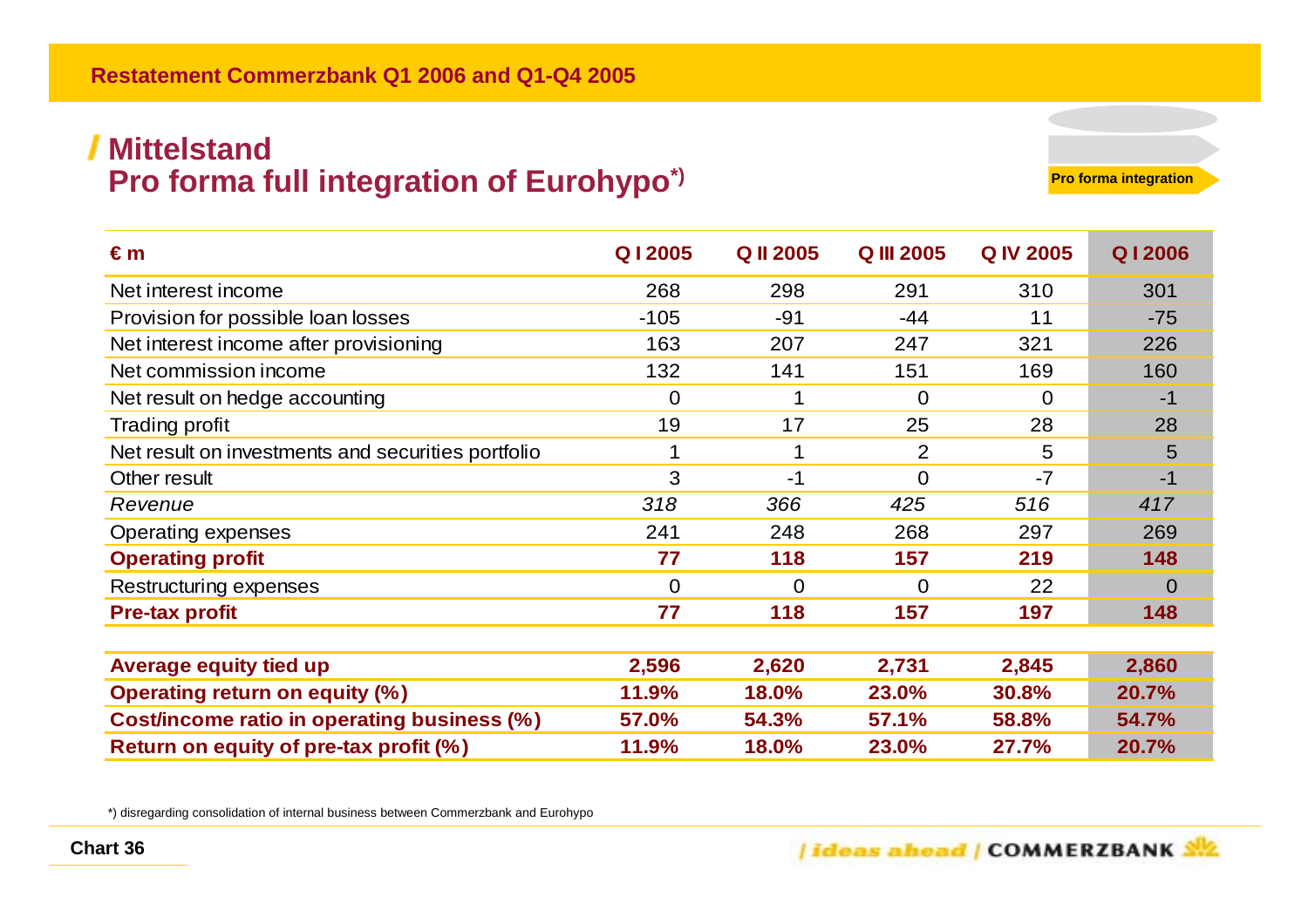#### **Corporates & Markets Pro forma full integration of Eurohypo\*)**

**Pro forma integration**

| $\epsilon$ m                                       | Q12005   | <b>QII 2005</b> | <b>Q III 2005</b> | <b>Q IV 2005</b> | Q12006   |
|----------------------------------------------------|----------|-----------------|-------------------|------------------|----------|
| Net interest income                                | 83       | 84              | 88                | 82               | 85       |
| Provision for possible loan losses                 | $-22$    | $-15$           | $-2$              | 70               | $-12$    |
| Net interest income after provisioning             | 61       | 69              | 86                | 152              | 73       |
| Net commission income                              | 40       | 28              | 21                | 29               | 32       |
| Net result on hedge accounting                     | $-2$     | 2               | $\Omega$          | 4                | $\Omega$ |
| <b>Trading profit</b>                              | 261      | 75              | 206               | 219              | 305      |
| Net result on investments and securities portfolio | 5        | 3               | 15                | $-27$            | 15       |
| Other result                                       | $-3$     | $\overline{7}$  | 4                 | $-2$             | 8        |
| Revenue                                            | 362      | 184             | 332               | 375              | 433      |
| Operating expenses                                 | 262      | 234             | 220               | 227              | 252      |
| <b>Operating profit</b>                            | 100      | $-50$           | 112               | 148              | 181      |
| Restructuring expenses                             | $\Omega$ | $\Omega$        | $\Omega$          | 15               | $\Omega$ |
| <b>Pre-tax profit</b>                              | 100      | $-50$           | 112               | 133              | 181      |
|                                                    |          |                 |                   |                  |          |
| Average equity tied up                             | 2,315    | 2,379           | 2,383             | 2,371            | 2,407    |
| <b>Operating return on equity (%)</b>              | 17.3%    | $-8.4%$         | 18.8%             | 25.0%            | 30.1%    |
| Cost/income ratio in operating business (%)        | 68.2%    | 117.6%          | 65.9%             | 74.4%            | 56.6%    |
| Return on equity of pre-tax profit (%)             | 17.3%    | $-8.4%$         | 18.8%             | 22.4%            | 30.1%    |

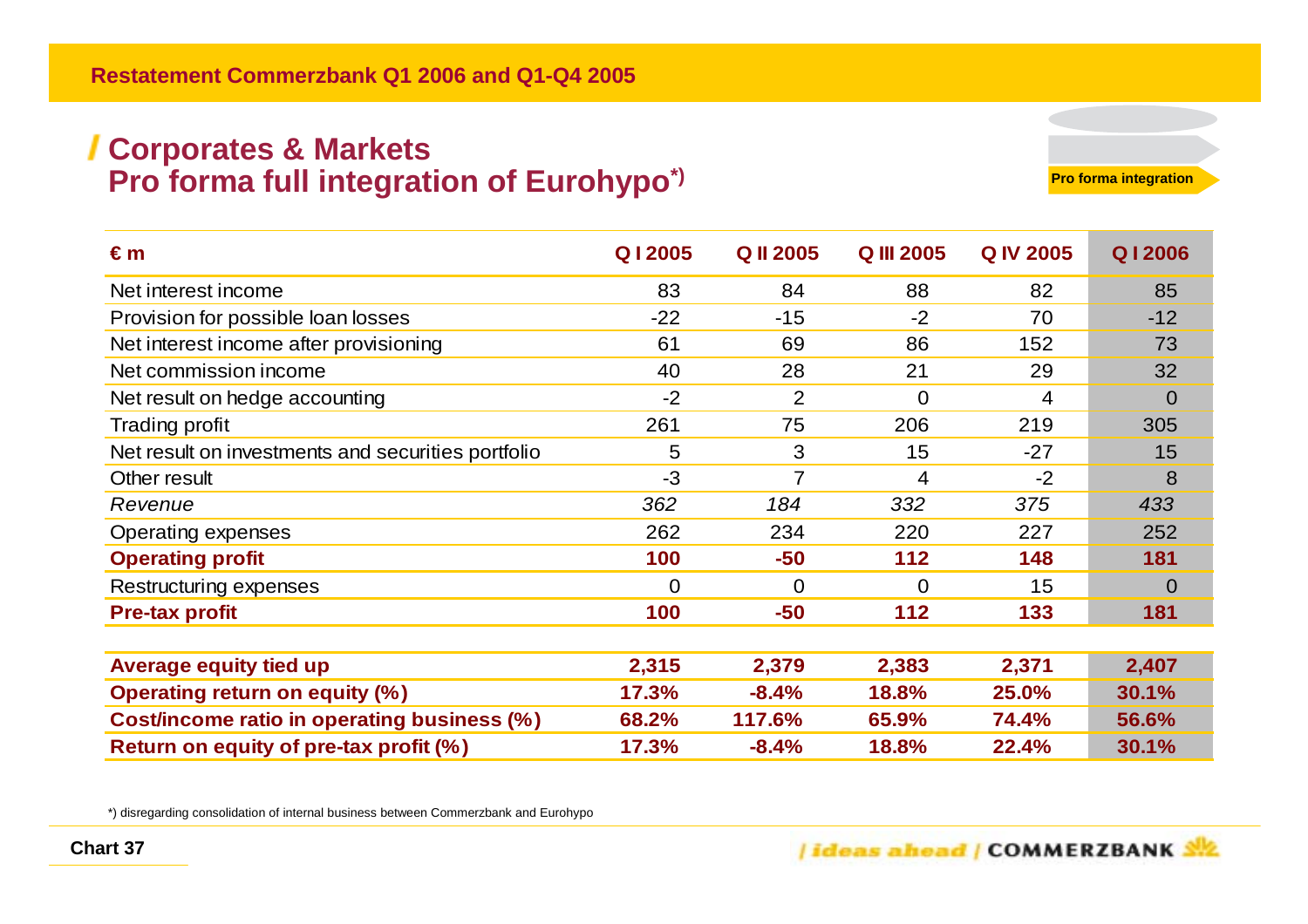#### **Commercial Real Estate Pro forma full integration of Eurohypo\*)**

**Pro forma integration**

| $\epsilon$ m                                       | Q12005      | <b>QII 2005</b> | <b>Q III 2005</b> | <b>Q IV 2005</b> | <b>Q12006</b>  |
|----------------------------------------------------|-------------|-----------------|-------------------|------------------|----------------|
| Net interest income                                | 194         | 192             | 203               | 217              | 206            |
| Provision for possible loan losses                 | $-60$       | $-54$           | $-97$             | $-88$            | $-56$          |
| Net interest income after provisioning             | 134         | 138             | 106               | 129              | 150            |
| Net commission income                              | 39          | 61              | 87                | 66               | 61             |
| Net result on hedge accounting                     | $\mathbf 0$ | $\mathbf 0$     | 0                 | 0                | $\overline{0}$ |
| <b>Trading profit</b>                              | 11          | 6               | 5                 | 24               | 15             |
| Net result on investments and securities portfolio | $\mathbf 0$ | 0               | $\Omega$          | $-1$             | 1              |
| Other result                                       | 1           | 4               | 5                 | $-2$             | 5              |
| Revenue                                            | 185         | 209             | 203               | 216              | 232            |
| Operating expenses                                 | 93          | 95              | 107               | 117              | 112            |
| <b>Operating profit</b>                            | 92          | 114             | 96                | 99               | 120            |
| Restructuring expenses                             | $\Omega$    | $\Omega$        | 34                | $-4$             | $\Omega$       |
| <b>Pre-tax profit</b>                              | 92          | 114             | 62                | 103              | 120            |
|                                                    |             |                 |                   |                  |                |
| <b>Average equity tied up</b>                      | 3,499       | 3,547           | 3,709             | 3,937            | 3,862          |
| <b>Operating return on equity (%)</b>              | 10.5%       | 12.9%           | 10.4%             | 10.1%            | 12.4%          |
| Cost/income ratio in operating business (%)        | 38.0%       | 36.1%           | 35.7%             | 38.5%            | 38.9%          |
| Return on equity of pre-tax profit (%)             | 10.5%       | 12.9%           | 6.7%              | 10.5%            | 12.4%          |

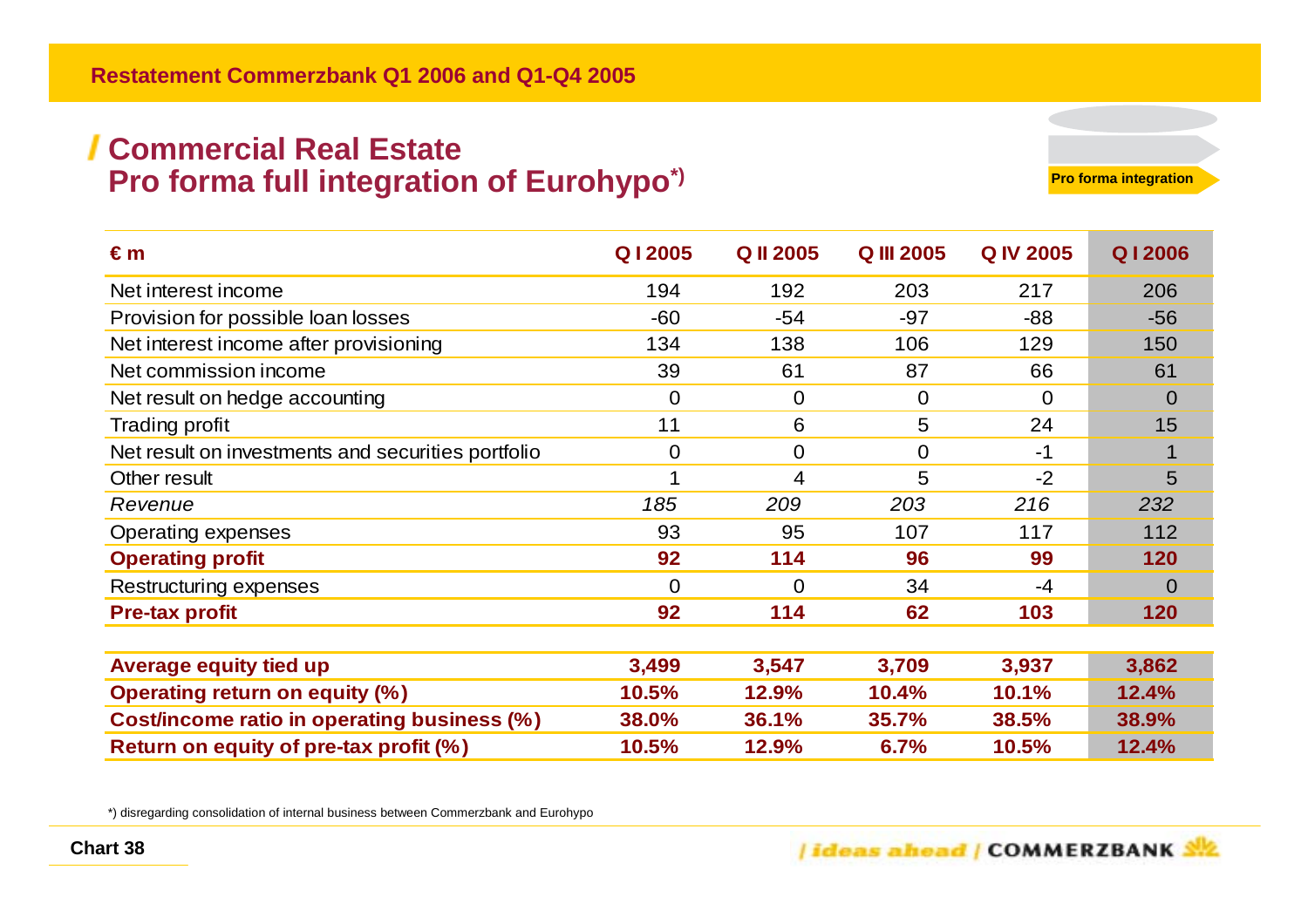#### **Public Finance & Treasury Pro forma full integration of Eurohypo\*)**

**Pro forma integration**

| $\epsilon$ m                                       | Q12005   | <b>QII 2005</b> | <b>Q III 2005</b> | <b>Q IV 2005</b> | Q12006   |
|----------------------------------------------------|----------|-----------------|-------------------|------------------|----------|
| Net interest income                                | 150      | 162             | 126               | 158              | 147      |
| Provision for possible loan losses                 | -8       | $-7$            | $-12$             | -6               | -8       |
| Net interest income after provisioning             | 142      | 155             | 114               | 152              | 139      |
| Net commission income                              | $-4$     | $-5$            | $-7$              | -8               | $-7$     |
| Net result on hedge accounting                     | $-62$    | $-6$            | 10                | 23               | $-5$     |
| <b>Trading profit</b>                              | $-25$    | $-75$           | $-62$             | $-86$            | $-15$    |
| Net result on investments and securities portfolio | 76       | 66              | 26                | 39               |          |
| Other result                                       | $-1$     | $-3$            | $\overline{2}$    | $-1$             | $\Omega$ |
| Revenue                                            | 126      | 132             | 83                | 119              | 119      |
| Operating expenses                                 | 26       | 24              | 30                | 35               | 28       |
| <b>Operating profit</b>                            | 100      | 108             | 53                | 84               | 91       |
| Restructuring expenses                             | $\Omega$ | $\Omega$        | 4                 | $-1$             | $\Omega$ |
| <b>Pre-tax profit</b>                              | 100      | 108             | 49                | 85               | 91       |
|                                                    |          |                 |                   |                  |          |
| Average equity tied up                             | 1,081    | 1,133           | 1,164             | 1,174            | 1,198    |
| <b>Operating return on equity (%)</b>              | 37.0%    | 38.1%           | 18.2%             | 28.6%            | 30.4%    |
| Cost/income ratio in operating business (%)        | 19.4%    | 17.3%           | 31.6%             | 28.0%            | 22.0%    |
| Return on equity of pre-tax profit (%)             | 37.0%    | 38.1%           | 16.8%             | 29.0%            | 30.4%    |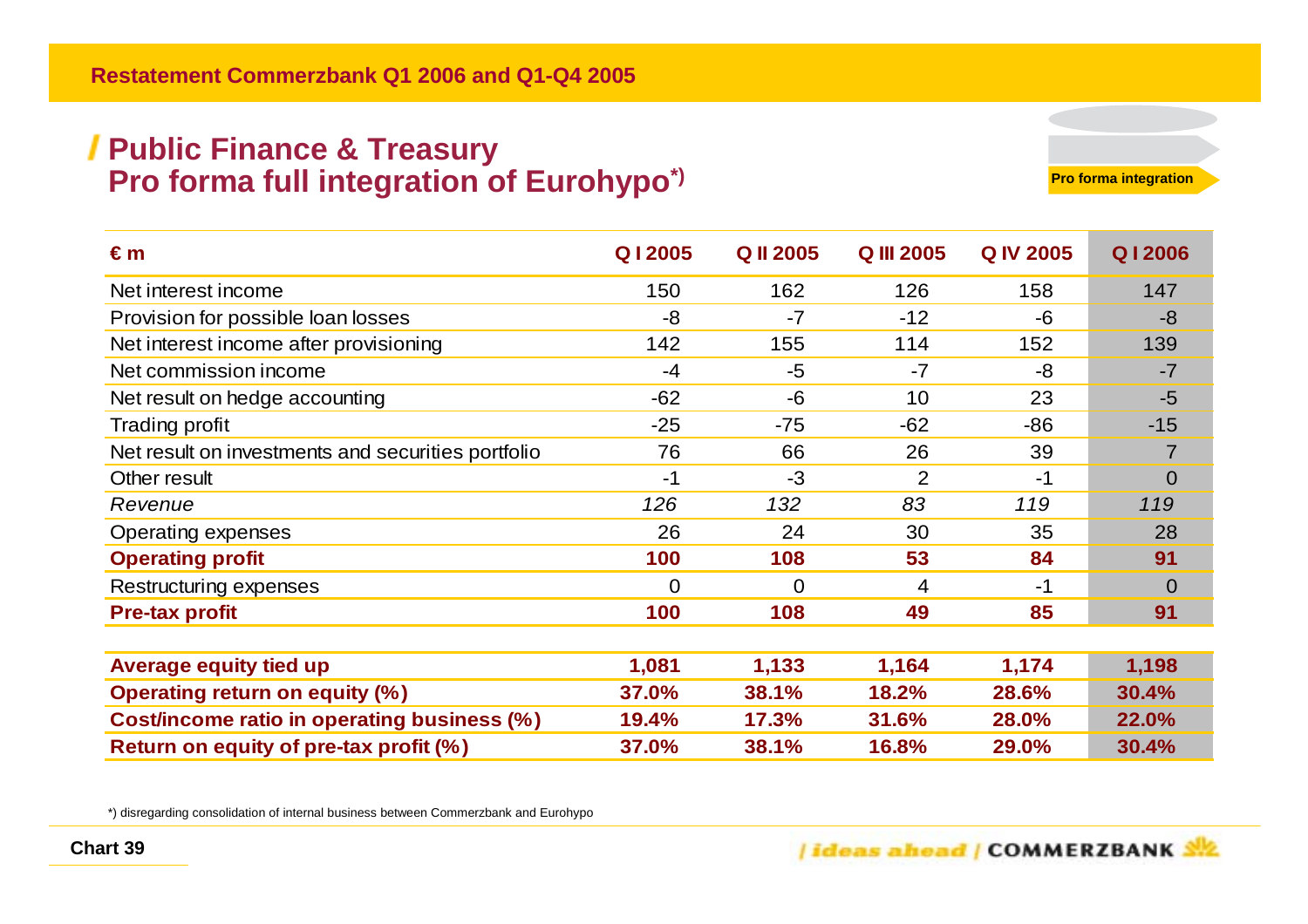#### **Others and Consolidation Pro forma full integration of Eurohypo\*)**

**Pro forma integration**

| €m                                                 | Q12005         | <b>QII 2005</b> | <b>Q III 2005</b> | <b>Q IV 2005</b> | Q12006         |
|----------------------------------------------------|----------------|-----------------|-------------------|------------------|----------------|
| Net interest income                                | -44            | 24              | $-34$             | $-47$            | $-2$           |
| Provision for possible loan losses                 | $\Omega$       | $\overline{0}$  | 0                 | $\overline{0}$   | $\overline{0}$ |
| Net interest income after provisioning             | $-44$          | 24              | $-34$             | $-47$            | $-2$           |
| Net commission income                              | 0              | 2               |                   | -5               | $-2$           |
| Net result on hedge accounting                     | $\overline{0}$ | $\overline{0}$  | 0                 | $\Omega$         | 0              |
| <b>Trading profit</b>                              | 12             | -6              | 6                 | 7                | 5              |
| Net result on investments and securities portfolio | 229            | 28              | 32                | 173              | 433            |
| Other result                                       | 7              | 17              | $-10$             | $-2$             | $-20$          |
| Revenue                                            | 204            | 65              | $-5$              | 126              | 414            |
| Operating expenses                                 | 53             | 44              | 39                | 203              | 52             |
| <b>Operating profit</b>                            | 151            | 21              | $-44$             | $-77$            | 362            |
| Restructuring expenses                             | $\overline{0}$ | $\Omega$        | 0                 | $\overline{0}$   | $\overline{0}$ |
| <b>Pre-tax profit</b>                              | 151            | 21              | -44               | $-77$            | 362            |
|                                                    |                |                 |                   |                  |                |
| <b>Average equity tied up</b>                      | $-818$         | $-1,086$        | $-1,567$          | $-1,989$         | $-1,033$       |
| <b>Operating return on equity (%)</b>              | ×.             |                 |                   |                  |                |
| Cost/income ratio in operating business (%)        | $\mathbf{r}$   |                 | $\mathbf{r}$      | $\mathbf{r}$     |                |
| Return on equity of pre-tax profit (%)             |                |                 |                   |                  |                |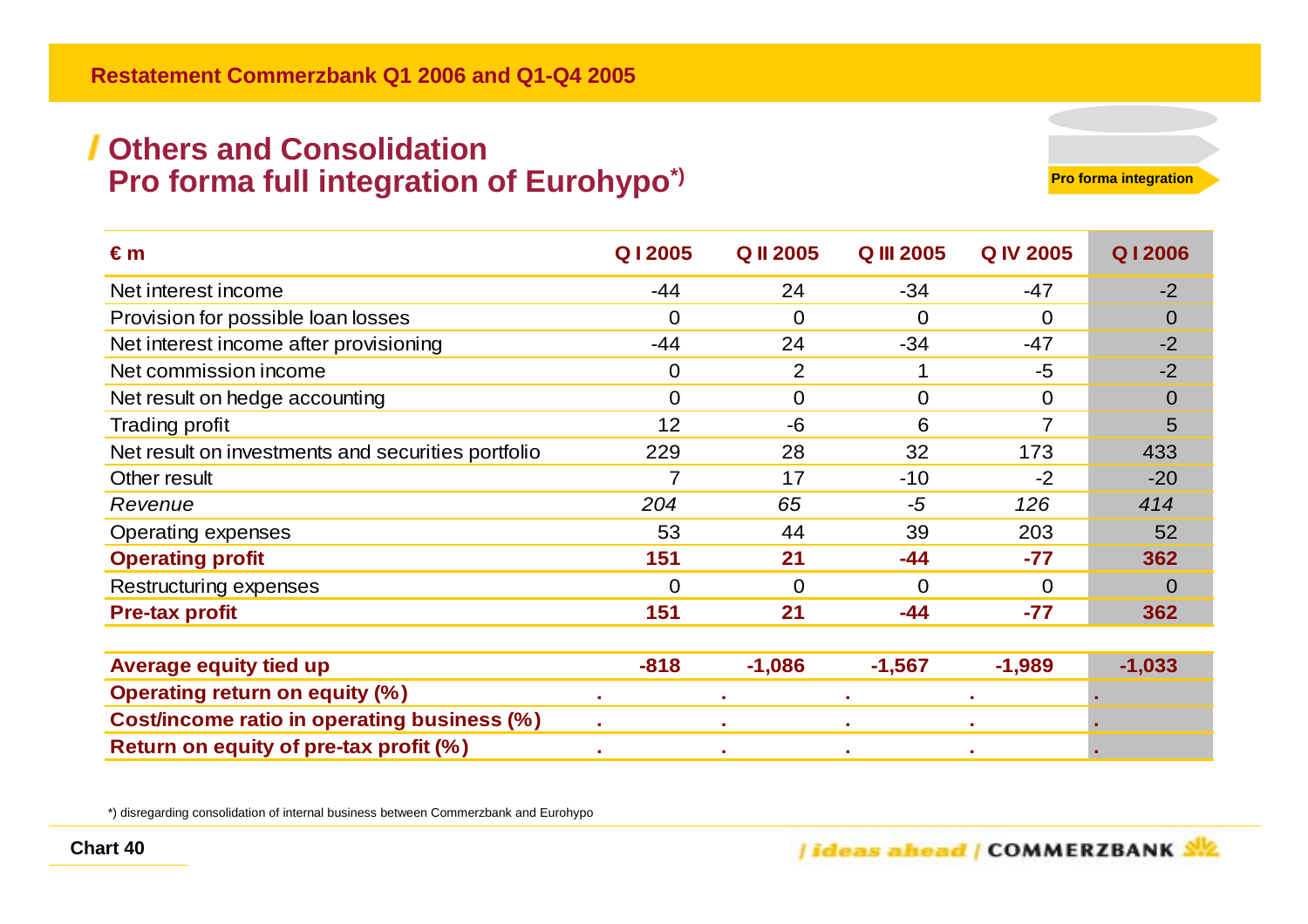#### **Balance sheet Q1 2006 and pro forma Q4 2005\***

**Total 632,419 665,334** 

| Assets $(\epsilon m)$                                    | <b>Mar 2006</b> | Dec 2005 |
|----------------------------------------------------------|-----------------|----------|
| Cash reserve                                             | 4,041           | 8,733    |
| Claims on banks                                          | 96,897          | 101,970  |
| Claims on customers                                      | 295,834         | 305,526  |
| Provision for possible loan losses                       | $-7,648$        | $-7,542$ |
| Positive fair values from derivative hedging instruments | 7,336           | 6,845    |
| Assests held for dealing purposes                        | 88,177          | 103.709  |
| Investment and securities portfolio                      | 136,140         | 133,887  |
| Intangible asstes                                        | 1,805           | 1,791    |
| <b>Fixed assets</b>                                      | 1,408           | 1,697    |
| Tax assets                                               | 5,682           | 5,926    |
| Other assets                                             | 2,747           | 2,792    |

| Liabilities and equity $(\epsilon m)$                    | <b>Mar 2006</b> | Dec 2005 |
|----------------------------------------------------------|-----------------|----------|
| Liabilities to banks                                     | 142,512         | 165,463  |
| Liabilities to customers                                 | 149,830         | 141,171  |
| Securitized liabilities                                  | 223,465         | 224,080  |
| Negative fair values from derivative hedging instruments | 15,229          | 17,558   |
| Liabilities from dealing activities                      | 62,602          | 78,256   |
| Provisions                                               | 4,001           | 4,149    |
| <b>Tax liabilities</b>                                   | 4,224           | 4,063    |
| Other liabilities                                        | 2,525           | 4,731    |
| Subordinated capital                                     | 10,505          | 11,285   |
| Hybrid capital                                           | 3,105           | 961      |
| Equity                                                   | 14,421          | 13,617   |
| Subsribed capital                                        | 1,707           | 1,705    |
| Capital reserve                                          | 5,692           | 5,686    |
| Retained earnings                                        | 4,154           | 4,165    |
| <b>Revaluation reserve</b>                               | 1,574           | 1,831    |
| Measurement of cash flow hedges                          | $-667$          | $-1,063$ |
| Reserve from currency translation                        | $-109$          | $-107$   |
| Consolidated profit 2005                                 | 328             | 328      |
| Consolidated profit 1.1.-31.3.2006                       | 740             |          |
| Minority interests                                       | 1,002           | 1,072    |
| <b>Total</b>                                             | 632,419         | 665,334  |

| Total           |                                        | 632,419 |
|-----------------|----------------------------------------|---------|
|                 |                                        |         |
| <b>Chart 41</b> | *) Published in Q1 2006 interim report |         |

/ ideas ahead / COMMERZBANK SIZ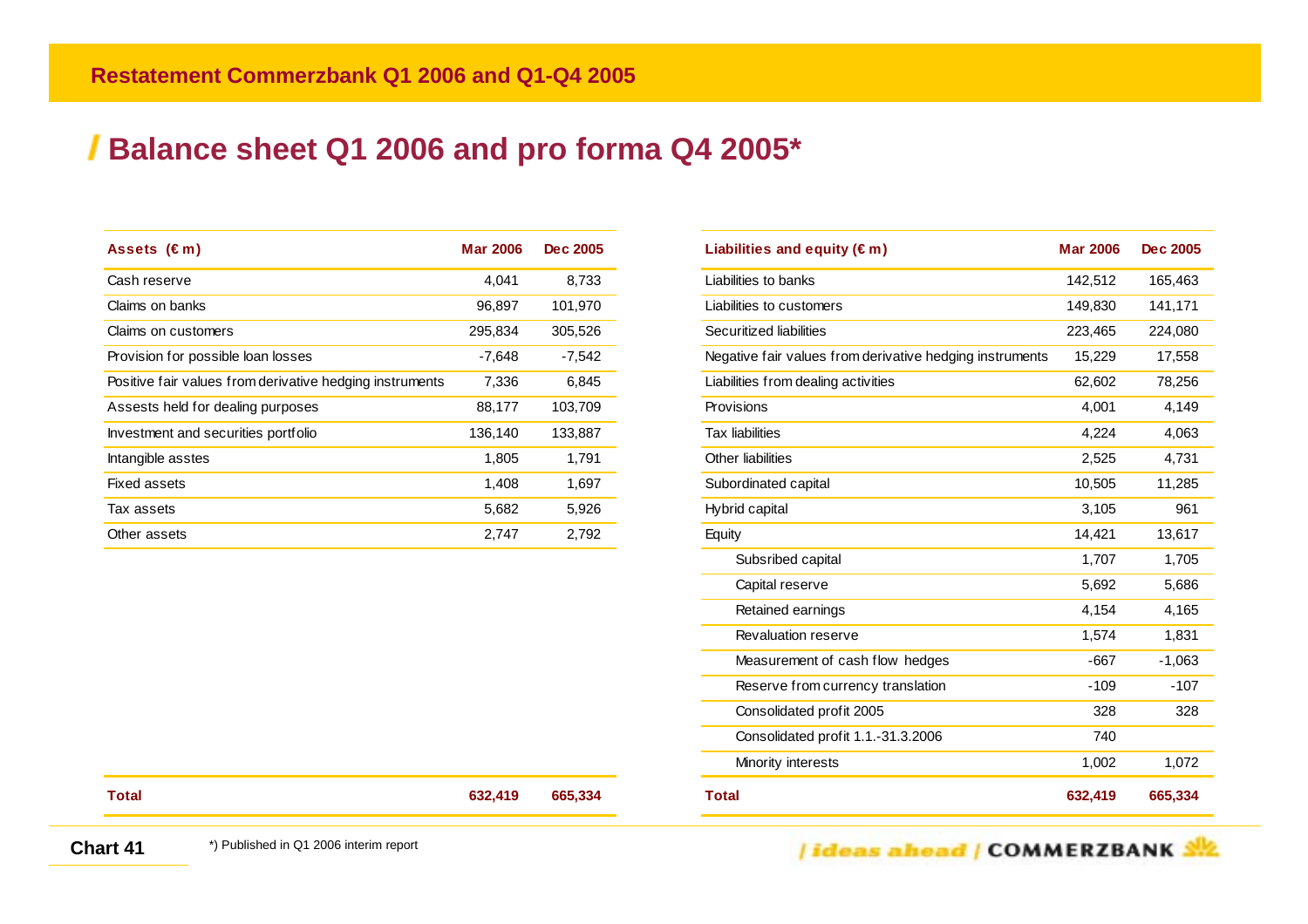# **Group equity definitions**

| <b>Reconciliation of equity definitions</b>                   |                 | <b>Equity basis for RoE</b>                                                                  |
|---------------------------------------------------------------|-----------------|----------------------------------------------------------------------------------------------|
| Equity definitions in $\epsilon$ m                            | <b>Mar 2006</b> |                                                                                              |
| Subscribed capital                                            | 1,707           |                                                                                              |
| Capital reserve                                               | 5,692           | <b>Basis for RoE on net profit since 2005</b>                                                |
| Retained earnings                                             | 4,154           | unchanged                                                                                    |
| Reserve from currency translation                             | $-109$          |                                                                                              |
| Investors' capital without minorities                         | 11,444          |                                                                                              |
| Minority interests **                                         | 939             |                                                                                              |
| Investors' capital                                            | 12,383          | New basis for operating RoE and pre-tax RoE from Q2 2006                                     |
| Goodwill deductions and differences in basis of consolidation | $-551$          |                                                                                              |
| Consolidated net profit Q1 2006                               | 740             | Old basis for operating RoE and pre-tax RoE until Q1 2006                                    |
| Others                                                        | $-20$           | Contains consolidated net profit (since 2006) and deductions due to<br>$\bullet$<br>goodwill |
| <b>BIS core capital without hybrid capital</b>                | 12,552          | Not aligned with calculation of RoE on net profit                                            |
| Hybrid capital                                                | 2,568           |                                                                                              |
| <b>BIS Tier I capital</b>                                     | 15,120          |                                                                                              |

\*\* excluding:

• Revaluation reserve

• Cash flow hedges

• Consolidated profit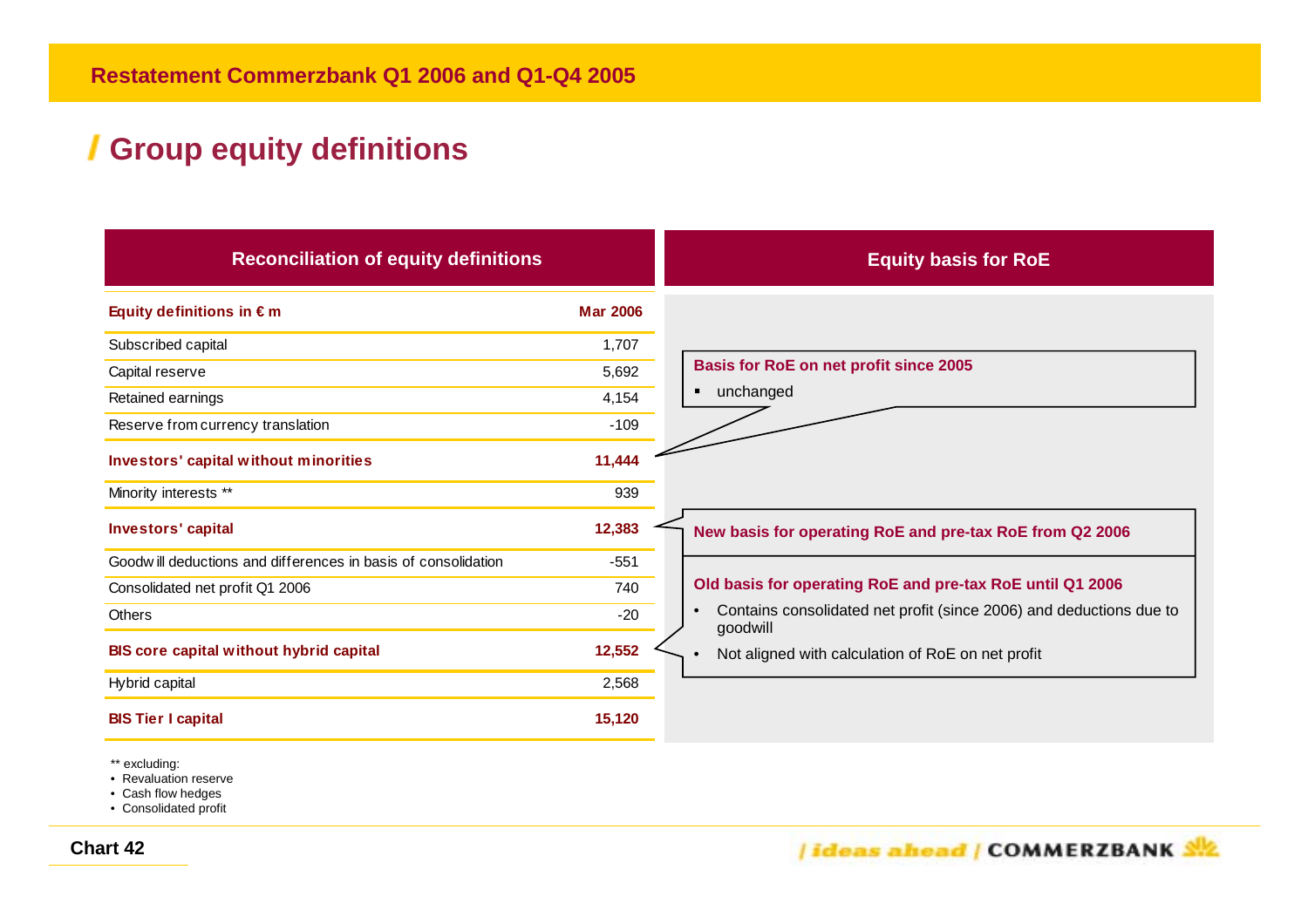

For more information, please contact: Commerzbank Investor Relations

Jürgen Ackermann Head of Investor RelationsP: +49 69 136 22338M: juergen.ackermann@commerzbank.com

www.commerzbank.com/ir

Sandra Büschken P: +49 69 136 23617M: sandra.bueschken@commerzbank.com

Ute Heiserer-Jäckel

P: +49 69 136 41874

M: ute.heiserer-jaeckel@commerzbank.com

Simone Nuxoll P: +49 69 136 45660M: simone.nuxoll@commerzbank.com